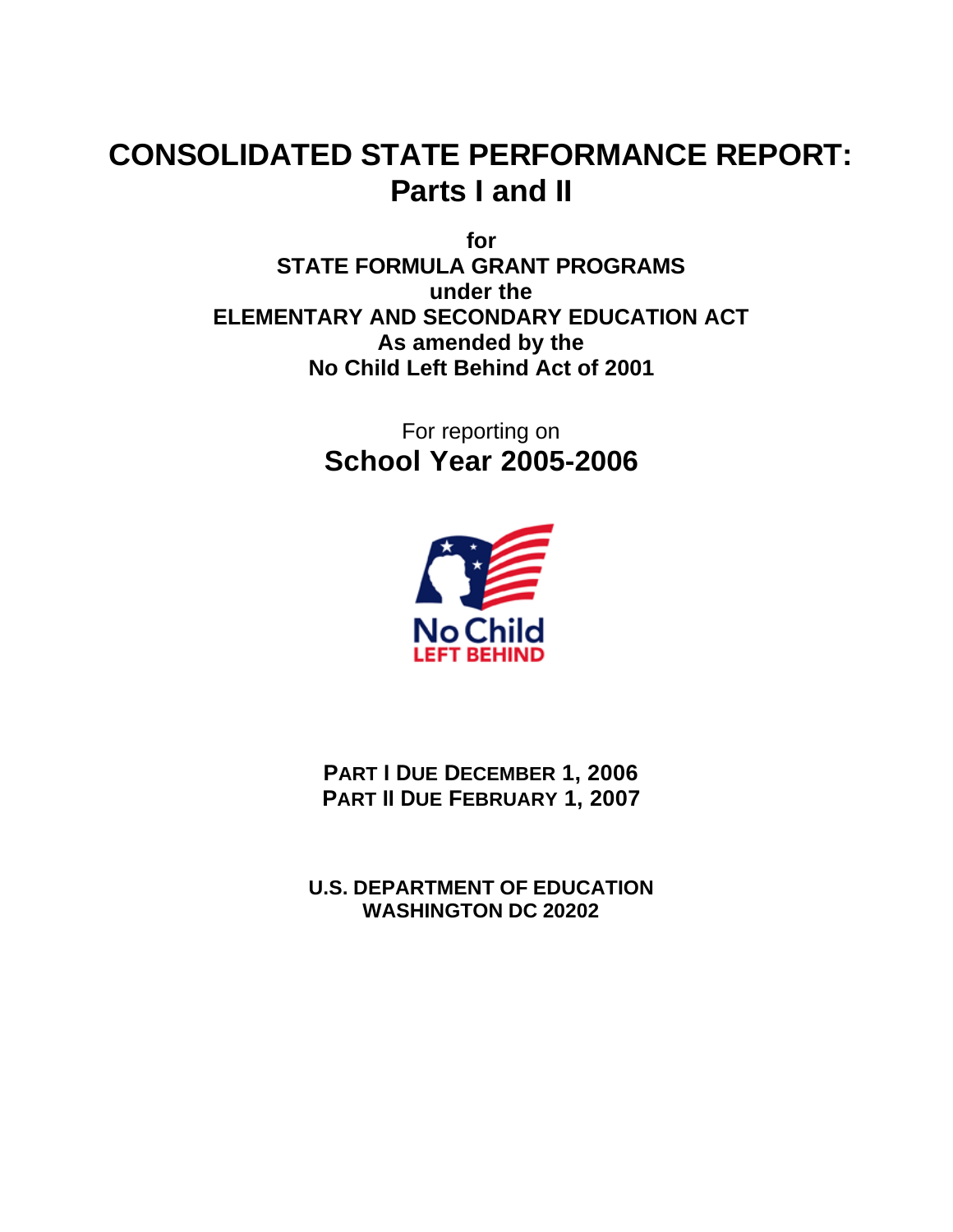#### **INTRODUCTION**

Sections 9302 and 9303 of the Elementary and Secondary Education Act (ESEA), as amended by the No Child Left Behind Act of 2001 (NCLB) provide to States the option of applying for and reporting on multiple ESEA programs through a single consolidated application and report. Although a central, practical purpose of the Consolidated State Application and Report is to reduce "red tape" and burden on States, the Consolidated State Application and Report are also intended to have the important purpose of encouraging the integration of State, local, and ESEA programs in comprehensive planning and service delivery and enhancing the likelihood that the State will coordinate planning and service delivery across multiple State and local programs. The combined goal of all educational agencies -- State, local, and federal -- is a more coherent, well-integrated educational plan that will result in improved teaching and learning.

The Consolidated State Application and Report includes the following ESEA programs:

- o Title I, Part A Improving Basic Programs Operated by Local Educational Agencies.
- o Title I, Part B, Subpart 3 William F. Goodling Even Start Family Literacy Programs.
- $\circ$  Title I, Part C Education of Migratory Children.
- o Title I, Part D Prevention and Intervention Programs for Children and Youth Who Are Neglected, Delinquent, or At-Risk.
- o Title I, Part F Comprehensive School Reform.
- o Title II, Part A Improving Teacher Quality State Grants (Teacher and Principal Training and Recruiting Fund).
- $\circ$  Title II, Part D Enhancing Education through Technology.
- o Title III, Part A English Language Acquisition, Language Enhancement, and Academic Achievement Act.
- $\circ$  Title IV, Part A, Subpart 1 Safe and Drug-Free Schools and Communities State Grants.
- o Title IV, Part A, Subpart 2 Safe and Drug-Free Schools and Communities National Activities (Community Service Grant Program).
- $\degree$  Title IV, Part B 21<sup>st</sup> Century Community Learning Centers.
- o Title V, Part A Innovative Programs.
- o Title VI, Section 6111 Grants for State Assessments and Related Activities.
- o Title VI, Part B Rural Education Achievement Program.

In addition to the programs cited above, the Title X, Part C - Education for Homeless Children and Youths program data will be incorporated in the CSPR for 2005-2006.

The NCLB Consolidated State Performance Report for the 2005-2006 school year consists of two information collections. Part I of this report is due to the Department by December 1, 2006 . Part II is due to the Department by February 1, 2007.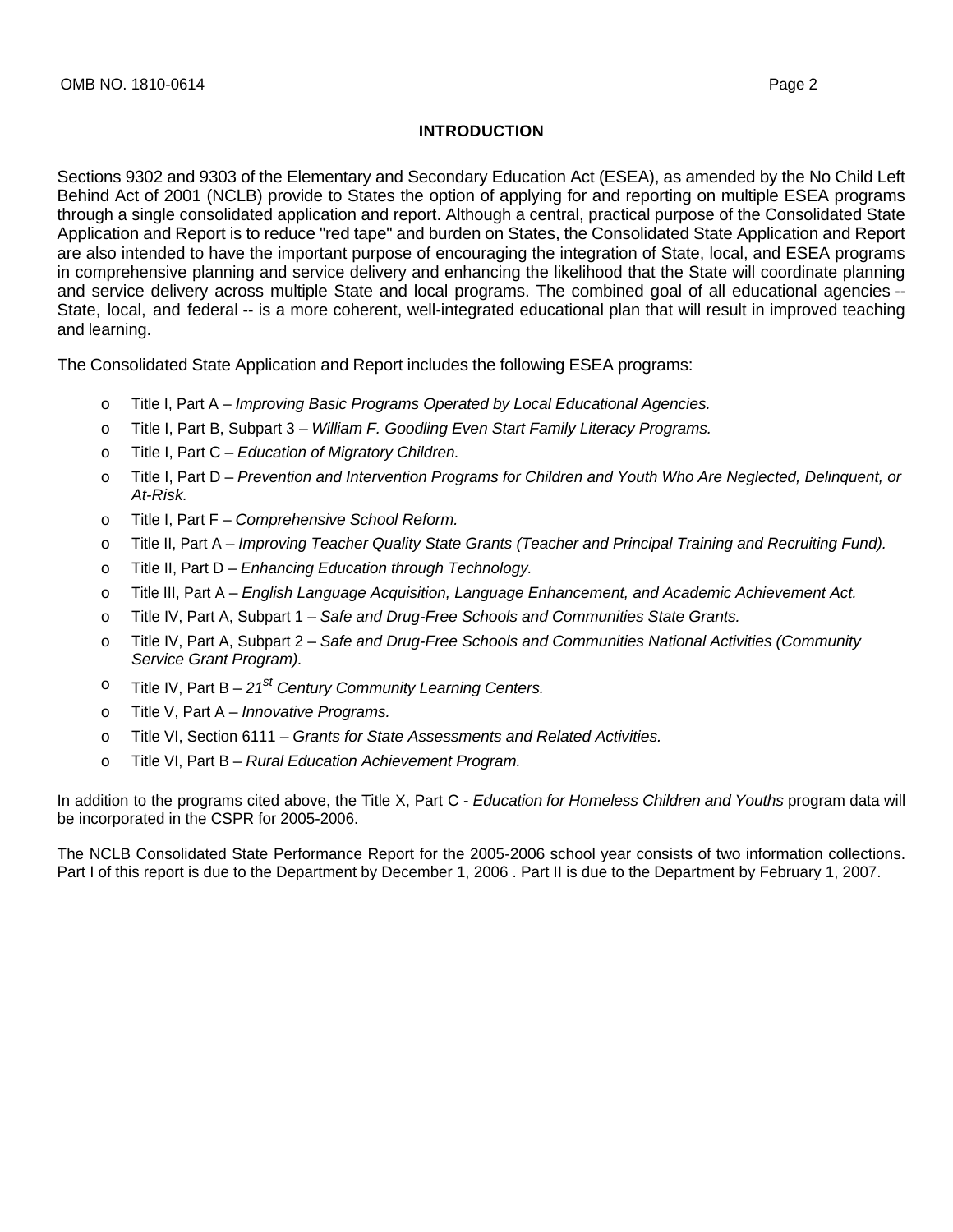# **PART I**

Part I of the Consolidated State Report, which States must submit to the Department by **December 1, 2006** , requests information related to the five ESEA Goals, established in the June 2002 Consolidated State Application, and information required for the Annual State Report to the Secretary, as described in section 1111(h)(4) of ESEA. The five ESEA Goals established in the June 2002 Consolidated State Application are as follows:

- **Performance goal 1:** By SY 2013-14, all students will reach high standards, at a minimum attaining proficiency or better in reading/language arts and mathematics.
- **Performance goal 2:** All limited English proficient students will become proficient in English and reach high academic standards, at a minimum attaining proficiency or better in reading/language arts and mathematics.
- **Performance goal 3:** By SY 2005-06, all students will be taught by highly qualified teachers.
- **Performance goal 4:** All students will be educated in learning environments that are safe, drug free, and conducive to learning.
- Performance Goal 5: All students will graduate from high school.

# **PART II**

Part II of the Consolidated State Performance Report consists of information related to State activities and outcomes of specific ESEA programs for the 2005-2006 school year. Part II of the Consolidated State Performance Report is due to the Department by **February 1, 2007**. The information requested in Part II of the Consolidated State Performance Report for the 2005-2006 school year necessarily varies from program to program. However, for all programs, the specific information requested for this report meets the following criteria.

- 1. The information is needed for Department program performance plans or for other program needs.
- 2. The information is not available from another source, including program evaluations.
- 3. The information will provide valid evidence of program outcomes or results.<br>4. The Consolidated State Performance Report is the best vehicle for collection
- 4. The Consolidated State Performance Report is the best vehicle for collection of the data.

The Department is continuing to work with the Performance-Based Data Management Initiative (PBDMI) to streamline data collections for the 2005-2006 school year and beyond.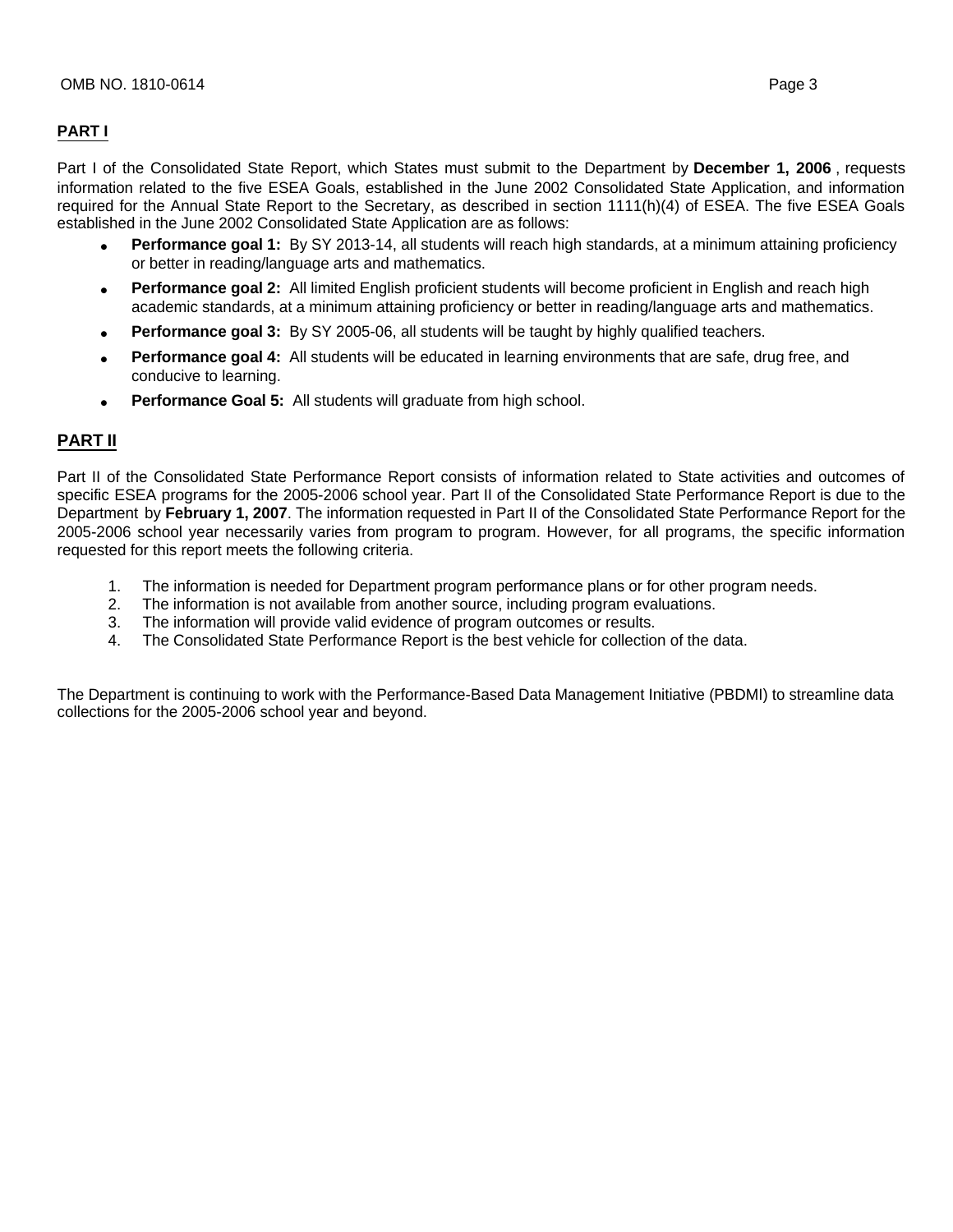### **GENERAL INSTRUCTIONS AND TIMELINES**

All States that received funding on the basis of the Consolidated State Application for the 2005-2006 school year must respond to this Consolidated State Performance Report (CSPR). Part I of the Report is due to the Department by **December 1, 2007** . Part II of the Report is due to the Department by **February 1, 2007**. Both Part I and Part II should reflect data from the 2005-2006 school year, unless otherwise noted.

The format states will use to submit the Consolidated State Performance Report has changed to an online submission. This online submission system is being developed through the Education Data Exchange Network (EDEN) and will make the submission process less burdensome. Please see the following section on transmittal instructions for more information on how to submit this year's Consolidated State Performance Report.

## **TRANSMITTAL INSTRUCTIONS**

The Consolidated State Performance Report (CSPR) data will be collected online from the SEAs, using the EDEN web site. The EDEN web site will be modified to include a separate area (sub-domain) for CSPR data entry. This area will utilize EDEN formatting to the extent possible and the data will be entered in the order of the current CSPR forms. The data entry screens will include or provide access to all instructions and notes on the current CSPR forms; additionally, an effort will be made to design the screens to balance efficient data collection and reduction of visual clutter.

Initially, a state user will log onto EDEN and be provided with an option that takes him or her to the "2005-06 CSPR". The main CSPR screen will allow the user to select the section of the CSPR that he or she needs to either view or enter data. After selecting a section of the CSPR, the user will be presented with a screen or set of screens where the user can input the data for that section of the CSPR. A user can only select one section of the CSPR at a time. After a state has included all available data in the designated sections of a particular CSPR Part, a lead state user will certify that Part and transmit it to the Department. Once a Part has been transmitted, ED will have access to the data. States may still make changes or additions to the transmitted data, by creating an updated version of the CSPR. Detailed instructions for transmitting the 2005-2006 CSPR will be found on the main CSPR page of the EDEN web site (https://EDEN.ED.GOV/EDENPortal/).

According to the Paperwork Reduction Act of 1965, no persons are required to respond to a collection of information unless it displays a valid OMB control number. The valid OMB control number for this information collection is 1810-0614. The time required to complete this information collection is estimated to average 111 hours per response, including the time to review instructions, search existing data resources, gather the data needed, and complete and review the information collection. If you have any comments concerning the accuracy of the time estimates(s) contact School Support and Technology Programs, 400 Maryland Avenue, SW, Washington DC 20202-6140. Questions about the new electronic CSPR submission process, should be directed to the EDEN Partner Support Center at 1-877-HLP-EDEN (1-877-457-3336).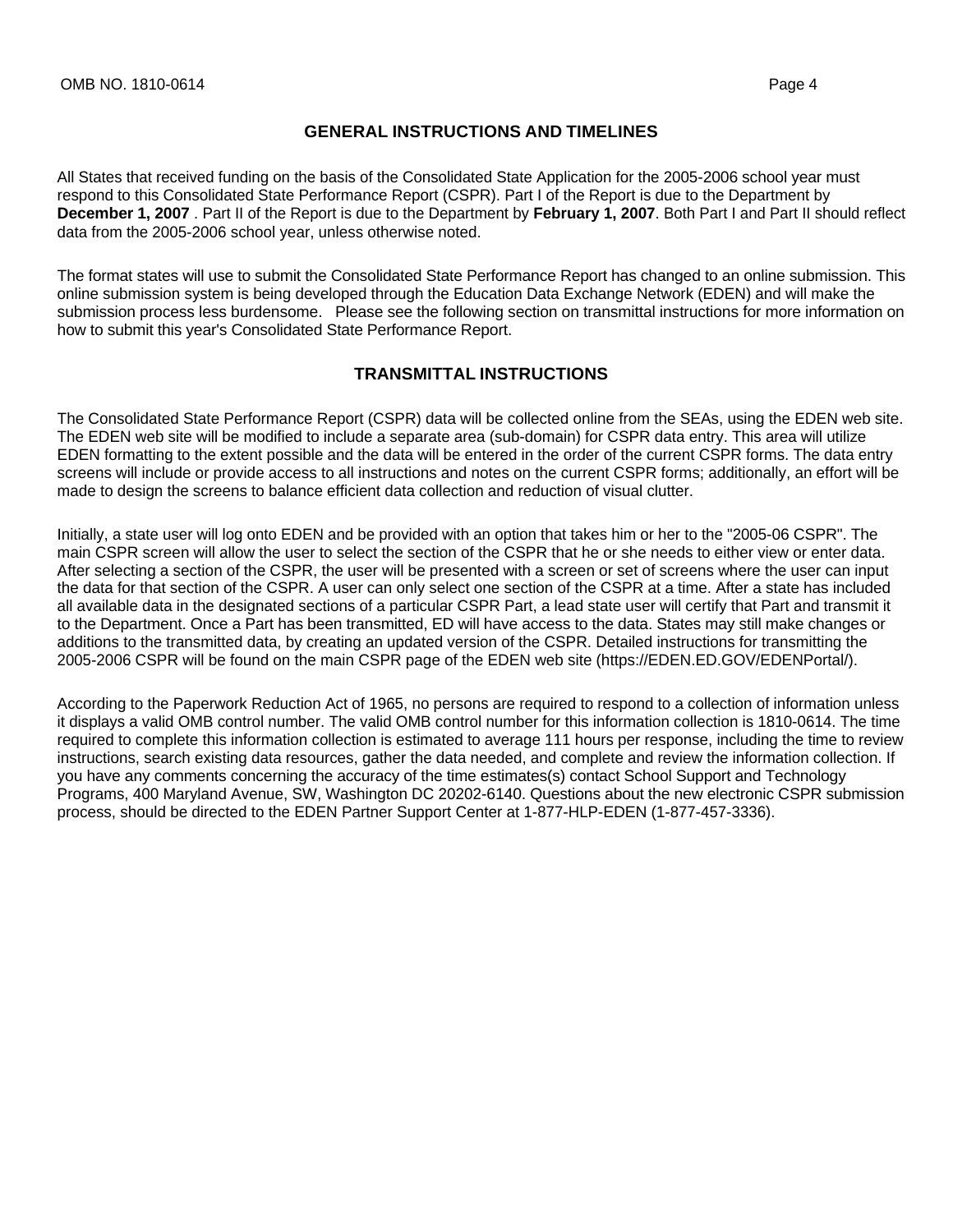|                                                                          | OMB Number: 1810-0614                         |
|--------------------------------------------------------------------------|-----------------------------------------------|
|                                                                          | Expiration Date: 07/31/2007                   |
|                                                                          |                                               |
|                                                                          |                                               |
|                                                                          |                                               |
|                                                                          |                                               |
|                                                                          |                                               |
|                                                                          | <b>Consolidated State Performance Report</b>  |
|                                                                          | For                                           |
|                                                                          | State Formula Grant Programs                  |
|                                                                          | under the                                     |
|                                                                          | <b>Elementary And Secondary Education Act</b> |
|                                                                          | as amended by the                             |
|                                                                          | No Child Left Behind Act of 2001              |
|                                                                          |                                               |
|                                                                          |                                               |
| Check the one that indicates the report you are submitting:              |                                               |
| X Part I, 2005-2006                                                      | Part II, 2005-2006                            |
|                                                                          |                                               |
| Name of State Educational Agency (SEA) Submitting This Report:           |                                               |
| Colorado Department of Education                                         |                                               |
|                                                                          |                                               |
|                                                                          |                                               |
| Address:                                                                 |                                               |
| 1560 Broadway, Suite 1450                                                |                                               |
| Denver, CO 80020                                                         |                                               |
|                                                                          |                                               |
|                                                                          |                                               |
|                                                                          | Person to contact about this report:          |
|                                                                          |                                               |
| Name: Patrick Chapman                                                    |                                               |
| Telephone: 303-866-6780                                                  |                                               |
| Fax: 303-866-6637                                                        |                                               |
| e-mail: chapman_p@cde.state.co.us                                        |                                               |
|                                                                          |                                               |
|                                                                          |                                               |
| Name of Authorizing State Official: (Print or Type): Dr. William Moloney |                                               |
|                                                                          |                                               |
|                                                                          |                                               |
|                                                                          |                                               |
|                                                                          | Wednesday, February 28, 2007, 2:08:22         |
| PM                                                                       |                                               |
| Signature                                                                | Date                                          |
|                                                                          |                                               |
|                                                                          |                                               |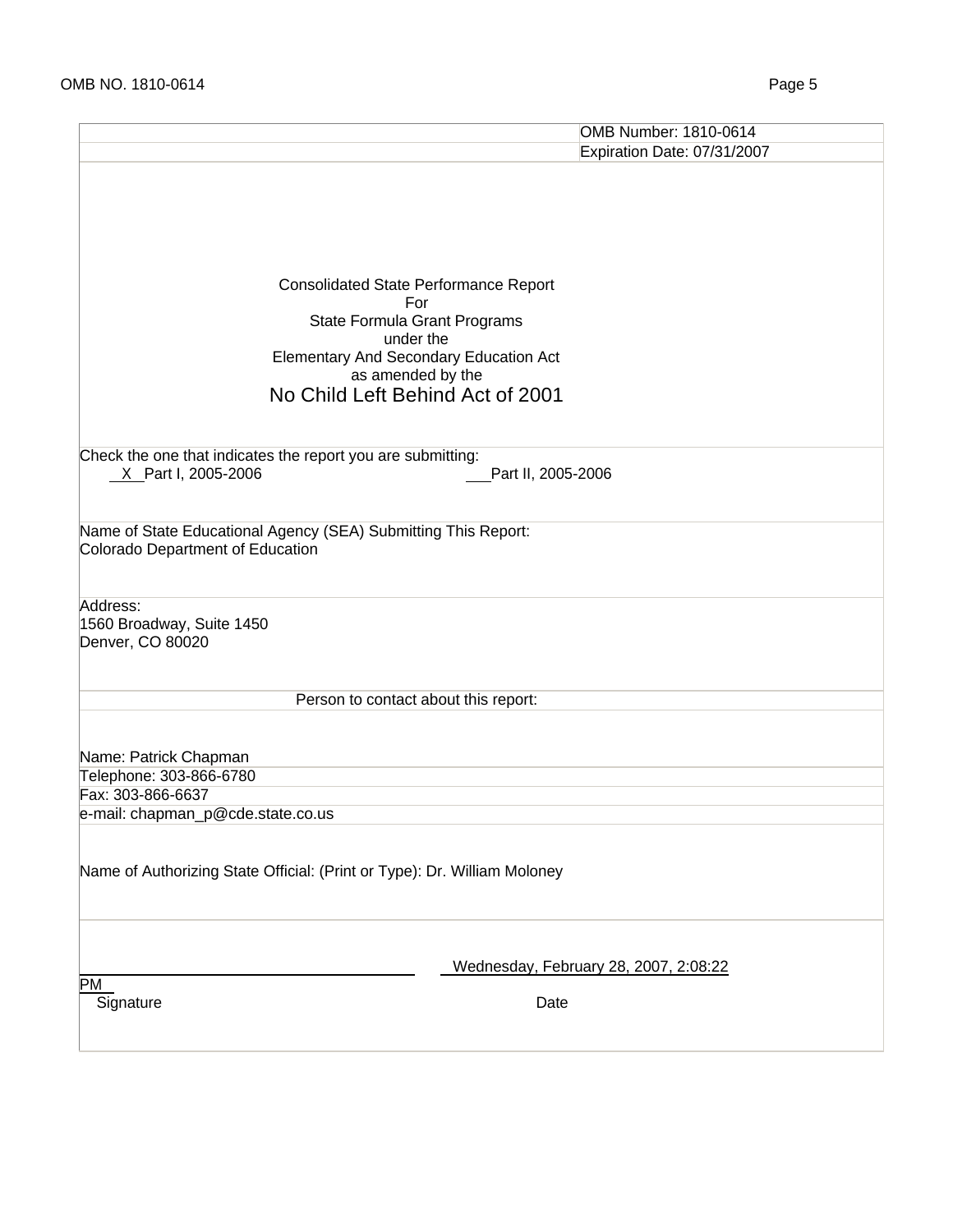# **CONSOLIDATED STATE PERFORMANCE REPORT: PART I**

# For reporting on **School Year 2005-2006**



# **PART I DUE DECEMBER 1, 2006**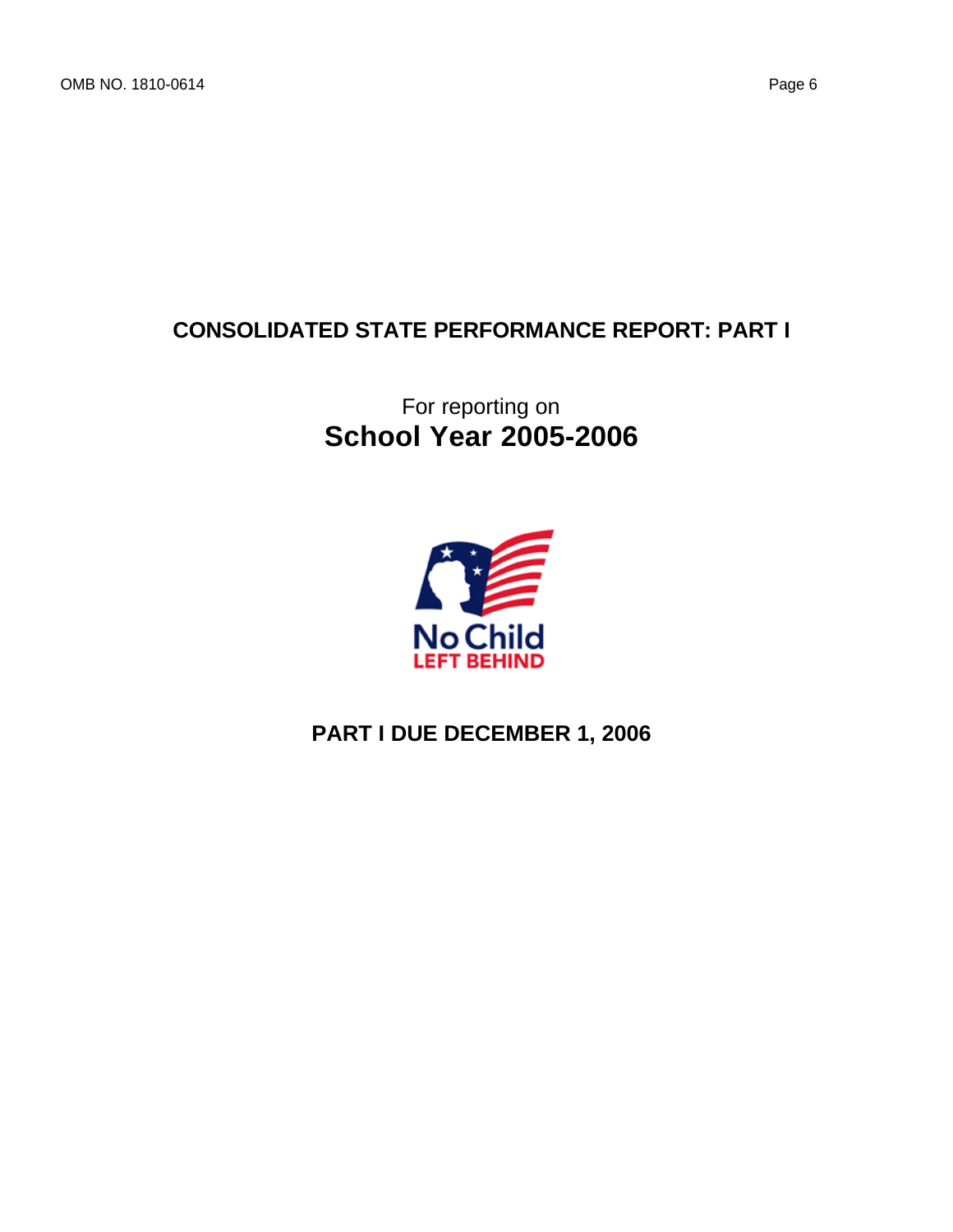#### **1.1 STANDARDS AND ASSESSMENT DEVELOPMENT**

Section 1111(b)(1) of ESEA requires States to adopt challenging academic content and achievement standards in mathematics, reading/language arts, and science and to develop assessments in mathematics, reading/language arts, and science that meet the requirements of section 1111(b)(3) in the required grade levels. In the following sections, States are asked to provide a detailed description of their progress in meeting the NCLB standards and assessments requirements.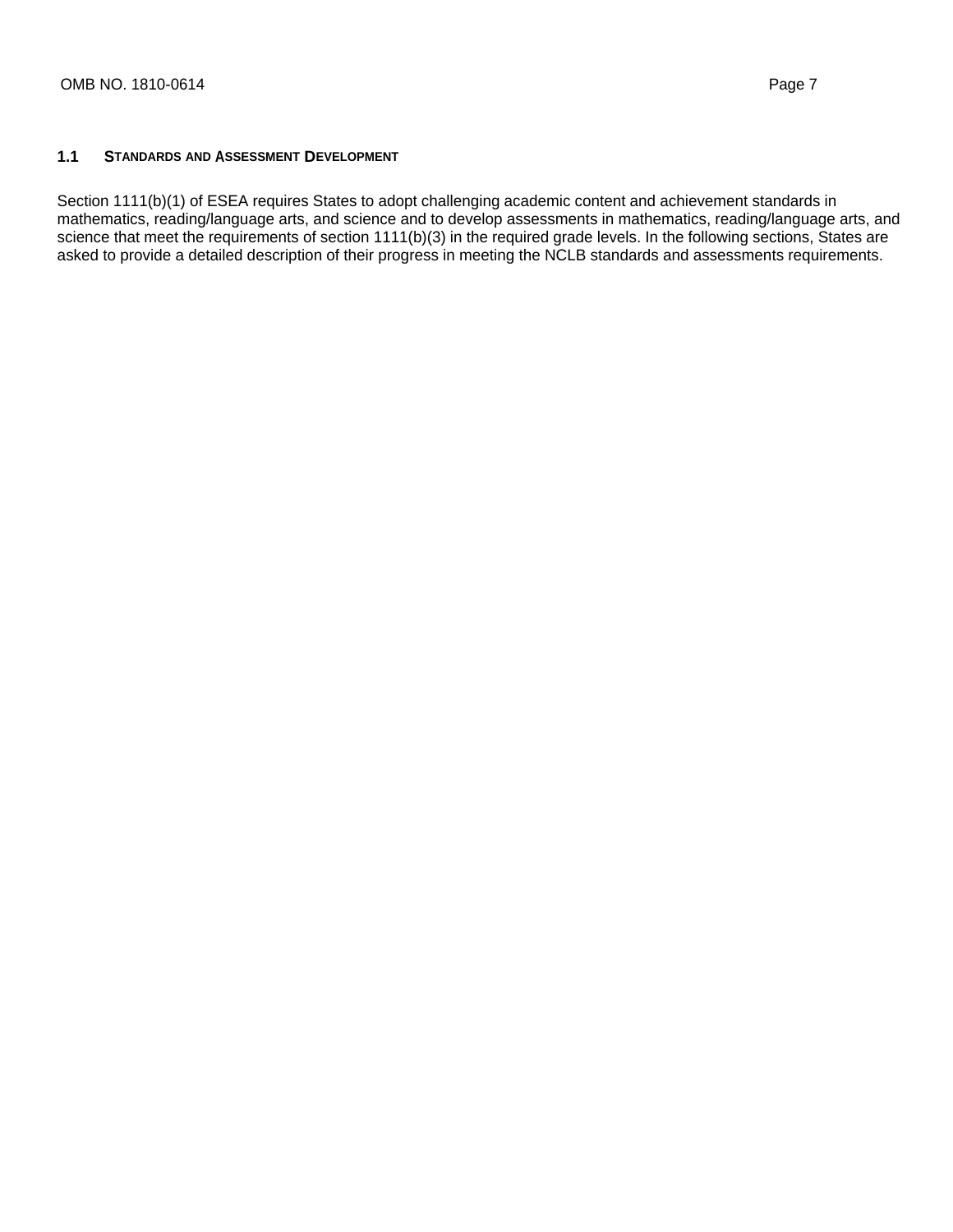**1.1.1** Please provide a detailed description of the State's progress in adopting challenging academic content standards in science that meet the requirements of section 1111(b)(1).

#### **State Response**

Colorado has a content community that we communicate with to create content standards. This community is made up of teachers, administrators and businesses/coalitions in their respective expertise. The following is the new science frameworks created October/November 2004. These correlate directly to the State standards and the CSAP.

Science Standards

http://www.cde.state.co.us/cdeassess/standards/sci.htm

Science Frameworks

http://www.cde.state.co.us/cdeassess/csap/frameworks/CSAP\_sci\_fmwk\_09\_25\_05.pdf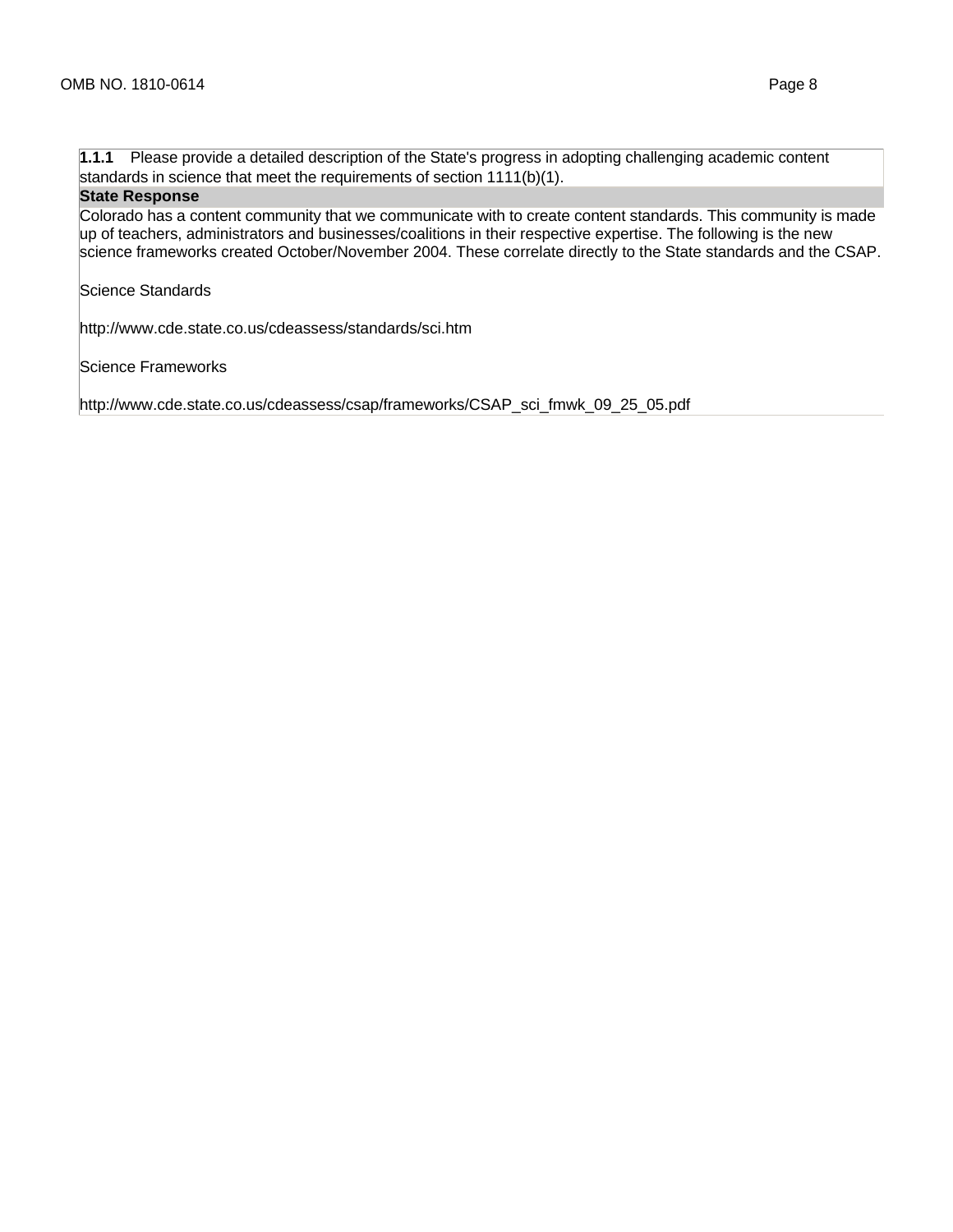**1.1.2** Please provide a detailed description of the State's progress in developing and implementing, in consultation with LEAs, assessments in mathematics, reading/language arts, and science that meet the requirements of section 1111(b)(3) in the required grade levels. Please provide in your response a description of the State's progress in developing alternate assessments for students with disabilities, including alternate assessments aligned to alternate achievement standards and those aligned to grade-level achievement standards.

#### **State Response**

Colorado's assessment program consists of annual standards based assessments in grades 3-10 in reading, math and writing. Science assessments were given at 5th, 8th and 10th grade in the spring of 2006.

The Colorado Student Assessment Program Alternate for grades 3 through 10 in the areas of reading, writing and math and 5th, 8th and 10th grade science have been developed and were administered in the spring of 2006. The 3rd and 4th grade math assessments were piloted in an online data collection format for the 2005 school year and were administered and collected in the general format in 2006. The assessments are based upon expanded benchmarks (alternate achievement standards) of the Colorado State Content Standards. These expanded benchmarks provide the foundation for the assessment frameworks and have been

developed in conjunction with state advisory teams that include content experts, special educators, and representatives of the test publisher. The eligibility criteria for the CSAPA, expanded benchmarks of the Colorado State Content Standards and the CSAPA reading, writing and math assessment frameworks may be found on the CDE website at:

http://www.cde.state.co.us/cdesped/StuDis-Sub2.asp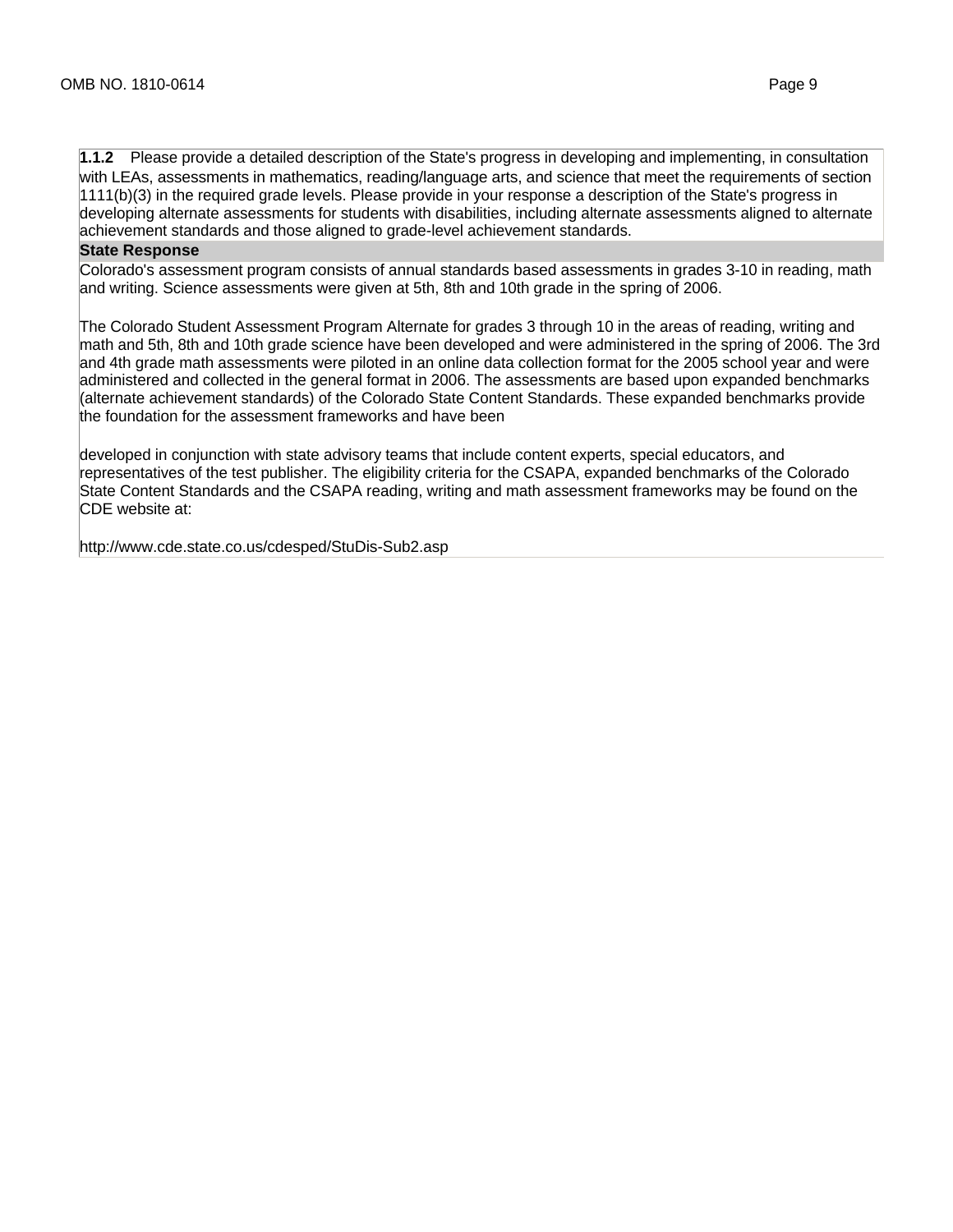**1.1.3** Please provide a detailed description of the State's progress in setting, in consultation with LEAs, academic achievement standards in mathematics, reading/language arts, and science that meet the requirements of section 1111(b)(1). If applicable, please provide in your response a description of the State's progress in developing alternate achievement standards for students with the most significant cognitive disabilities.

#### **State Response**

Colorado's content standards and assessments have met full approval from the USDE. There are no updates to the CSAP system.

CSAPA is currently going through revisions per the new contract with a focus of increasing the validity of the assessment. The revisions for this year were made in math grades three through ten and science grade 10. Å The cut scores and performance levels change this year at standard setting in late spring. $\hat{A}$  The reading and writing assessments and science grades five and eight will undergo revisions next year and will also require change in the cut scores and performance levels in the spring of 2008.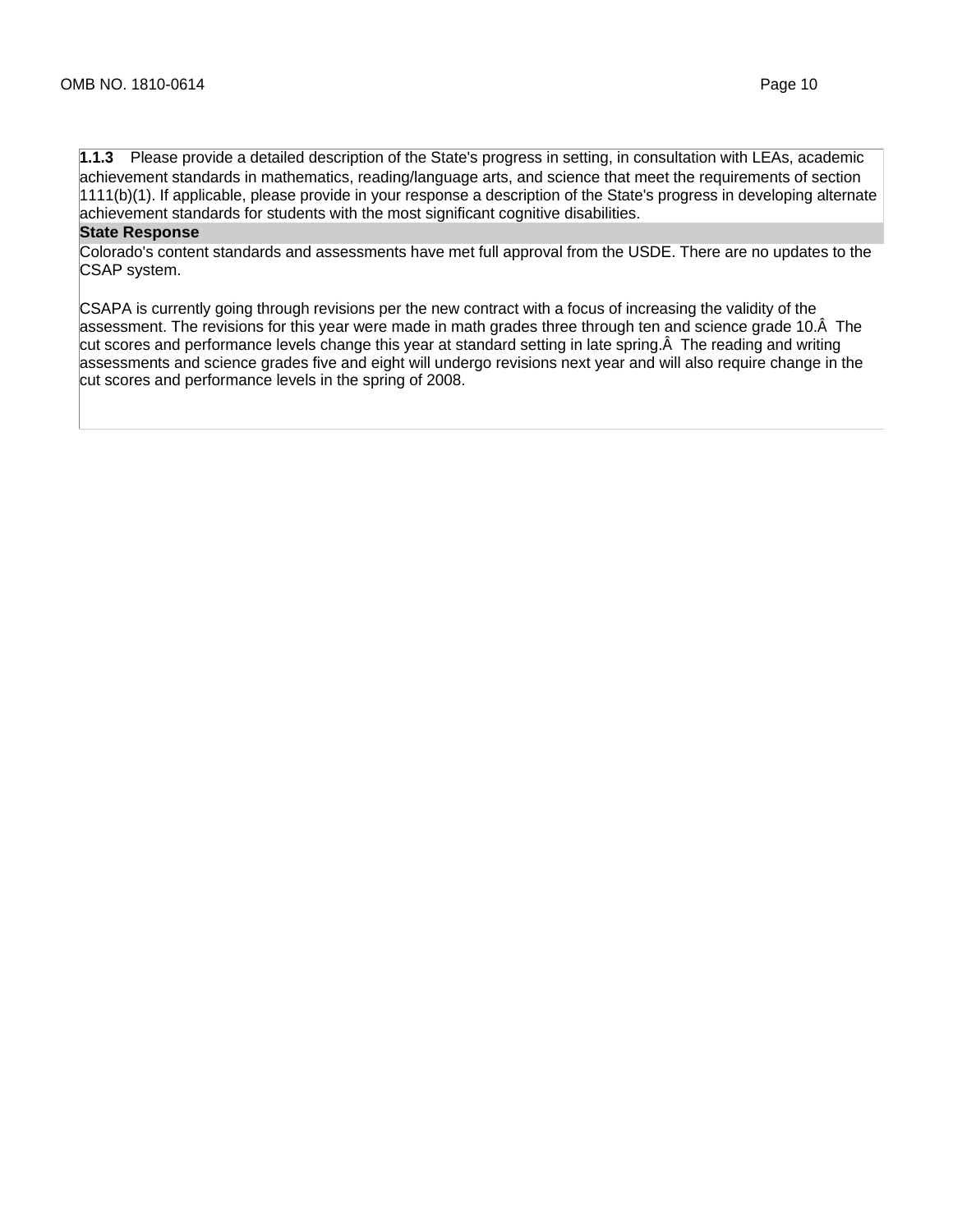# **1.2 PARTICIPATION IN STATE ASSESSMENTS**

# **Participation of All Students in 2005-2006 State Assessments**

In the following tables, please provide the total number and percentage for each of the listed subgroups of students who participated in the State's 2005-2006 school year academic assessments.

The data provided below for students with disabilities should include participation results from all students with disabilities as defined under the Individuals with Disabilities Education Act and do not include results from students covered under Section 504 of the Rehabilitation Act of 1973.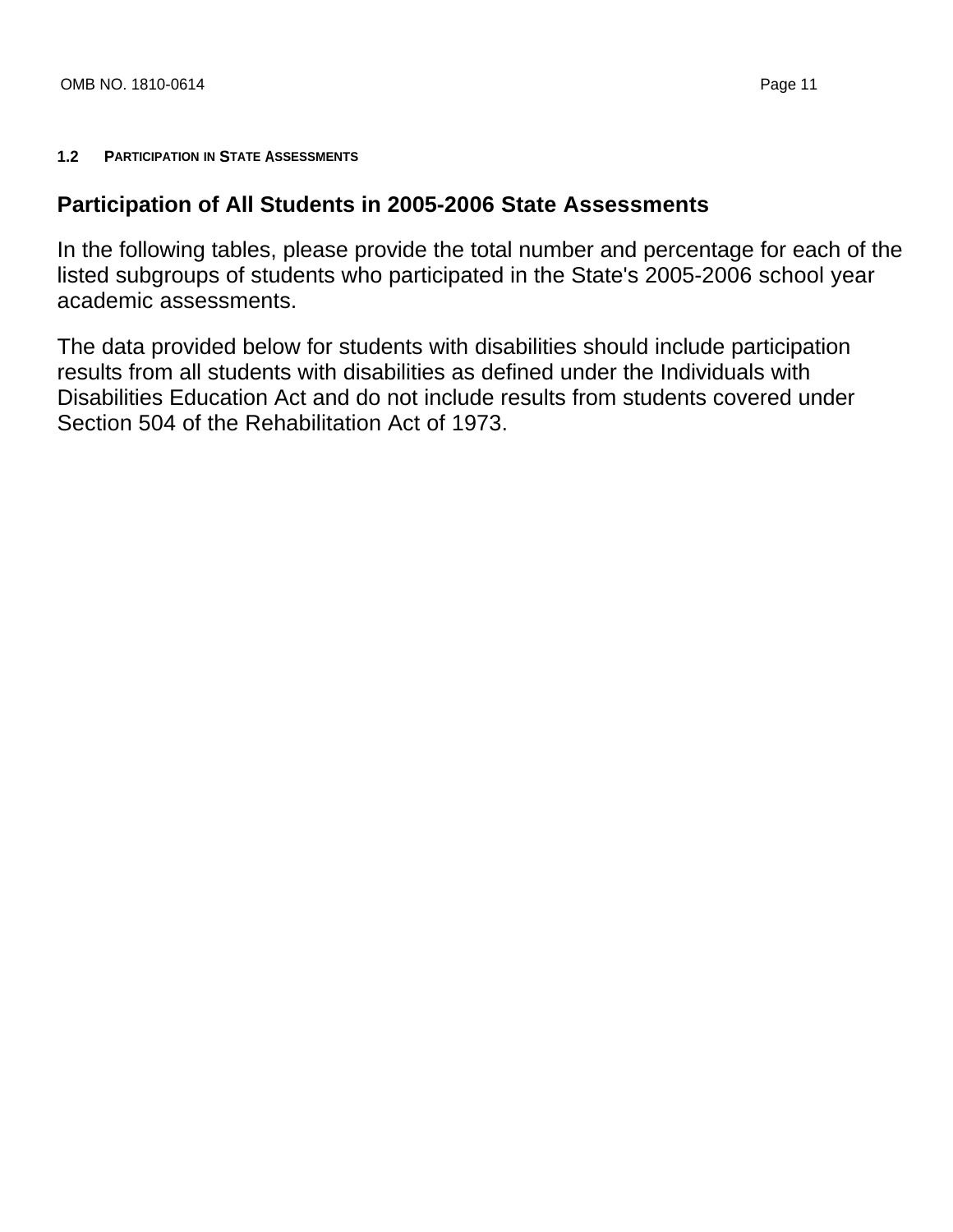### **1.2.1 Student Participation in 2005-2006 School Year Test Administration**

# **1.2.1.1 2005-2006 School Year Mathematics Assessment**

|                                   | <b>Total Number of Students Tested</b> | <b>Percent of Students Tested</b> |
|-----------------------------------|----------------------------------------|-----------------------------------|
| All Students                      | 463920                                 | 99.90                             |
| American Indian or Alaska Native  | 5598                                   | 100.00                            |
| Asian or Pacific Islander         | 14753                                  | 99.70                             |
| Black, non-Hispanic               | 28216                                  | 99.90                             |
| Hispanic                          | 122771                                 | 99.80                             |
| White, non-Hispanic               | 292486                                 | 100.00                            |
| <b>Students with Disabilities</b> | 49200                                  | 100.00                            |
| Limited English Proficient        | 55761                                  | 99.30                             |
| Economically Disadvantaged        | 159087                                 | 99.80                             |
| Migrant                           | 4967                                   | 99.50                             |
| Male                              | 237893                                 | 99.90                             |
| Female                            | 225944                                 | 99.90                             |
| $C$ ommonte:                      |                                        |                                   |

#### **Comments:**

• Additional racial/ethnic groups or combinations of racial/ethnic groups may be reported that are consistent with the major racial/ethnic categories that you use under NCLB.

| 1.2.1.2 2005-2006 School Year Reading/Language Arts Assessment |                                                                                   |                                   |
|----------------------------------------------------------------|-----------------------------------------------------------------------------------|-----------------------------------|
|                                                                | <b>Total Number of Students Tested</b>                                            | <b>Percent of Students Tested</b> |
| All Students                                                   | 463209                                                                            | 99.80                             |
| American Indian or Alaska Native                               | 5598                                                                              | 100.00                            |
| Asian or Pacific Islander                                      | 14705                                                                             | 99.50                             |
| Black, non-Hispanic                                            | 28203                                                                             | 99.90                             |
| Hispanic                                                       | 122189                                                                            | 99.30                             |
| White, non-Hispanic                                            | 292427                                                                            | 100.00                            |
| Students with Disabilities                                     | 49152                                                                             | 99.90                             |
| Limited English Proficient                                     | 55298                                                                             | 98.50                             |
| Economically Disadvantaged                                     | 158558                                                                            | 99.50                             |
| Migrant                                                        | 4913                                                                              | 98.30                             |
| Male                                                           | 237504                                                                            | 99.80                             |
| Female                                                         | 225635                                                                            | 99.80                             |
| $\Omega$ a monopolar $\Gamma$ a allah tuan ang ang tuang ang   | shaka ta wake ama laka ya Damuran Dublia Cabaala shi wake a shekara kina iliyo nk |                                   |

**Comments:** English Language Learner data is not complete, as Denver Public Schools did not code a significant number of their ELLs in data submitted to CDE. The number should be greater than what appears above.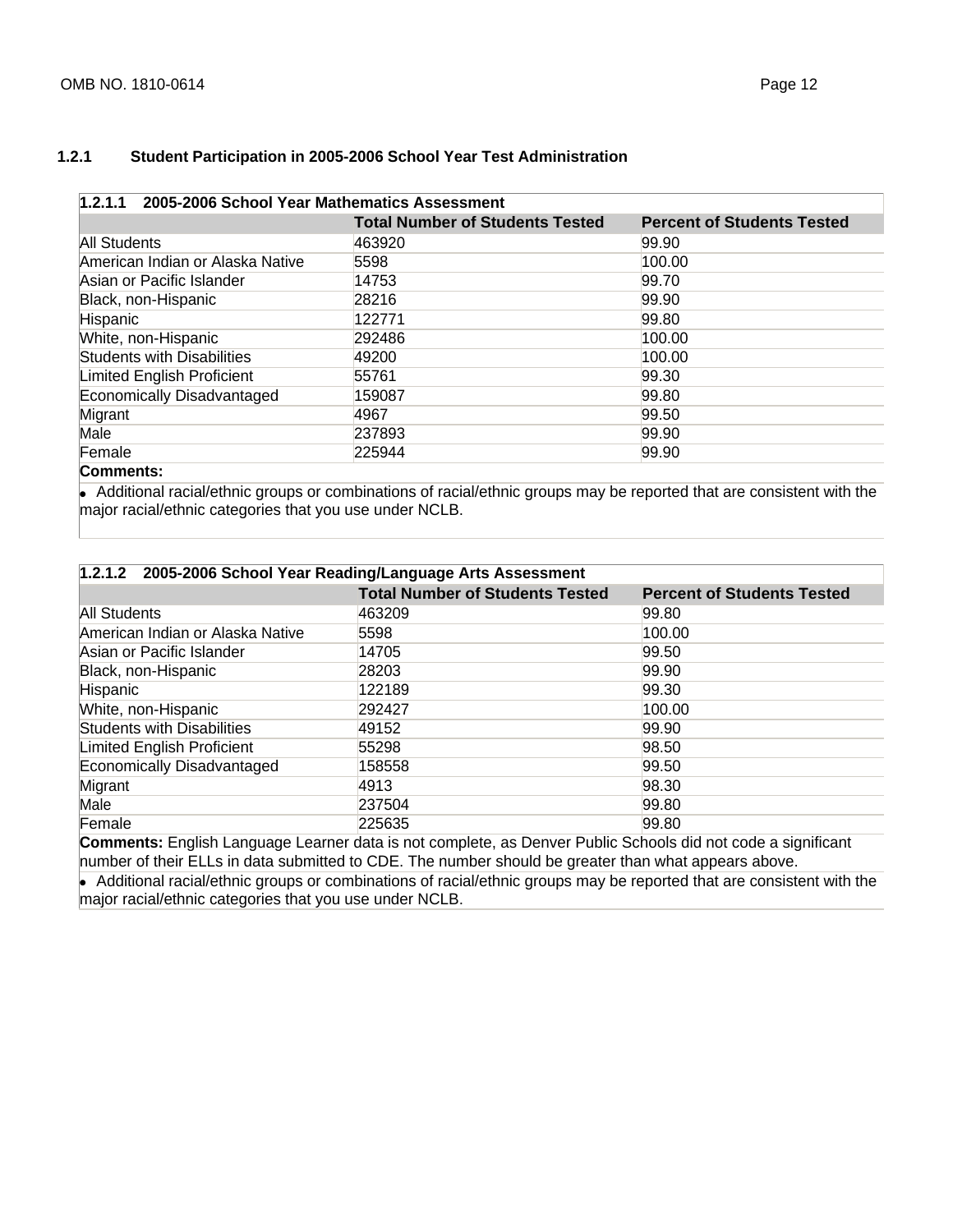### **1.2.2 Participation of Students with Disabilities in State Assessment System**

Students with disabilities (as defined under IDEA) participate in the State's assessment system either by taking the regular State assessment, with or without accommodations, by taking an alternate assessment aligned to grade-level standards, or by taking an alternate assessment aligned to alternate achievement standards. In the following table, please provide the total number and percentage of students with disabilities who participated in these various assessments.

The data provided below should include participation results from all students with disabilities as defined under the Individuals with Disabilities Education Act and do not include results from students covered under Section 504 of the Rehabilitation Act of 1973.

## **1.2.2**

### **1.2.2.1 Participation of Students with Disabilities the in 2005-2006 School Year Test Administration -- Math Assessment**

|                                                                      | <b>Total Number of Students with</b><br><b>Disabilities Tested</b> | <b>Percent of Students with</b><br><b>Disabilities Tested</b> |
|----------------------------------------------------------------------|--------------------------------------------------------------------|---------------------------------------------------------------|
| Regular Assessment, with or without<br>accommodations                | 44738                                                              | 90.90                                                         |
| Alternate Assessment Aligned to Grade-Level<br>Achievement Standards |                                                                    |                                                               |
| Alternate Assessment Aligned to Alternate<br>Achievement Standards   | 4462                                                               | 9.10                                                          |
| Comments:                                                            |                                                                    |                                                               |

### **1.2.2.2 Participation of Students with Disabilities the in 2005-2006 School Year Test Administration -- Reading/Language Arts Assessment**

|                                                                      | <b>Total Number of Students with</b><br><b>Disabilities Tested</b> | <b>Percent of Students with</b><br><b>Disabilities Tested</b> |
|----------------------------------------------------------------------|--------------------------------------------------------------------|---------------------------------------------------------------|
| Regular Assessment, with or without<br>accommodations                | 44641                                                              | 90.80                                                         |
| Alternate Assessment Aligned to Grade-Level<br>Achievement Standards |                                                                    |                                                               |
| Alternate Assessment Aligned to Alternate<br>Achievement Standards   | 4511                                                               | 9.20                                                          |
| Comments:                                                            |                                                                    |                                                               |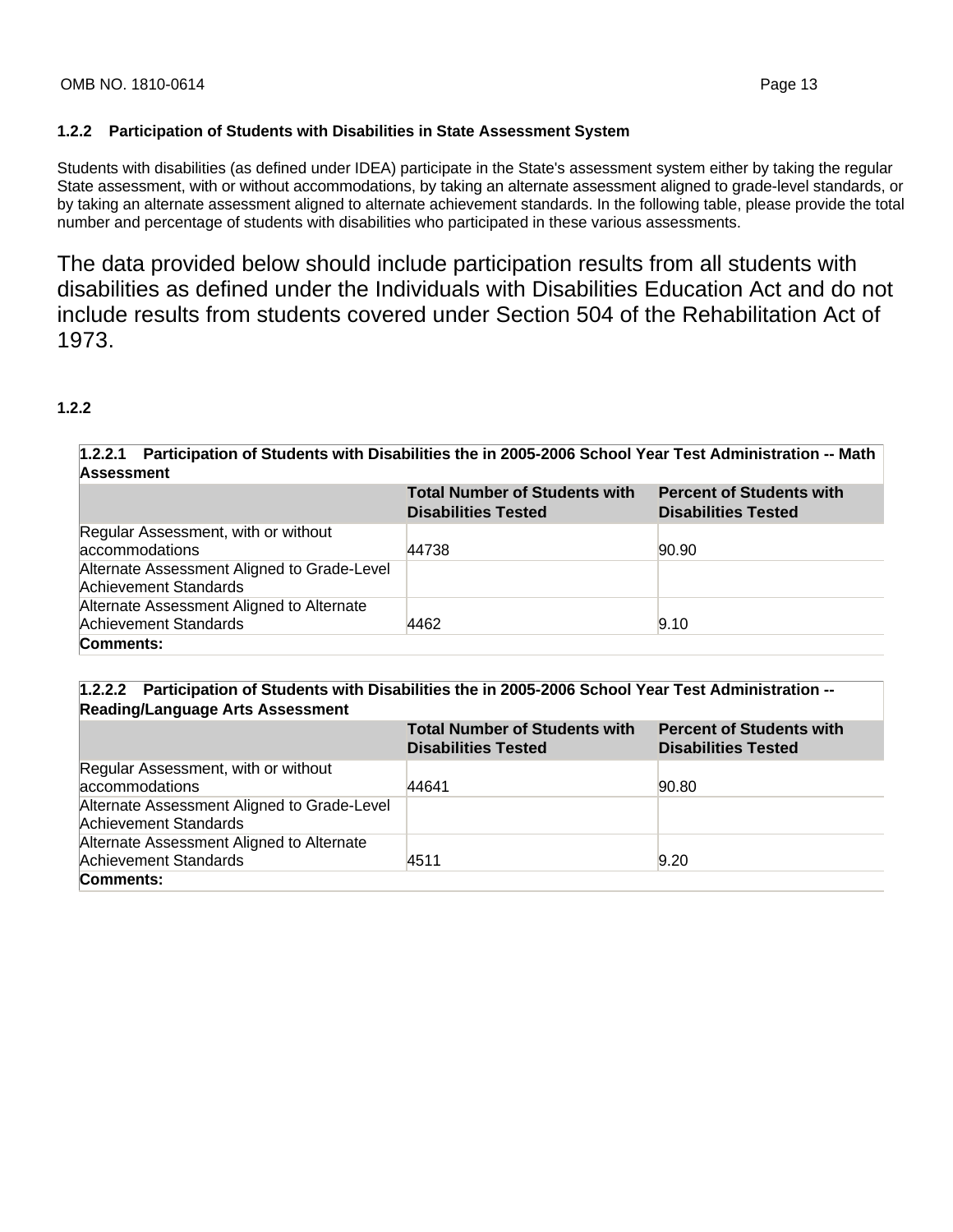#### **1.3 STUDENT ACADEMIC ACHIEVEMENT**

In the following charts, please provide student achievement data from the 2005-2006 school year test administration. Charts have been provided for each of grades 3 through 8 and high school to accommodate the varied State assessment systems in mathematics and reading/language arts during the 2005-2006 school year. States should provide data on the total number of students tested as well as the percentage of students scoring at the proficient or advanced levels for those grades in which the State administered mathematics and reading/language arts assessments during the 2005-2006 school year.

The data for students with disabilities should include participation results from all students with disabilities as defined under the Individuals with Disabilities Education Act, including results from alternate assessments, and do not include results from students covered under Section 504 of the Rehabilitation Act of 1973.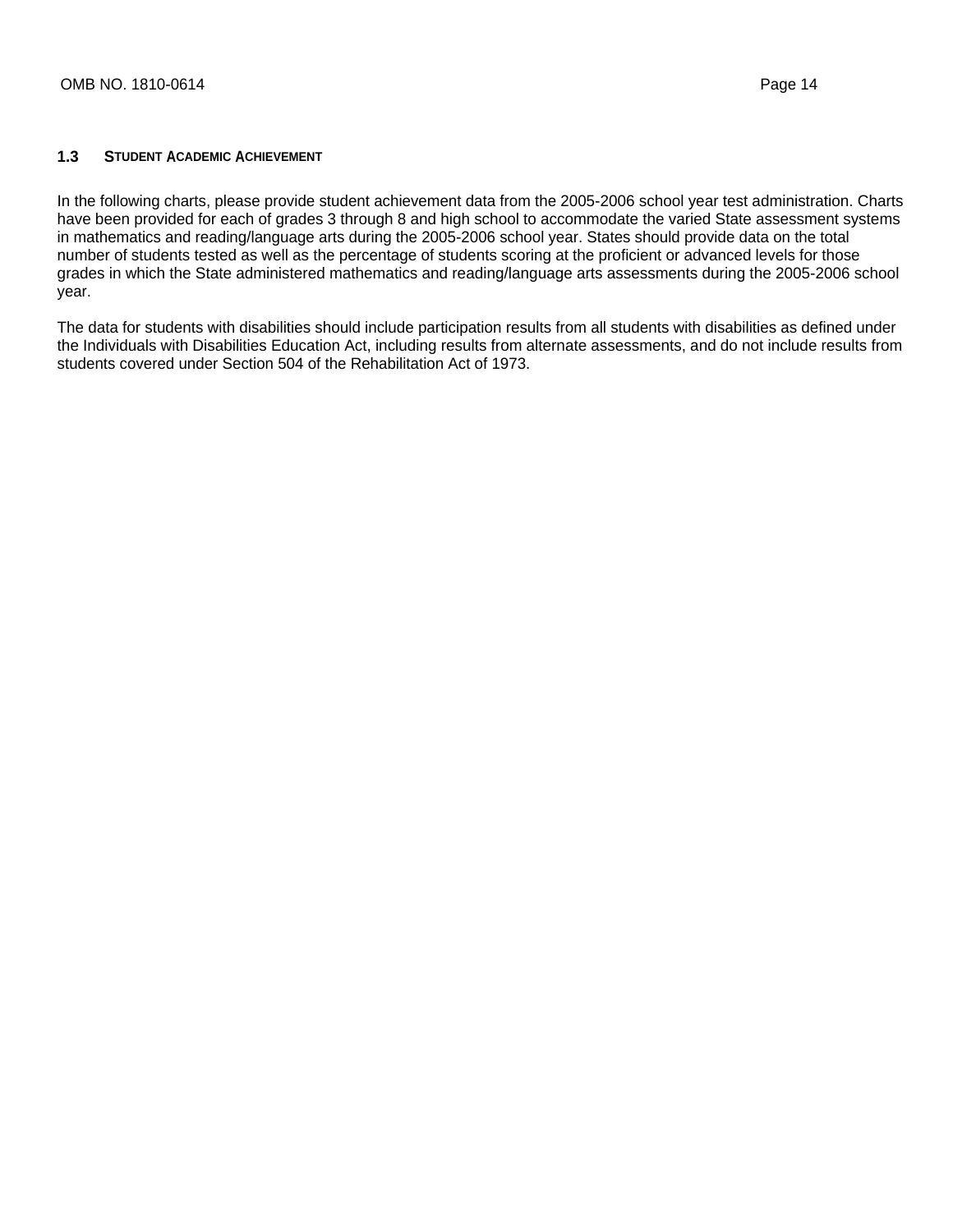| <b>Grade 3 - Mathematics</b><br>1.3.1 |                                                  |                                                                            |
|---------------------------------------|--------------------------------------------------|----------------------------------------------------------------------------|
|                                       | <b>Total Number of Students</b><br><b>Tested</b> | <b>Percent of Students Proficient or Advanced School</b><br>Year 2005-2006 |
| All Students                          | 57035                                            | 92.60                                                                      |
| American Indian or Alaska<br>Native   | 633                                              | 89.30                                                                      |
| Asian or Pacific Islander             | 2016                                             | 96.40                                                                      |
| Black, non-Hispanic                   | 3296                                             | 83.40                                                                      |
| Hispanic                              | 16697                                            | 86.20                                                                      |
| White, non-Hispanic                   | 34383                                            | 96.40                                                                      |
| <b>Students with Disabilities</b>     | 6227                                             | 74.00                                                                      |
| Limited English Proficient            | 9182                                             | 82.80                                                                      |
| Economically Disadvantaged 22419      |                                                  | 86.50                                                                      |
| Migrant                               | 749                                              | 82.20                                                                      |
| Male                                  | 29068                                            | 92.30                                                                      |
| Female                                | 27959                                            | 92.80                                                                      |

**Comments:** Increase due to: increase in population in Colorado (destination state), inclusion of all ELLs in calculations, inclusion of CSAPA, and inclusion of students in facilities.

• Additional racial/ethnic groups or combinations of racial/ethnic groups may be reported that are consistent with the major racial/ethnic categories that you use under NCLB.

| 1.3.2 Grade 3 - Reading/Language Arts |               |                                                                                                                                                                                                                                               |
|---------------------------------------|---------------|-----------------------------------------------------------------------------------------------------------------------------------------------------------------------------------------------------------------------------------------------|
|                                       | <b>Tested</b> | Total Number of Students Percent of Students Proficient or Advanced School<br>Year 2005-2006                                                                                                                                                  |
| All Students                          | 56995         | 88.70                                                                                                                                                                                                                                         |
| American Indian or Alaska<br>Native   | 642           | 82.90                                                                                                                                                                                                                                         |
| Asian or Pacific Islander             | 2007          | 92.80                                                                                                                                                                                                                                         |
| Black, non-Hispanic                   | 3298          | 79.40                                                                                                                                                                                                                                         |
| Hispanic                              | 16676         | 79.70                                                                                                                                                                                                                                         |
| White, non-Hispanic                   | 34360         | 93.80                                                                                                                                                                                                                                         |
| <b>Students with Disabilities</b>     | 6214          | 61.70                                                                                                                                                                                                                                         |
| Limited English Proficient            | 9165          | 73.90                                                                                                                                                                                                                                         |
| Economically Disadvantaged 22466      |               | 80.00                                                                                                                                                                                                                                         |
| Migrant                               | 764           | 72.90                                                                                                                                                                                                                                         |
| Male                                  | 29043         | 86.80                                                                                                                                                                                                                                         |
| Female                                | 27948         | 90.70<br>$\sim$ . The contract of the contract of the contract of the contract of the contract of the contract of the contract of the contract of the contract of the contract of the contract of the contract of the contract of the co<br>. |

**Comments:** Increase due to: increase in population in Colorado (destination state), inclusion of all ELLs in calculations, and inclusion of students in facilities.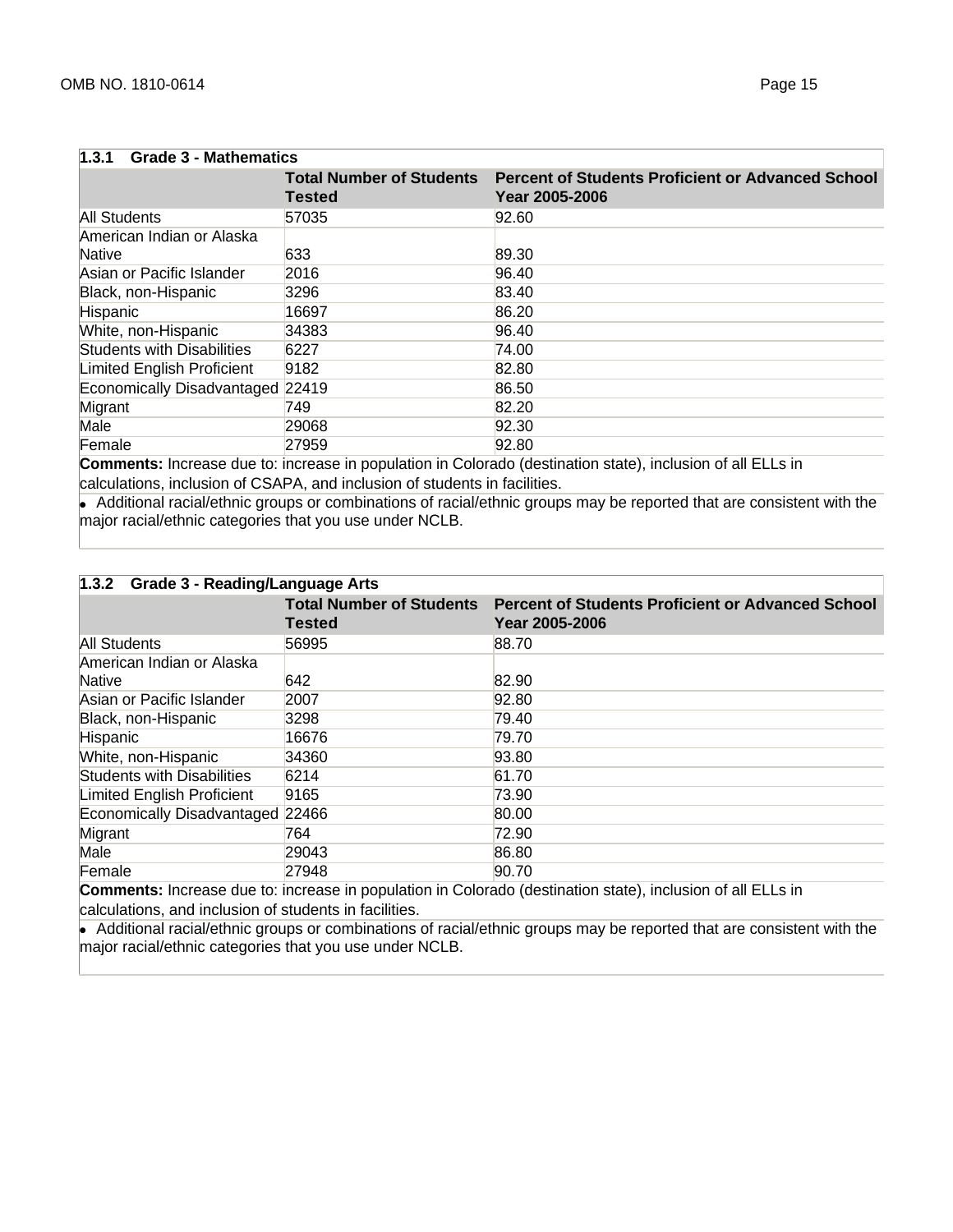| $\vert 1.3.3$ Grade 4 - Mathematics |                                                  |                                                                            |
|-------------------------------------|--------------------------------------------------|----------------------------------------------------------------------------|
|                                     | <b>Total Number of Students</b><br><b>Tested</b> | <b>Percent of Students Proficient or Advanced School</b><br>Year 2005-2006 |
| All Students                        | 57045                                            | 91.40                                                                      |
| American Indian or Alaska<br>Native | 718                                              | 86.50                                                                      |
| Asian or Pacific Islander           | 1980                                             | 95.30                                                                      |
| Black, non-Hispanic                 | 3495                                             | 80.10                                                                      |
| Hispanic                            | 16071                                            | 83.80                                                                      |
| White, non-Hispanic                 | 34772                                            | 95.90                                                                      |
| <b>Students with Disabilities</b>   | 6474                                             | 68.80                                                                      |
| Limited English Proficient          | 8568                                             | 78.60                                                                      |
| Economically Disadvantaged 21985    |                                                  | 83.90                                                                      |
| Migrant                             | 708                                              | 77.80                                                                      |
| Male                                | 29236                                            | 91.50                                                                      |
| Female                              | 27801                                            | 91.20                                                                      |

**Comments:** Increase due to: increase in population in Colorado (destination state), inclusion of all ELLs in calculations, inclusion of CSAPA, and inclusion of students in facilities.

• Additional racial/ethnic groups or combinations of racial/ethnic groups may be reported that are consistent with the major racial/ethnic categories that you use under NCLB.

| 1.3.4 Grade 4 - Reading/Language Arts |               |                                                                                                                                                                                                                                               |
|---------------------------------------|---------------|-----------------------------------------------------------------------------------------------------------------------------------------------------------------------------------------------------------------------------------------------|
|                                       | <b>Tested</b> | Total Number of Students Percent of Students Proficient or Advanced School<br>Year 2005-2006                                                                                                                                                  |
| All Students                          | 57043         | 89.20                                                                                                                                                                                                                                         |
| American Indian or Alaska<br>Native   | 717           | 86.60                                                                                                                                                                                                                                         |
| Asian or Pacific Islander             | 1978          | 92.30                                                                                                                                                                                                                                         |
| Black, non-Hispanic                   | 3492          | 80.60                                                                                                                                                                                                                                         |
| Hispanic                              | 16064         | 79.40                                                                                                                                                                                                                                         |
| White, non-Hispanic                   | 34781         | 94.50                                                                                                                                                                                                                                         |
| <b>Students with Disabilities</b>     | 6477          | 60.10                                                                                                                                                                                                                                         |
| Limited English Proficient            | 8569          | 71.40                                                                                                                                                                                                                                         |
| Economically Disadvantaged 21973      |               | 80.20                                                                                                                                                                                                                                         |
| Migrant                               | 703           | 71.00                                                                                                                                                                                                                                         |
| Male                                  | 29232         | 87.20                                                                                                                                                                                                                                         |
| Female                                | 27800         | 91.30<br>$\sim$ . The contract of the contract of the contract of the contract of the contract of the contract of the contract of the contract of the contract of the contract of the contract of the contract of the contract of the co<br>. |

**Comments:** Increase due to: increase in population in Colorado (destination state), inclusion of all ELLs in calculations, and inclusion of students in facilities.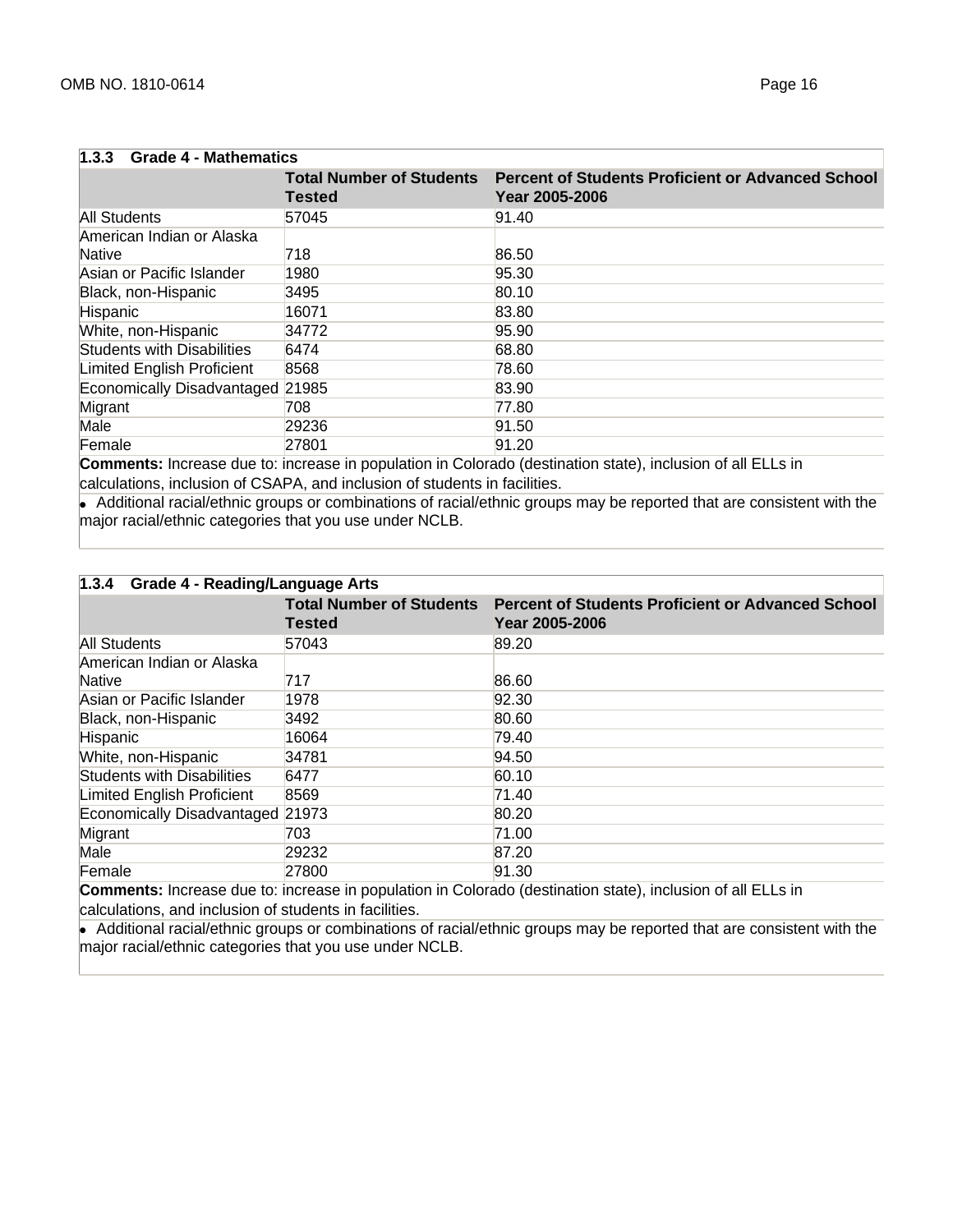| <b>Grade 5 - Mathematics</b><br>1.3.5 |                                                  |                                                                            |
|---------------------------------------|--------------------------------------------------|----------------------------------------------------------------------------|
|                                       | <b>Total Number of Students</b><br><b>Tested</b> | <b>Percent of Students Proficient or Advanced School</b><br>Year 2005-2006 |
| All Students                          | 56973                                            | 90.60                                                                      |
| American Indian or Alaska<br>Native   | 637                                              | 86.70                                                                      |
| Asian or Pacific Islander             | 1961                                             | 95.80                                                                      |
| Black, non-Hispanic                   | 3492                                             | 79.70                                                                      |
| Hispanic                              | 15740                                            | 82.60                                                                      |
| White, non-Hispanic                   | 35129                                            | 95.00                                                                      |
| Students with Disabilities            | 6657                                             | 64.90                                                                      |
| Limited English Proficient            | 7839                                             | 78.20                                                                      |
| Economically Disadvantaged 21399      |                                                  | 82.80                                                                      |
| Migrant                               | 702                                              | 78.40                                                                      |
| Male                                  | 29343                                            | 89.70                                                                      |
| Female                                | 27619                                            | 91.50                                                                      |

**Comments:** Increase due to: increase in population in Colorado (destination state), inclusion of all ELLs in calculations, and inclusion of students in facilities.

• Additional racial/ethnic groups or combinations of racial/ethnic groups may be reported that are consistent with the major racial/ethnic categories that you use under NCLB.

| 1.3.6 Grade 5 - Reading/Language Arts |                                                     |                                                                                              |
|---------------------------------------|-----------------------------------------------------|----------------------------------------------------------------------------------------------|
|                                       | <b>Tested</b>                                       | Total Number of Students Percent of Students Proficient or Advanced School<br>Year 2005-2006 |
| All Students                          | 56992                                               | 87.60                                                                                        |
| American Indian or Alaska<br>Native   | 637                                                 | 84.30                                                                                        |
| Asian or Pacific Islander             | 1961                                                | 92.40                                                                                        |
| Black, non-Hispanic                   | 3492                                                | 80.40                                                                                        |
| Hispanic                              | 15752                                               | 75.70                                                                                        |
| White, non-Hispanic                   | 35136                                               | 93.40                                                                                        |
| <b>Students with Disabilities</b>     | 6657                                                | 56.40                                                                                        |
| Limited English Proficient            | 7839                                                | 65.00                                                                                        |
| Economically Disadvantaged 21396      |                                                     | 76.90                                                                                        |
| Migrant                               | 701                                                 | 63.90                                                                                        |
| Male                                  | 29356                                               | 85.40                                                                                        |
| Female                                | 27623<br><b>Contract Contract Contract Contract</b> | 89.80<br>$\sim$ $\sim$ $\sim$ $\sim$                                                         |

**Comments:** Increase due to: increase in population in Colorado (destination state), inclusion of all ELLs in calculations, and inclusion of students in facilities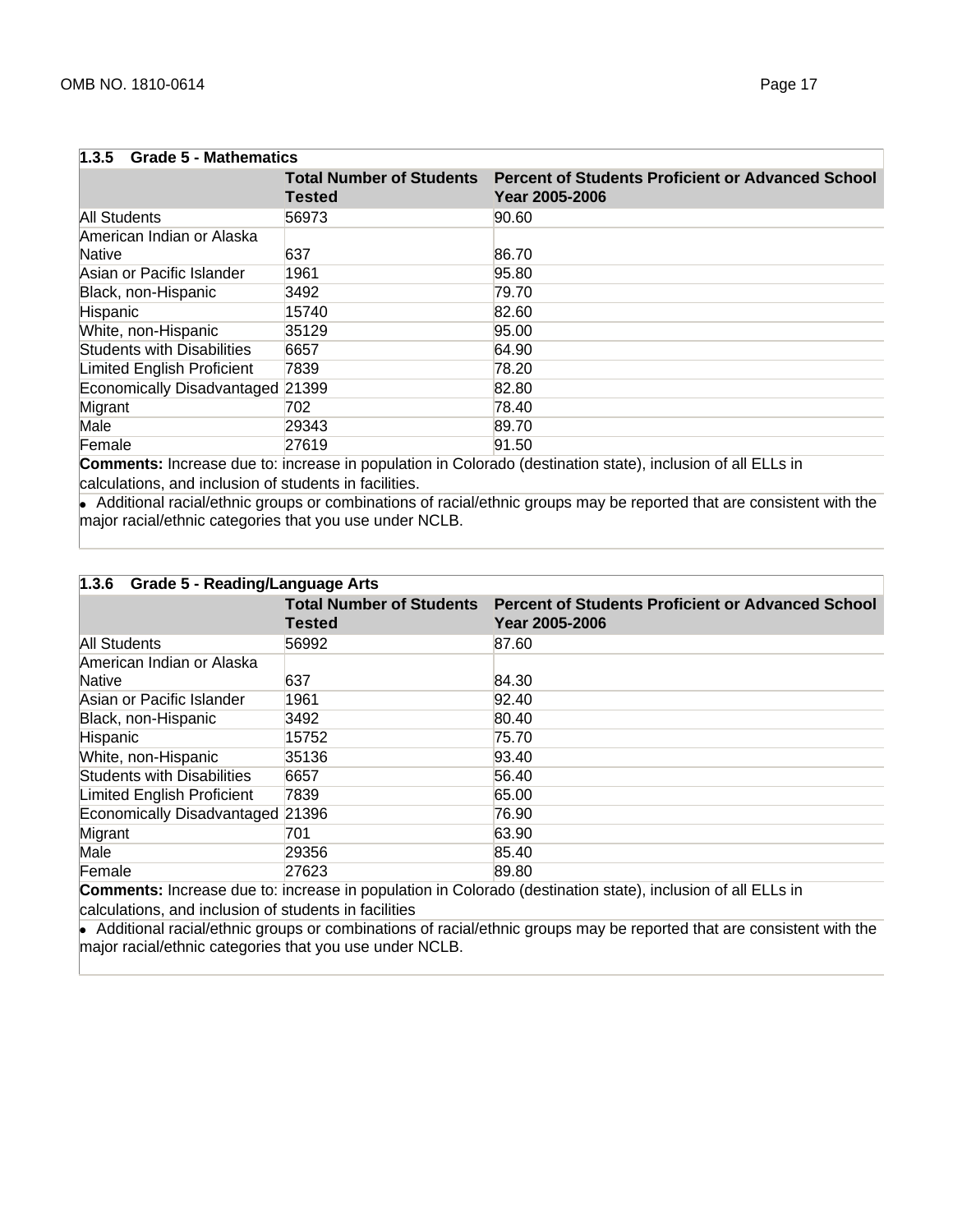| 1.3.7<br><b>Grade 6 - Mathematics</b> |        |                                                                                                     |
|---------------------------------------|--------|-----------------------------------------------------------------------------------------------------|
|                                       | Tested | <b>Total Number of Students Percent of Students Proficient or Advanced School</b><br>Year 2005-2006 |
| All Students                          | 57465  | 84.10                                                                                               |
| American Indian or Alaska<br>Native   | 728    | 75.70                                                                                               |
| Asian or Pacific Islander             | 1800   | 91.90                                                                                               |
| Black, non-Hispanic                   | 3517   | 68.20                                                                                               |
| Hispanic                              | 15695  | 71.00                                                                                               |
| White, non-Hispanic                   | 35717  | 91.20                                                                                               |
| <b>Students with Disabilities</b>     | 6419   | 49.20                                                                                               |
| Limited English Proficient            | 7103   | 65.30                                                                                               |
| Economically Disadvantaged 21288      |        | 71.10                                                                                               |
| Migrant                               | 665    | 62.90                                                                                               |
| Male                                  | 29504  | 83.40                                                                                               |
| Female                                | 27957  | 84.70                                                                                               |

**Comments:** Increase due to: increase in population in Colorado (destination state), inclusion of all ELLs in calculations, and inclusion of students in facilities

• Additional racial/ethnic groups or combinations of racial/ethnic groups may be reported that are consistent with the major racial/ethnic categories that you use under NCLB.

| 1.3.8 Grade 6 - Reading/Language Arts |                                                     |                                                                                              |  |
|---------------------------------------|-----------------------------------------------------|----------------------------------------------------------------------------------------------|--|
|                                       | <b>Tested</b>                                       | Total Number of Students Percent of Students Proficient or Advanced School<br>Year 2005-2006 |  |
| All Students                          | 57449                                               | 88.90                                                                                        |  |
| American Indian or Alaska<br>Native   | 728                                                 | 82.30                                                                                        |  |
| Asian or Pacific Islander             | 1798                                                | 92.40                                                                                        |  |
| Black, non-Hispanic                   | 3519                                                | 83.20                                                                                        |  |
| Hispanic                              | 15690                                               | 78.10                                                                                        |  |
| White, non-Hispanic                   | 35711                                               | 94.20                                                                                        |  |
| <b>Students with Disabilities</b>     | 6403                                                | 58.00                                                                                        |  |
| Limited English Proficient            | 7100                                                | 67.70                                                                                        |  |
| Economically Disadvantaged 21272      |                                                     | 78.90                                                                                        |  |
| Migrant                               | 664                                                 | 63.60                                                                                        |  |
| Male                                  | 29489                                               | 86.40                                                                                        |  |
| Female                                | 27956<br><b>Contract Contract Contract Contract</b> | 91.60                                                                                        |  |

**Comments:** Increase due to: increase in population in Colorado (destination state), inclusion of all ELLs in calculations, and inclusion of students in facilities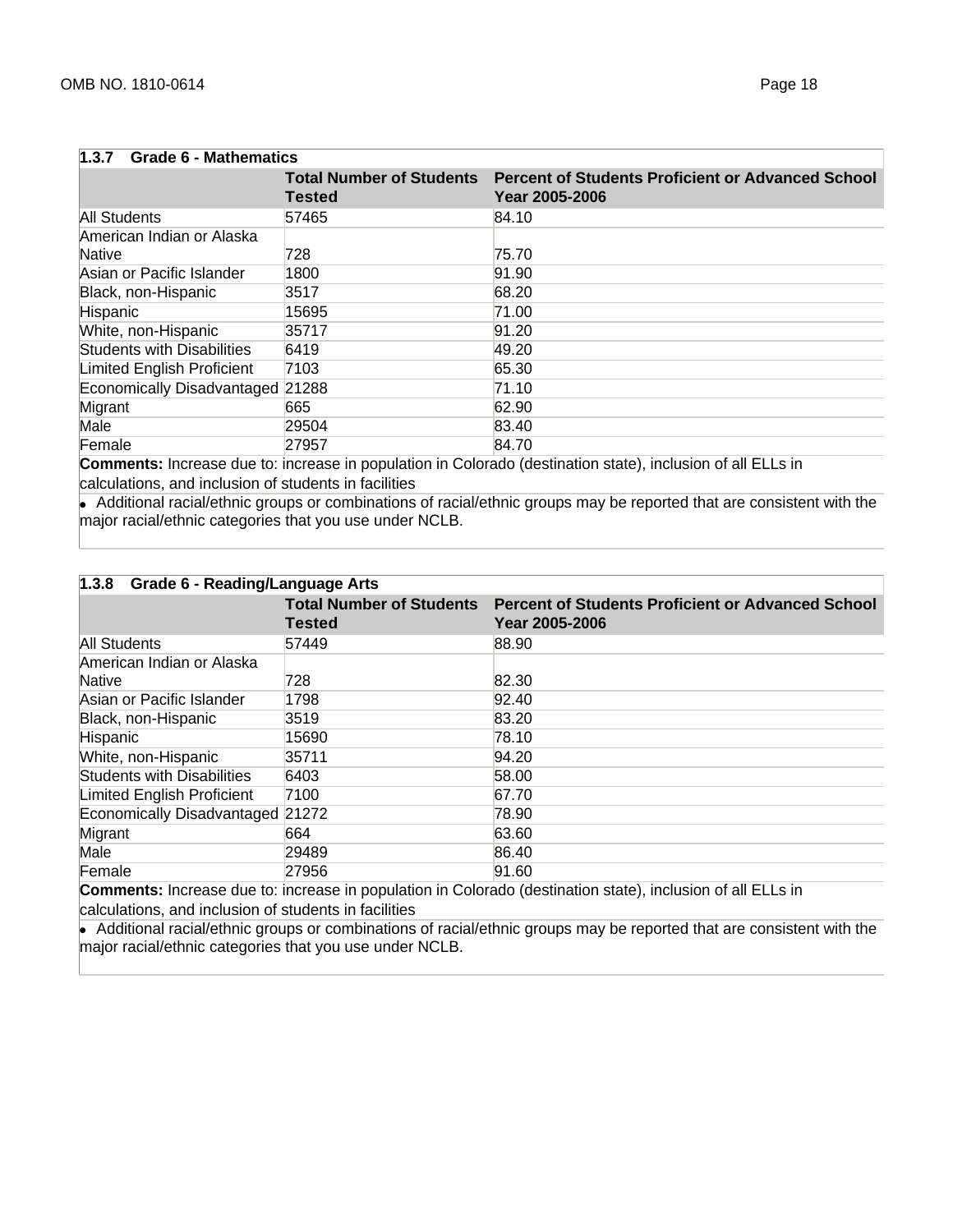| 1.3.9 Grade 7 - Mathematics         |                                                  |                                                                            |  |
|-------------------------------------|--------------------------------------------------|----------------------------------------------------------------------------|--|
|                                     | <b>Total Number of Students</b><br><b>Tested</b> | <b>Percent of Students Proficient or Advanced School</b><br>Year 2005-2006 |  |
| All Students                        | 58711                                            | 78.40                                                                      |  |
| American Indian or Alaska<br>Native | 745                                              | 67.30                                                                      |  |
| Asian or Pacific Islander           | 1714                                             | 88.90                                                                      |  |
| Black, non-Hispanic                 | 3641                                             | 58.00                                                                      |  |
| Hispanic                            | 15754                                            | 61.70                                                                      |  |
| White, non-Hispanic                 | 36847                                            | 87.30                                                                      |  |
| <b>Students with Disabilities</b>   | 6171                                             | 39.30                                                                      |  |
| Limited English Proficient          | 6743                                             | 55.10                                                                      |  |
| Economically Disadvantaged 20876    |                                                  | 61.70                                                                      |  |
| Migrant                             | 633                                              | 48.70                                                                      |  |
| Male                                | 30245                                            | 77.40                                                                      |  |
| Female                              | 28458                                            | 79.50                                                                      |  |

**Comments:** Increase is due to the fact that Colorado is a "destination" state and inclusion of all ELLs in calculations. ● Additional racial/ethnic groups or combinations of racial/ethnic groups may be reported that are consistent with the major racial/ethnic categories that you use under NCLB.

| 1.3.10<br><b>Grade 7 - Reading/Language Arts</b> |        |                                                                                              |  |
|--------------------------------------------------|--------|----------------------------------------------------------------------------------------------|--|
|                                                  | Tested | Total Number of Students Percent of Students Proficient or Advanced School<br>Year 2005-2006 |  |
| All Students                                     | 58688  | 86.30                                                                                        |  |
| American Indian or Alaska                        |        |                                                                                              |  |
| Native                                           | 743    | 76.30                                                                                        |  |
| Asian or Pacific Islander                        | 1711   | 91.20                                                                                        |  |
| Black, non-Hispanic                              | 3644   | 78.20                                                                                        |  |
| Hispanic                                         | 15738  | 73.40                                                                                        |  |
| White, non-Hispanic                              | 36845  | 92.60                                                                                        |  |
| Students with Disabilities                       | 6178   | 50.80                                                                                        |  |
| Limited English Proficient                       | 6729   | 62.10                                                                                        |  |
| Economically Disadvantaged 20848                 |        | 74.40                                                                                        |  |
| Migrant                                          | 636    | 53.10                                                                                        |  |
| Male                                             | 30235  | 83.00                                                                                        |  |
| Female                                           | 28447  | 89.80                                                                                        |  |

**Comments:** Increase is due to the fact that Colorado is a "destination" state and inclusion of all ELLs in calculations,.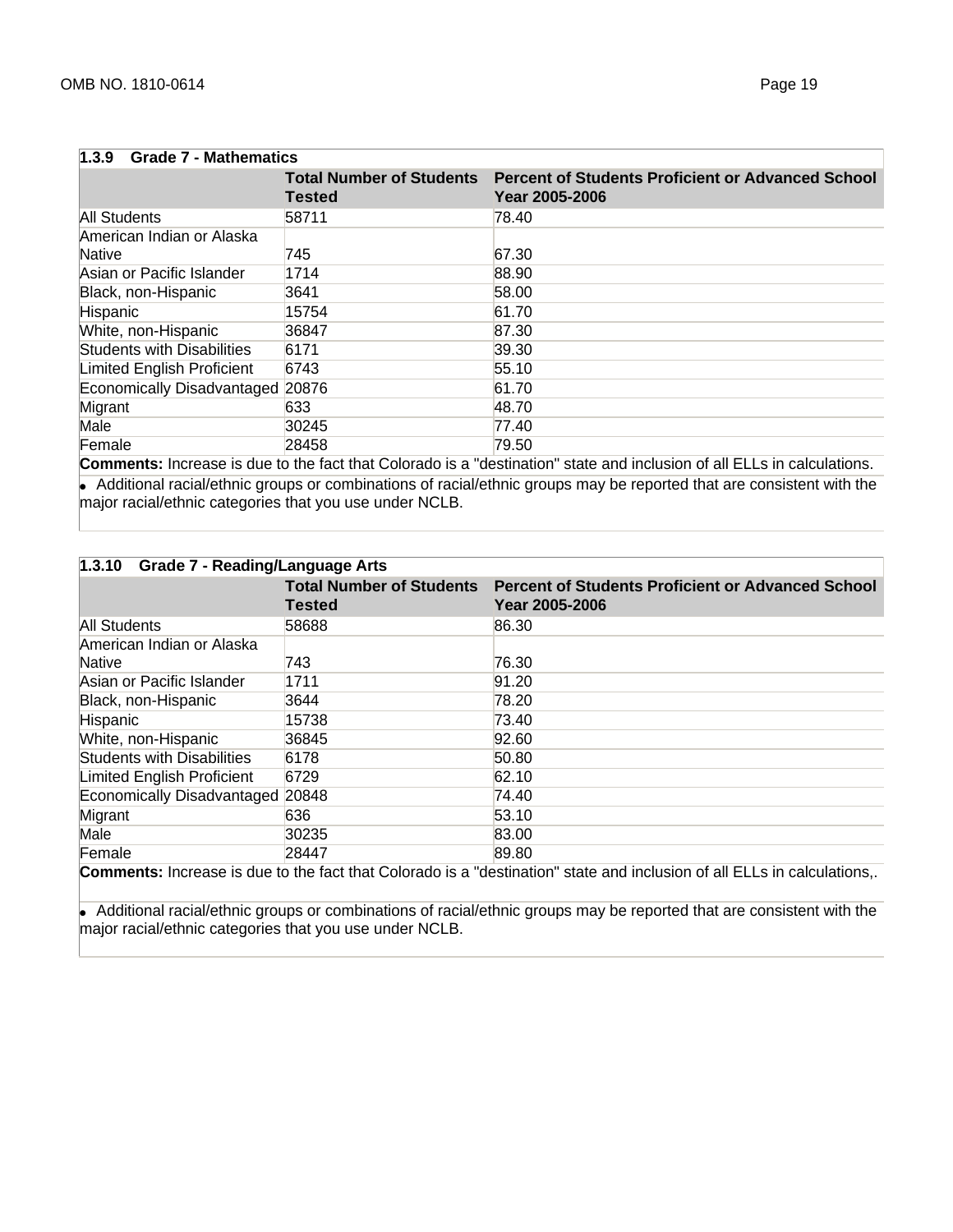| 1.3.11<br><b>Grade 8 - Mathematics</b> |               |                                                                                                     |  |
|----------------------------------------|---------------|-----------------------------------------------------------------------------------------------------|--|
|                                        | <b>Tested</b> | <b>Total Number of Students</b> Percent of Students Proficient or Advanced School<br>Year 2005-2006 |  |
| All Students                           | 59590         | 73.80                                                                                               |  |
| American Indian or Alaska<br>Native    | 782           | 62.40                                                                                               |  |
| Asian or Pacific Islander              | 1784          | 85.20                                                                                               |  |
| Black, non-Hispanic                    | 3637          | 52.30                                                                                               |  |
| Hispanic                               | 15277         | 53.70                                                                                               |  |
| White, non-Hispanic                    | 38099         | 83.70                                                                                               |  |
| <b>Students with Disabilities</b>      | 6021          | 33.50                                                                                               |  |
| Limited English Proficient             | 6175          | 48.70                                                                                               |  |
| Economically Disadvantaged 19794       |               | 54.10                                                                                               |  |
| Migrant                                | 583           | 42.20                                                                                               |  |
| Male                                   | 30492         | 73.20                                                                                               |  |
| Female                                 | 29085         | 74.50                                                                                               |  |

**Comments:** Increase is due to the fact that Colorado is a "destination" state and inclusion of all ELLs in calculations. ● Additional racial/ethnic groups or combinations of racial/ethnic groups may be reported that are consistent with the major racial/ethnic categories that you use under NCLB.

| 1.3.12 Grade 8 - Reading/Language Arts |        |                                                                                              |  |
|----------------------------------------|--------|----------------------------------------------------------------------------------------------|--|
|                                        | Tested | Total Number of Students Percent of Students Proficient or Advanced School<br>Year 2005-2006 |  |
| All Students                           | 59565  | 87.40                                                                                        |  |
| American Indian or Alaska              |        |                                                                                              |  |
| Native                                 | 780    | 82.30                                                                                        |  |
| Asian or Pacific Islander              | 1781   | 91.00                                                                                        |  |
| Black, non-Hispanic                    | 3646   | 78.70                                                                                        |  |
| Hispanic                               | 15269  | 74.60                                                                                        |  |
| White, non-Hispanic                    | 38078  | 93.30                                                                                        |  |
| <b>Students with Disabilities</b>      | 6028   | 53.10                                                                                        |  |
| Limited English Proficient             | 6170   | 64.30                                                                                        |  |
| Economically Disadvantaged 19791       |        | 75.10                                                                                        |  |
| Migrant                                | 579    | 55.30                                                                                        |  |
| Male                                   | 30479  | 84.60                                                                                        |  |
| Female                                 | 29074  | 90.30<br>.<br>.<br>.                                                                         |  |

**Comments:** Increase is due to the fact that Colorado is a "destination" state and inclusion of all ELLs in calculations.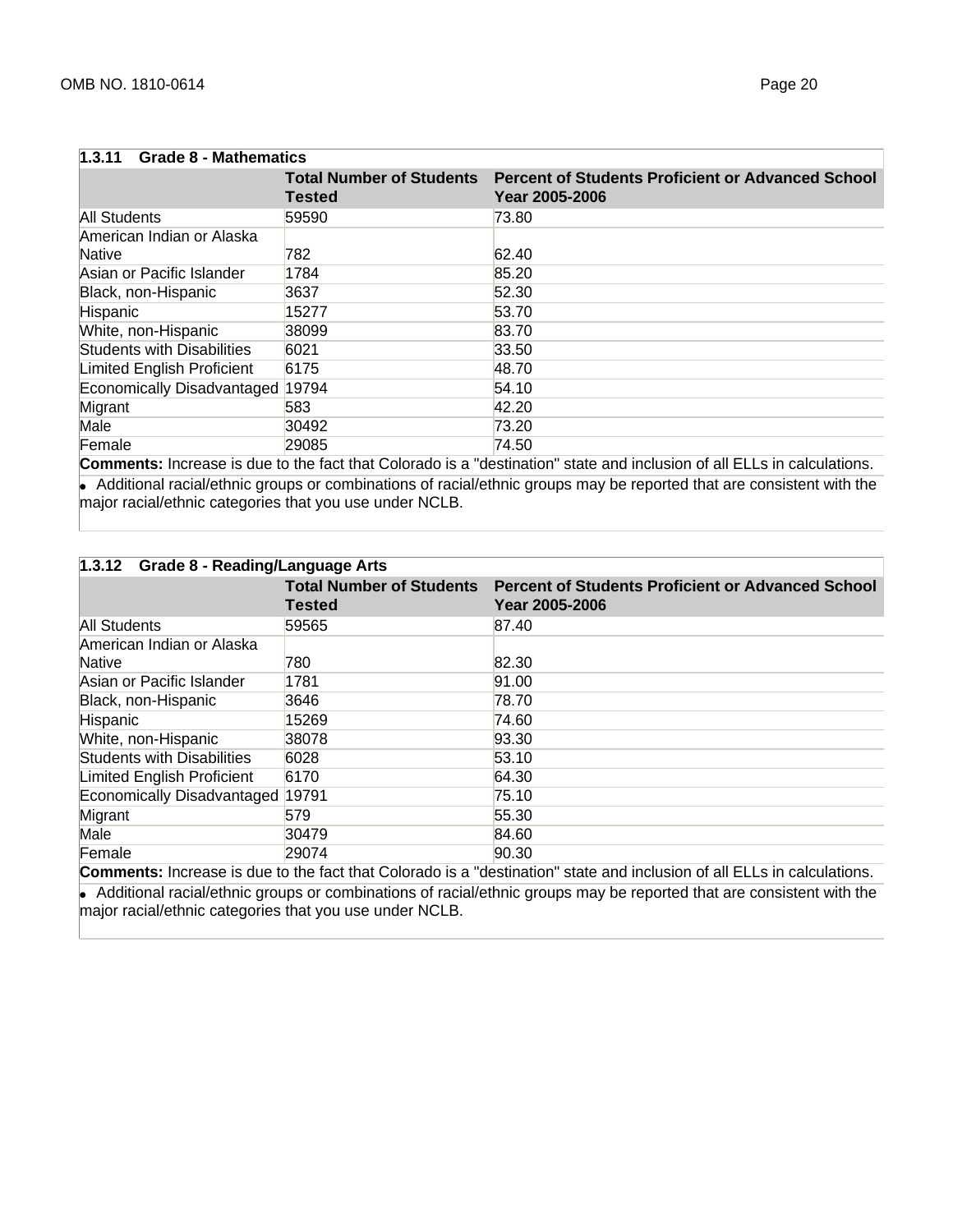| 1.3.13<br><b>High School - Mathematics</b> |                                                  |                                                                                                                                                                                                                                              |  |
|--------------------------------------------|--------------------------------------------------|----------------------------------------------------------------------------------------------------------------------------------------------------------------------------------------------------------------------------------------------|--|
|                                            | <b>Total Number of Students</b><br><b>Tested</b> | <b>Percent of Students Proficient or Advanced School</b><br>Year 2005-2006                                                                                                                                                                   |  |
| All Students                               | 117512                                           | 66.80                                                                                                                                                                                                                                        |  |
| American Indian or Alaska<br>Native        | 1355                                             | 51.10                                                                                                                                                                                                                                        |  |
| Asian or Pacific Islander                  | 3544                                             | 78.70                                                                                                                                                                                                                                        |  |
| Black, non-Hispanic                        | 7167                                             | 41.50                                                                                                                                                                                                                                        |  |
| Hispanic                                   | 27847                                            | 42.80                                                                                                                                                                                                                                        |  |
| White, non-Hispanic                        | 77565                                            | 77.50                                                                                                                                                                                                                                        |  |
| <b>Students with Disabilities</b>          | 11238                                            | 26.80                                                                                                                                                                                                                                        |  |
| Limited English Proficient                 | 10560                                            | 36.50                                                                                                                                                                                                                                        |  |
| Economically Disadvantaged 31610           |                                                  | 44.00                                                                                                                                                                                                                                        |  |
| Migrant                                    | 952                                              | 32.80                                                                                                                                                                                                                                        |  |
| Male                                       | 60231                                            | 66.60                                                                                                                                                                                                                                        |  |
| Female                                     | 57249                                            | 67.00<br>.<br>and the contract of the contract of the contract of the contract of the contract of the contract of the contract of the contract of the contract of the contract of the contract of the contract of the contract of the contra |  |

**Comments:** Increases are due to the fact that Colorado is a "destination" state and inclusion of all ELLs in calculations.

• Additional racial/ethnic groups or combinations of racial/ethnic groups may be reported that are consistent with the major racial/ethnic categories that you use under NCLB.

| 1.3.14 High School - Reading/Language Arts |                                                  |                                                                            |  |
|--------------------------------------------|--------------------------------------------------|----------------------------------------------------------------------------|--|
|                                            | <b>Total Number of Students</b><br><b>Tested</b> | <b>Percent of Students Proficient or Advanced School</b><br>Year 2005-2006 |  |
| All Students                               | 117451                                           | 87.40                                                                      |  |
| American Indian or Alaska                  |                                                  |                                                                            |  |
| Native                                     | 1351                                             | 81.70                                                                      |  |
| Asian or Pacific Islander                  | 3538                                             | 90.90                                                                      |  |
| Black, non-Hispanic                        | 7145                                             | 78.50                                                                      |  |
| Hispanic                                   | 27820                                            | 74.50                                                                      |  |
| White, non-Hispanic                        | 77567                                            | 92.80                                                                      |  |
| Students with Disabilities                 | 11242                                            | 55.90                                                                      |  |
| Limited English Proficient                 | 10572                                            | 64.30                                                                      |  |
| Economically Disadvantaged 31574           |                                                  | 75.10                                                                      |  |
| Migrant                                    | 951                                              | 57.00                                                                      |  |
| Male                                       | 60196                                            | 84.30                                                                      |  |
| Female                                     | 57234                                            | 90.70<br>.                                                                 |  |

**Comments:** Increases are due to the fact that Colorado is a "destination" state and inclusion of all ELLs in calculations.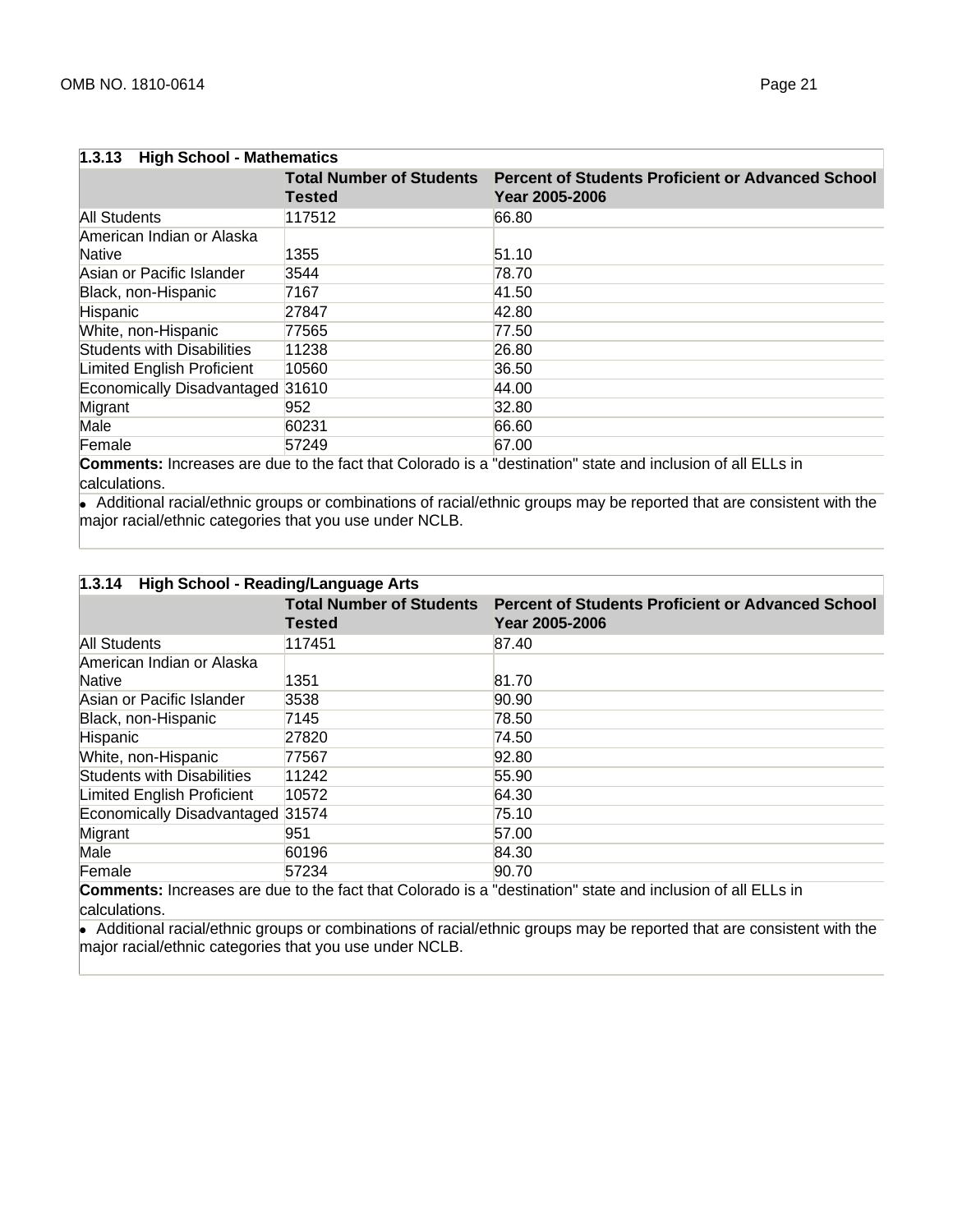# **1.4 SCHOOL AND DISTRICT ACCOUNTABILITY**

| 1.4.1 For all public elementary and secondary schools and districts in the State (Title I and non-Title I), please<br>provide the total number and percentage of all schools and districts that made adequate yearly progress (AYP),<br>based on data from the 2005-2006 school year.                                                                                                                                                                                                                                                             |                                                                                                       |                                                                                                                     |                                                                                                                   |  |
|---------------------------------------------------------------------------------------------------------------------------------------------------------------------------------------------------------------------------------------------------------------------------------------------------------------------------------------------------------------------------------------------------------------------------------------------------------------------------------------------------------------------------------------------------|-------------------------------------------------------------------------------------------------------|---------------------------------------------------------------------------------------------------------------------|-------------------------------------------------------------------------------------------------------------------|--|
| School<br><b>Accountability</b>                                                                                                                                                                                                                                                                                                                                                                                                                                                                                                                   | Total number of public<br>elementary and secondary<br>schools (Title I and non-Title<br>I) in State   | Total number of public<br>elementary and secondary<br>schools (Title I and non-Title I) in<br>State that made AYP   | Percentage of public elementary<br>and secondary schools (Title I<br>and non-Title I) in State that<br>made AYP   |  |
| Based on 2005-<br>2006 School Year<br>Data                                                                                                                                                                                                                                                                                                                                                                                                                                                                                                        | 1889                                                                                                  | 1422                                                                                                                | 75.30                                                                                                             |  |
| Comments:                                                                                                                                                                                                                                                                                                                                                                                                                                                                                                                                         |                                                                                                       |                                                                                                                     |                                                                                                                   |  |
| <b>District</b><br>Accountability                                                                                                                                                                                                                                                                                                                                                                                                                                                                                                                 | Total number of public<br>elementary and secondary<br>districts (Title I and non-Title<br>I) in State | Total number of public<br>elementary and secondary<br>districts (Title I and non-Title I) in<br>State that made AYP | Percentage of public elementary<br>and secondary districts (Title I<br>and non-Title I) in State that<br>made AYP |  |
| Based on 2005-<br>2006 School Year<br>60.10<br>110<br>Data<br>183                                                                                                                                                                                                                                                                                                                                                                                                                                                                                 |                                                                                                       |                                                                                                                     |                                                                                                                   |  |
| Comments:                                                                                                                                                                                                                                                                                                                                                                                                                                                                                                                                         |                                                                                                       |                                                                                                                     |                                                                                                                   |  |
|                                                                                                                                                                                                                                                                                                                                                                                                                                                                                                                                                   |                                                                                                       |                                                                                                                     |                                                                                                                   |  |
| 1.4.2 For all Title I schools and districts in the State, please provide the total number and percentage of all Title I<br>$\mathbf{1} \mathbf{1} \mathbf{1} \mathbf{1} \mathbf{1} \mathbf{1} \mathbf{1} \mathbf{1} \mathbf{1} \mathbf{1} \mathbf{1} \mathbf{1} \mathbf{1} \mathbf{1} \mathbf{1} \mathbf{1} \mathbf{1} \mathbf{1} \mathbf{1} \mathbf{1} \mathbf{1} \mathbf{1} \mathbf{1} \mathbf{1} \mathbf{1} \mathbf{1} \mathbf{1} \mathbf{1} \mathbf{1} \mathbf{1} \mathbf{1} \mathbf{1} \mathbf{1} \mathbf{1} \mathbf{1} \mathbf{1} \mathbf{$ |                                                                                                       |                                                                                                                     |                                                                                                                   |  |

| schools and districts that made AYP, based on data from the 2005-2006 school year. |                         |                                                                                          |                                    |  |  |
|------------------------------------------------------------------------------------|-------------------------|------------------------------------------------------------------------------------------|------------------------------------|--|--|
|                                                                                    |                         | Total number of Title I Total number of Title I schools Percentage of Title I schools in |                                    |  |  |
| Title I School Accountability schools in State                                     |                         | in State that made AYP                                                                   | State that made AYP                |  |  |
| Based on 2005-2006                                                                 |                         |                                                                                          |                                    |  |  |
| School Year Data                                                                   | 674                     | 512                                                                                      | 76.00                              |  |  |
| Comments:                                                                          |                         |                                                                                          |                                    |  |  |
|                                                                                    | Total number of Title I | Total number of Title I districts                                                        | Percentage of Title I districts in |  |  |
| Title I District Accountability districts in State                                 |                         | in State that made AYP                                                                   | State that made AYP                |  |  |
| Based on 2005-2006                                                                 |                         |                                                                                          |                                    |  |  |
| School Year Data                                                                   | 175                     | 105                                                                                      | 60.00                              |  |  |
| Comments:                                                                          |                         |                                                                                          |                                    |  |  |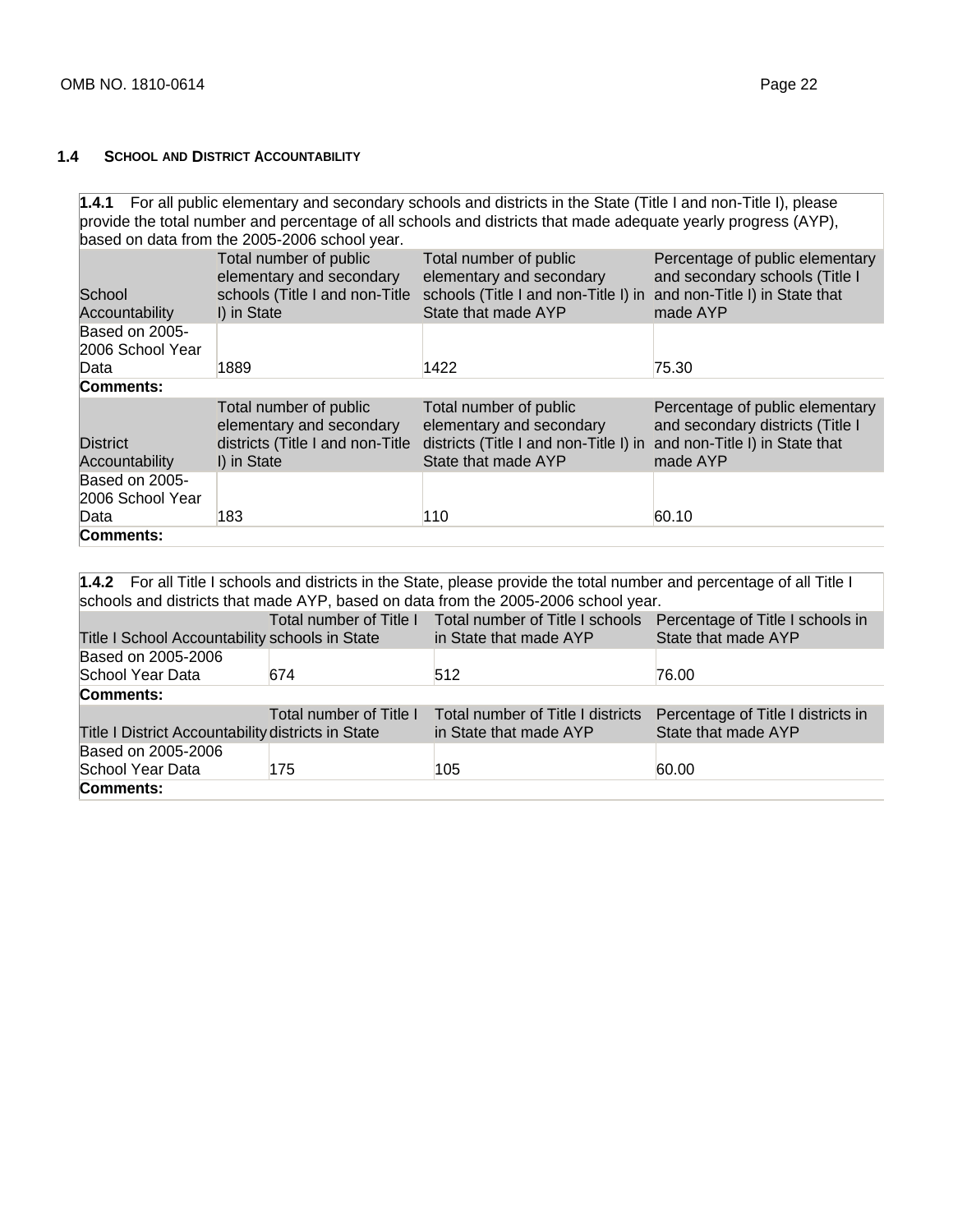# **1.4.3 Title I Schools Identified for Improvement**

**1.4.3.1** Title I Schools Identified for Improvement, Corrective Action, and Restructuring (in 2006-2007 based on the data from 2005-2006)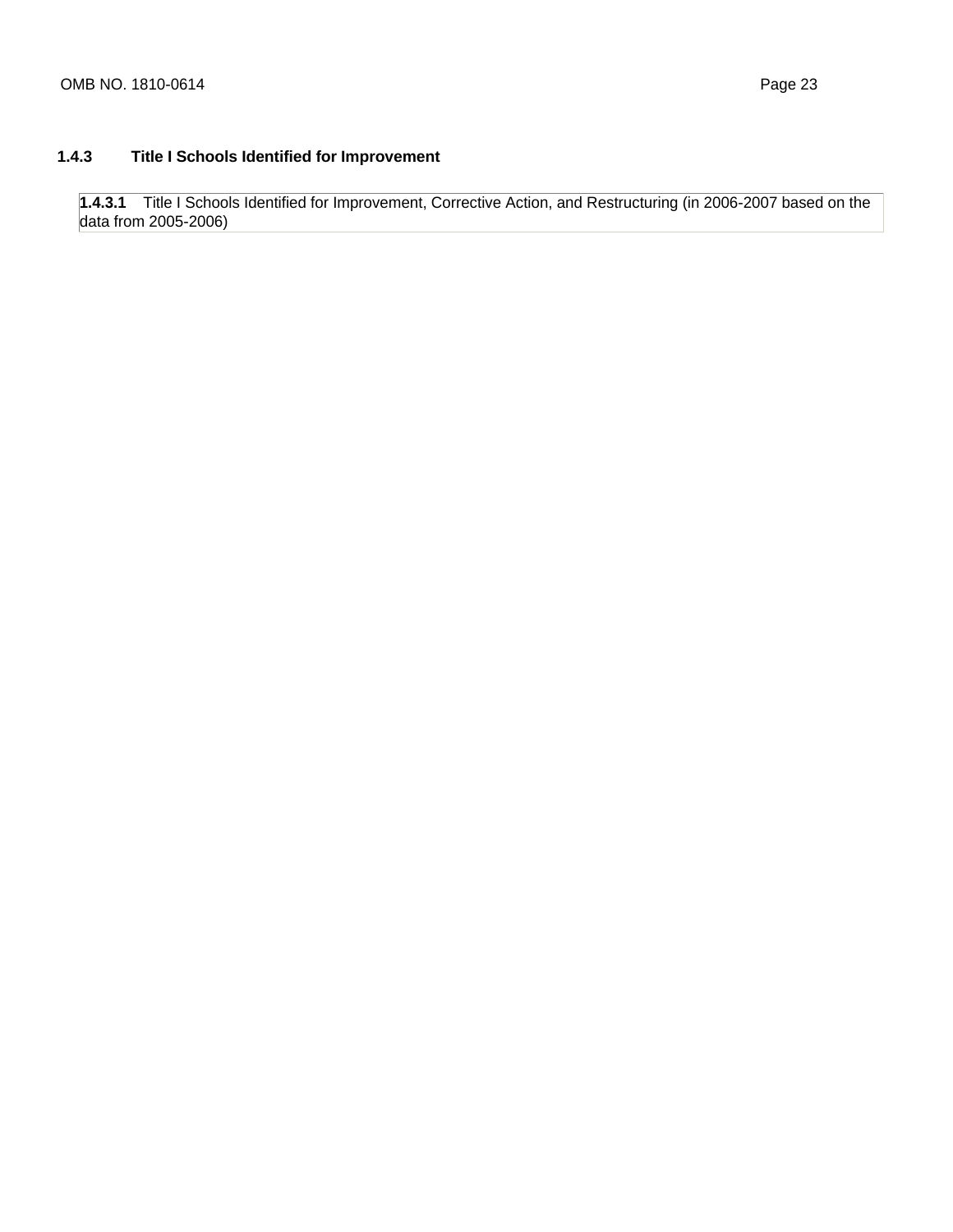**1.4.3.2** Briefly describe the measures being taken to address the achievement problems of **schools** identified for improvement, corrective action, and restructuring.

Schools that are identified for Improvement, Corrective Action or Restructuring receive a School Support Team visit and a Title I School Improvement Grant. The school support visits provide a comprehensive examination of factors related to academic achievement, learning environment, and organizational efficiency.

Following the development of a report, the schools select a trained facilitator to conduct a debriefing for the staff on the report findings. The facilitator also assists the schools with the development of goals and actions to address the findings of the report. These goals and strategic actions become a part of the schools' improvement plans.

Each school that receives a school support team visit also receives grant dollars; up to \$30, 000 for the first year and up to \$100,000 for the second year.

In addition to the school support team visit and the school improvement grant, schools have access to a web site that provides resources for areas addressed in the school support team review. The web site also provides specific resources for reading and math. Schools are able to look at their data from the school profiles and then identify available electronic and print resources that can be used to assist them in their plan development or implementation.

Finally, all schools in need of improvement are invited to attend high quality professional development in math. Academic achievement issues in reading are addressed through the Reading First Grant. School principals are also invited to participate in professional development that is designed to assist them in developing leadership skills for continuous improvement.

The department is planning a series of workshops based on the Standards and indicators for continuous improvement to assist schools in engaging in a self assessment process to determine factors that are impeding their ability to raise academic achievement.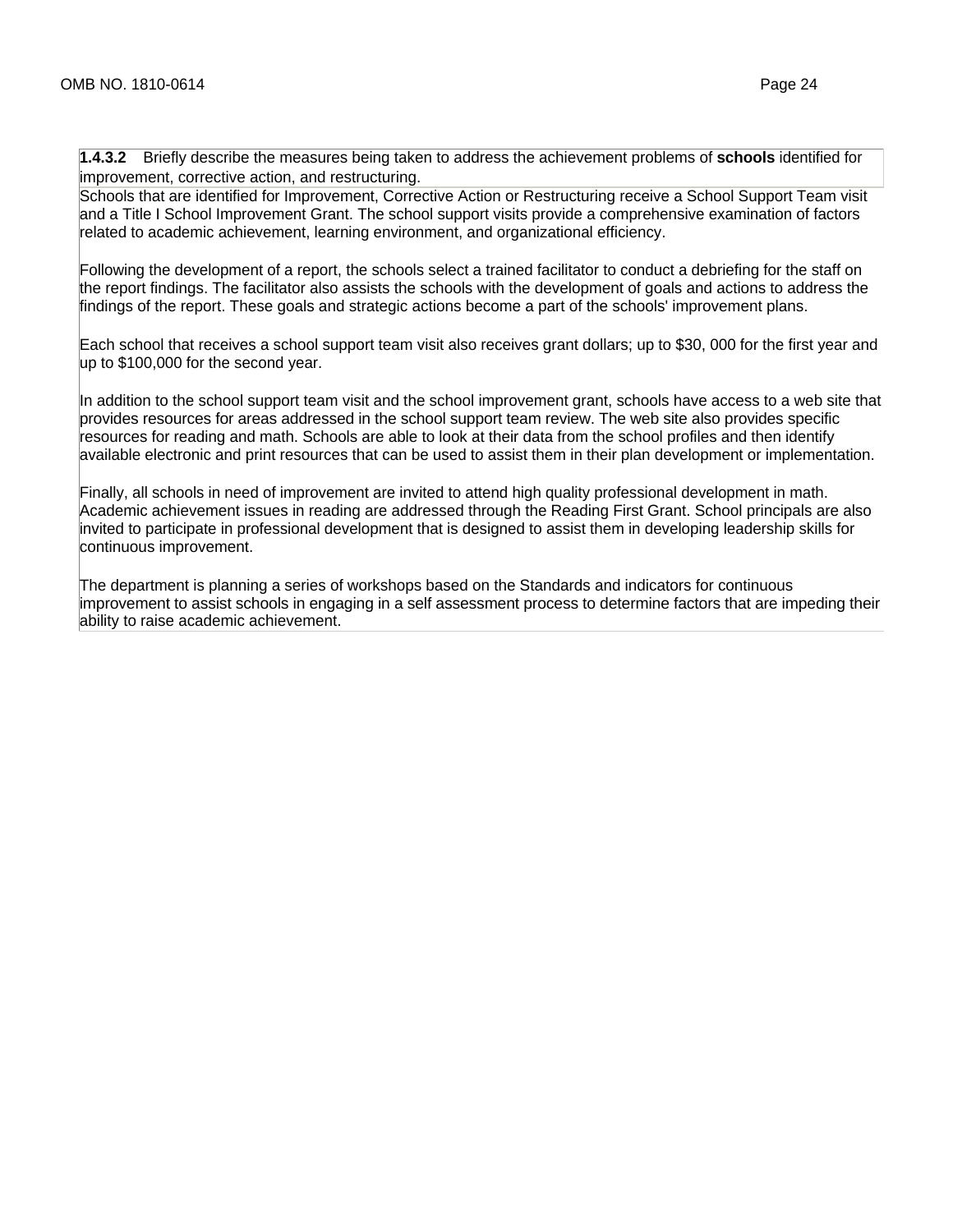# **1.4.4 Title I Districts Identified For Improvement.**

**1.4.4.1** Title I Districts Identified for Improvement and Corrective Action (in 2006-2007 based on the data from 2005- 2006)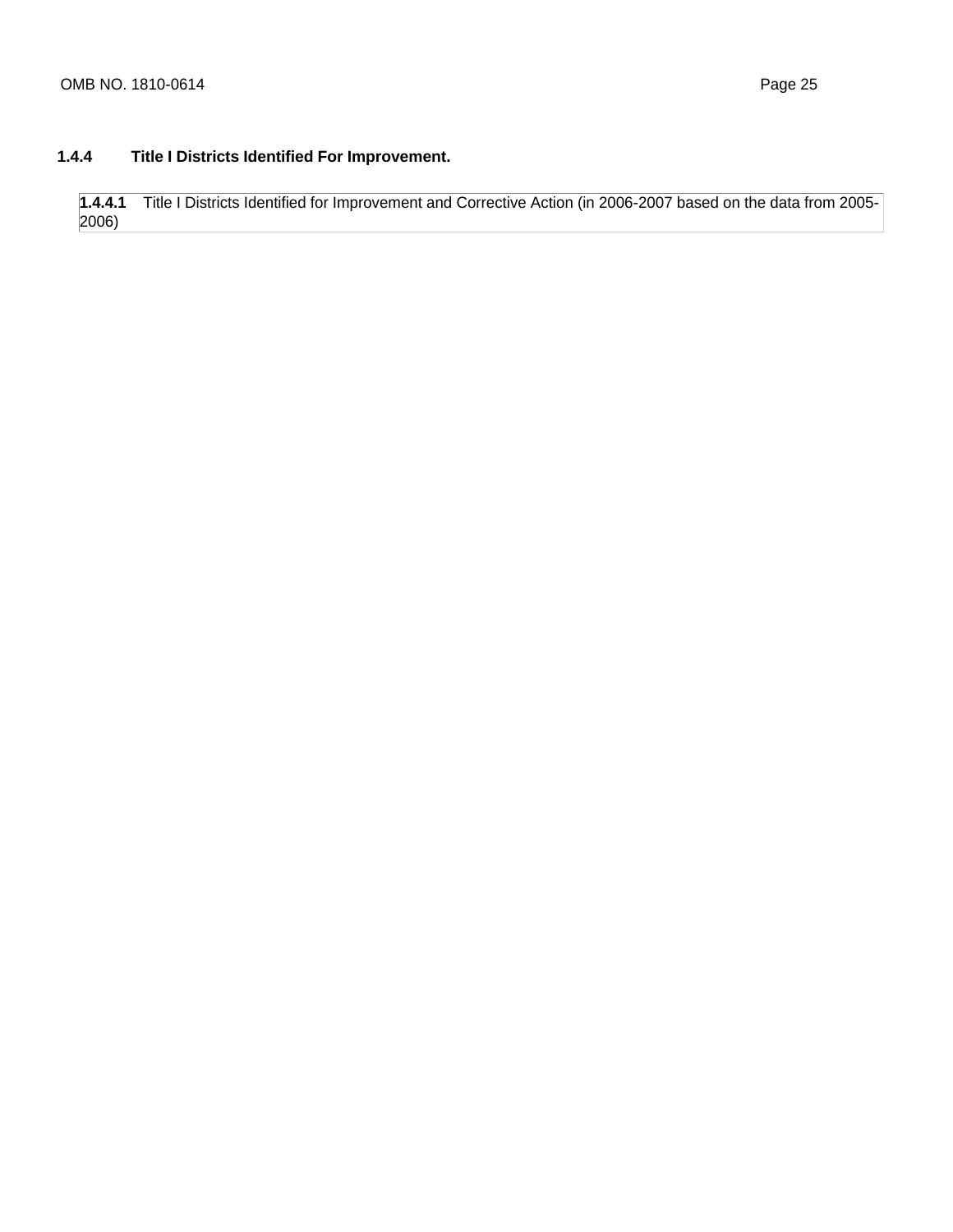**1.4.4.2** Briefly describe the measures being taken to address the achievement problems of districts identified for improvement and corrective action.

The Colorado Department of Education (CDE) has a model of differentiated interventions based on a district's AYP performance. Districts are classified in the following categories: (a) low (less than 85% of AYP targets met, growth stable or decreasing) (b) fair (less than 85% of targets met, with growth increasing); (c) (good 85-95% of targets met, with growth either decreasing or increasing); (d) high (95-99% of targets met, with growth stable or increasing).

The interventions used are as follows:

(a) Low districts-required to have a Comprehensive Appraisal for District Improvement (CADI) or hire a group of external consultants to conduct a systematic program review using a rigorous process;

(b) Fair districts- Implement a self assessment process with assistance from an outside facilitator or receive a CADI visit ;

(c) Good districts- use the assistance of an outside consultant with expertise in the areas in which the district did not make AYP in order to update, strengthen or amend the program improvement plan; and

(d) High-submit a revised program improvement plan.

A district in the high, good, or fair category may forgo the CDE imposed corrective action by developing a plan for District Improvement and by implementing one or more of the following options:

1. implementing a new curriculum based on State and Local Content Standards in the areas of reading and math;

2. replacing LEA personnel who are relevant to the LEA's inability to make AYP; and

3. providing for alternative governance for individual schools.

Any district that selects one of these options must get prior approval from CDE.

CDE also plans to implement a series of workshops for districts on program improvement. The workshops will focus on research related to high performing/high poverty districts.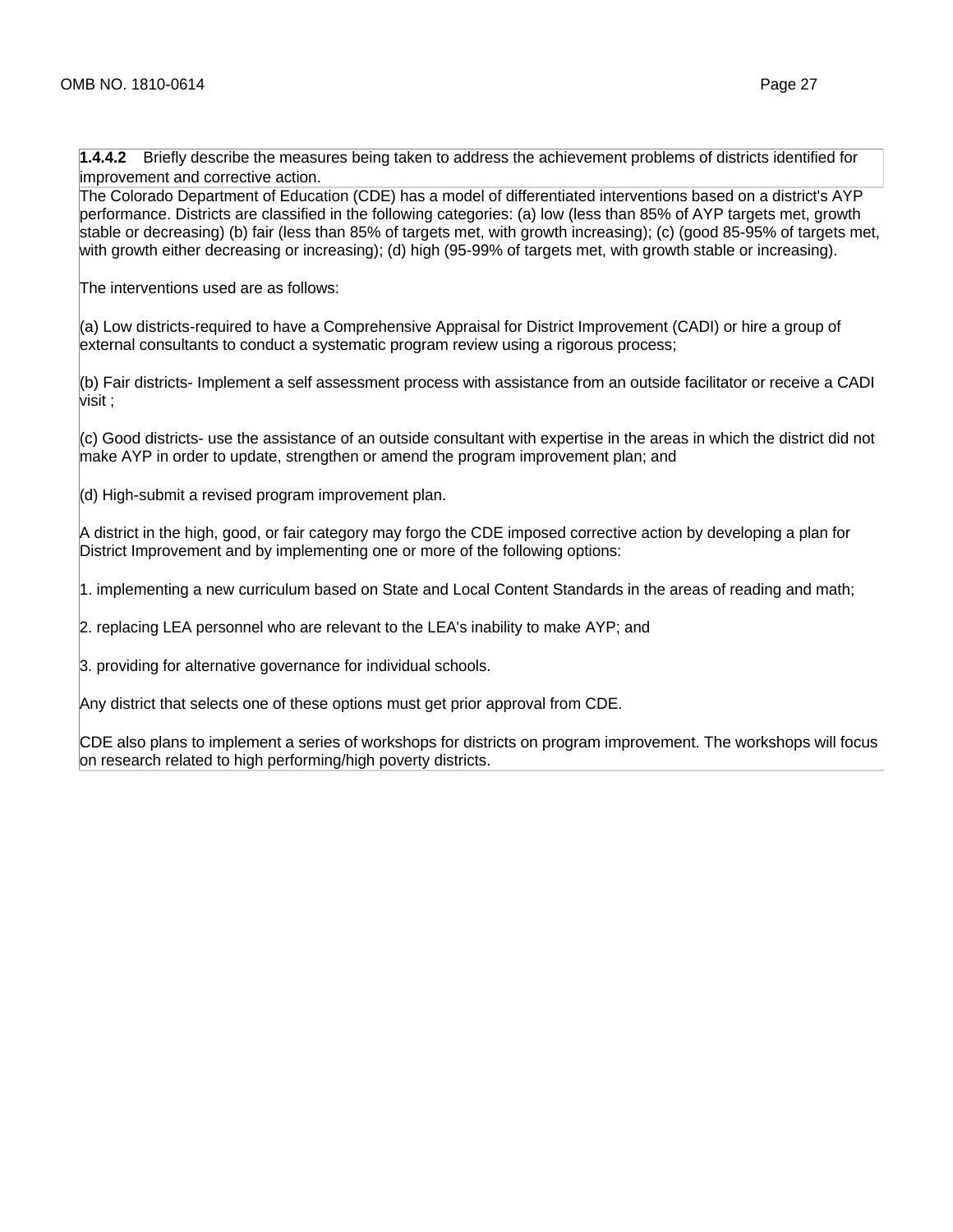# **1.4.5 Public School Choice and Supplemental Educational Services**

| <b>Public School Choice</b><br>1.4.5.1                                                                                                                                                                                                                               |        |
|----------------------------------------------------------------------------------------------------------------------------------------------------------------------------------------------------------------------------------------------------------------------|--------|
|                                                                                                                                                                                                                                                                      | Number |
| 1. Please provide the number of Title I schools identified for improvement, corrective action, and restructuring<br>from which students transferred under the provisions for public school choice under section 1116 of Title I<br>during the 2005-2006 school year. | 87     |
| 2. Please provide the number of public schools to which students transferred under the provisions for public<br>school choice under section 1116 of Title I during the 2005-2006 school year.                                                                        | 49     |
| How many of these schools were charter schools?                                                                                                                                                                                                                      |        |
| 3. Please provide the number of students who transferred to another public school under the provisions for<br>public school choice under section 1116 of Title I during the 2005-2006 school year.                                                                   | 876    |
| 4. Please provide the number of students who were eligible to transfer to another public school under the<br>provisions for public school choice under section 1116 of Title I during the 2005-2006 school year.                                                     | 53001  |
| <b>Optional Information:</b><br>5. If the State has the following data, the Department would be interested in knowing the following:                                                                                                                                 |        |
| 6. The number of students who applied to transfer to another public school under the provisions for public<br>school choice under section 1116 of Title I during the 2005-2006 school year.                                                                          | 876    |
| 7. The number of students, among those who applied to transfer to another public school under the Title I<br>public school choice provisions, who were actually offered the opportunity to transfer by their LEAs, during the<br>2005-2006 school year.              | 876    |
| Comments:                                                                                                                                                                                                                                                            |        |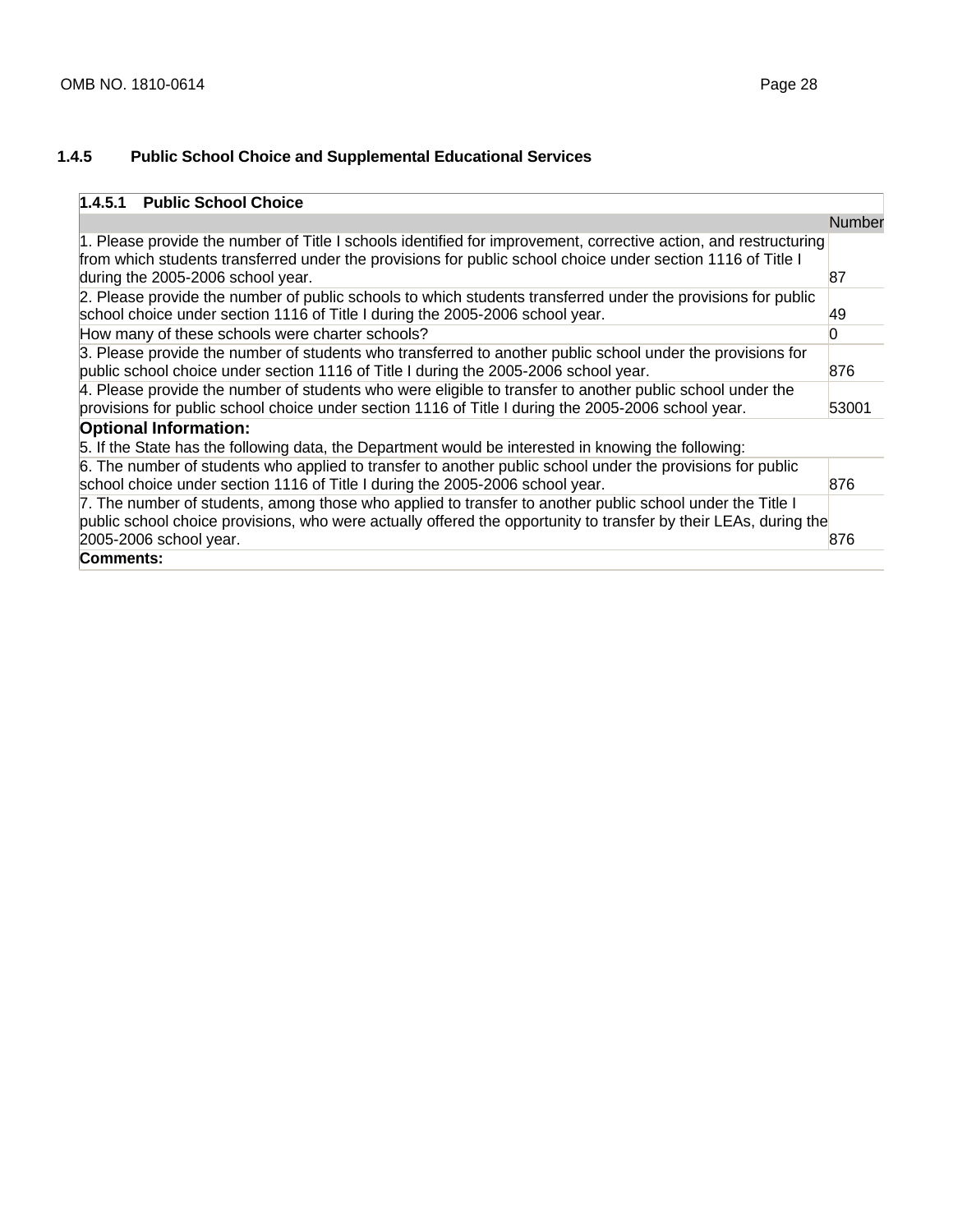| 1.4.5.2 Supplemental Educational Services                                                                                                                                                                                                         |               |
|---------------------------------------------------------------------------------------------------------------------------------------------------------------------------------------------------------------------------------------------------|---------------|
|                                                                                                                                                                                                                                                   | <b>Number</b> |
| 1. Please provide the number of Title I schools identified for improvement, corrective action, and restructuring<br>whose students received supplemental educational services under section 1116 of Title I during the 2005-<br>2006 school year. | 61            |
| 2. Please provide the number of students who received supplemental educational services under section<br>1116 of Title I during the 2005-2006 school year.                                                                                        | 3068          |
| 3. Please provide the number of students who were eligible to receive supplemental educational services<br>under section 1116 of Title I during the 2005-2006 school year.                                                                        | 26567         |
| <b>Optional Information:</b>                                                                                                                                                                                                                      |               |
| If the State has the following data, the Department would be interested in knowing the following:                                                                                                                                                 |               |
| 4. The number of students who applied to receive supplemental educational services under section 1116 of<br>Title I during the 2005-2006 school year.                                                                                             | 3068          |
| Comments:                                                                                                                                                                                                                                         |               |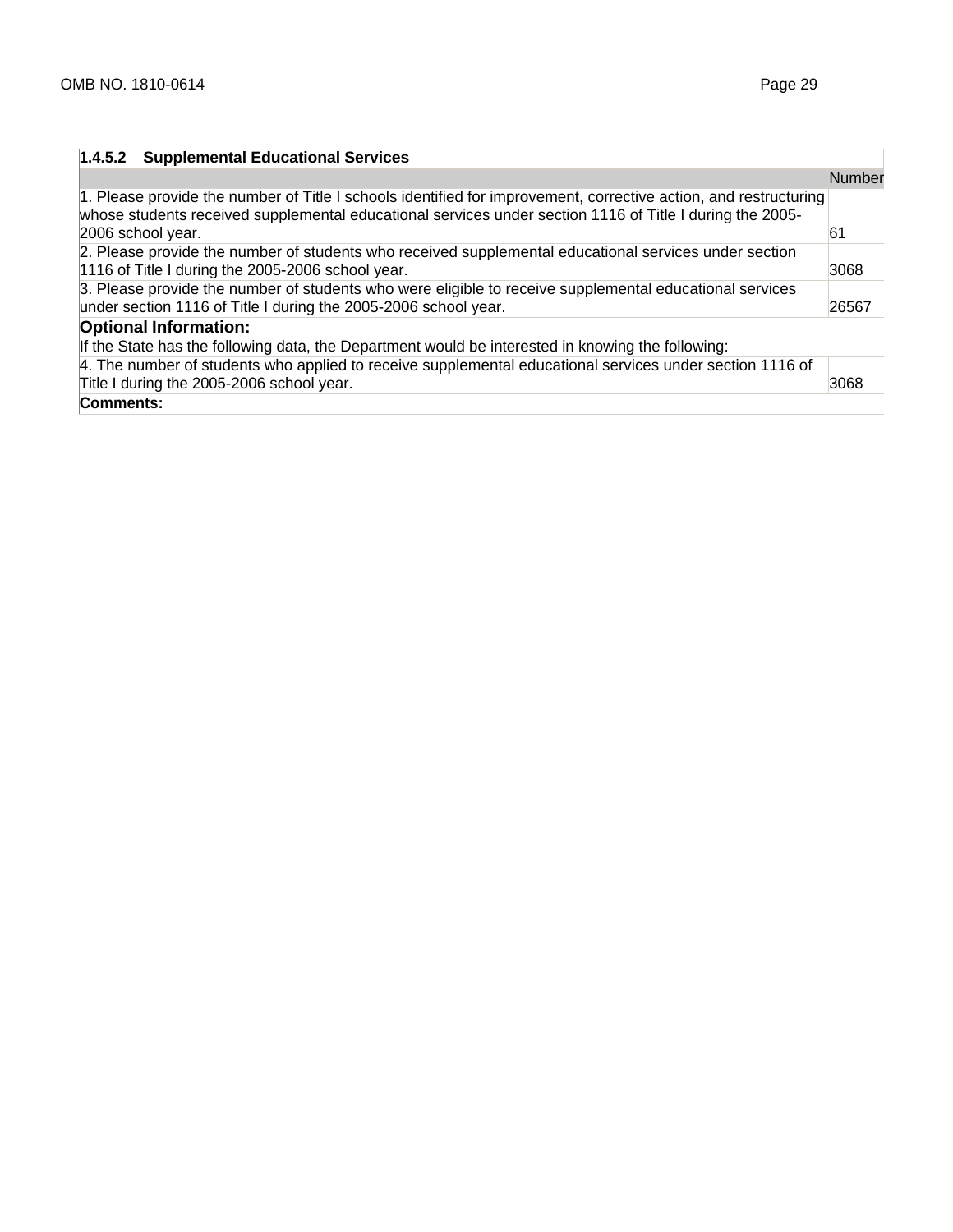#### **1.5 TEACHER AND PARAPROFESSIONAL QUALITY**

**1.5.1** In the following table, please provide data from the 2005-2006 school year for classes in the core academic subjects being taught by "highly qualified" teachers (as the term is defined in Section 9101(23) of the ESEA), in the aggregate for all schools and in "high-poverty" and "low-poverty" elementary schools (as the terms are defined in Section 1111(h)(1)(C)(viii) of the  $\overline{ESE}$ A). Section 1111(h)(1)(C)(viii) defines "high-poverty" schools as schools in the top quartile of poverty in the State and "low-poverty" schools as schools in the bottom quartile of poverty in the State. Additionally, please provide information on classes being taught by highly qualified teachers by the elementary and secondary school level.

| <b>School Type</b>      | <b>Academic Classes</b> | <b>Number of Core Academic</b><br><b>Total Number of Core Classes Taught by Highly</b><br><b>Qualified Teachers</b> | <b>Percentage of Core Academic</b><br><b>Classes Taught by Highly Qualified</b><br>Teachers |
|-------------------------|-------------------------|---------------------------------------------------------------------------------------------------------------------|---------------------------------------------------------------------------------------------|
| All Schools in          |                         |                                                                                                                     |                                                                                             |
| State                   | 244525                  | 226485                                                                                                              | 92.60                                                                                       |
| <b>Elementary Level</b> |                         |                                                                                                                     |                                                                                             |
| <b>High-Poverty</b>     |                         |                                                                                                                     |                                                                                             |
| <b>Schools</b>          | 39192                   | 35126                                                                                                               | 89.60                                                                                       |
| <b>Low-Poverty</b>      |                         |                                                                                                                     |                                                                                             |
| <b>Schools</b>          | 38363                   | 35599                                                                                                               | 92.80                                                                                       |
| <b>All Elementary</b>   |                         |                                                                                                                     |                                                                                             |
| <b>Schools</b>          | 133813                  | 123253                                                                                                              | 92.10                                                                                       |
| <b>Secondary Level</b>  |                         |                                                                                                                     |                                                                                             |
| <b>High-Poverty</b>     |                         |                                                                                                                     |                                                                                             |
| <b>Schools</b>          | 16171                   | 14669                                                                                                               | 90.70                                                                                       |
| <b>Low-Poverty</b>      |                         |                                                                                                                     |                                                                                             |
| <b>Schools</b>          | 52994                   | 49440                                                                                                               | 93.30                                                                                       |
| <b>All Secondary</b>    |                         |                                                                                                                     |                                                                                             |
| <b>Schools</b>          | 110712                  | 103232                                                                                                              | 93.20                                                                                       |
| Comments:               |                         |                                                                                                                     |                                                                                             |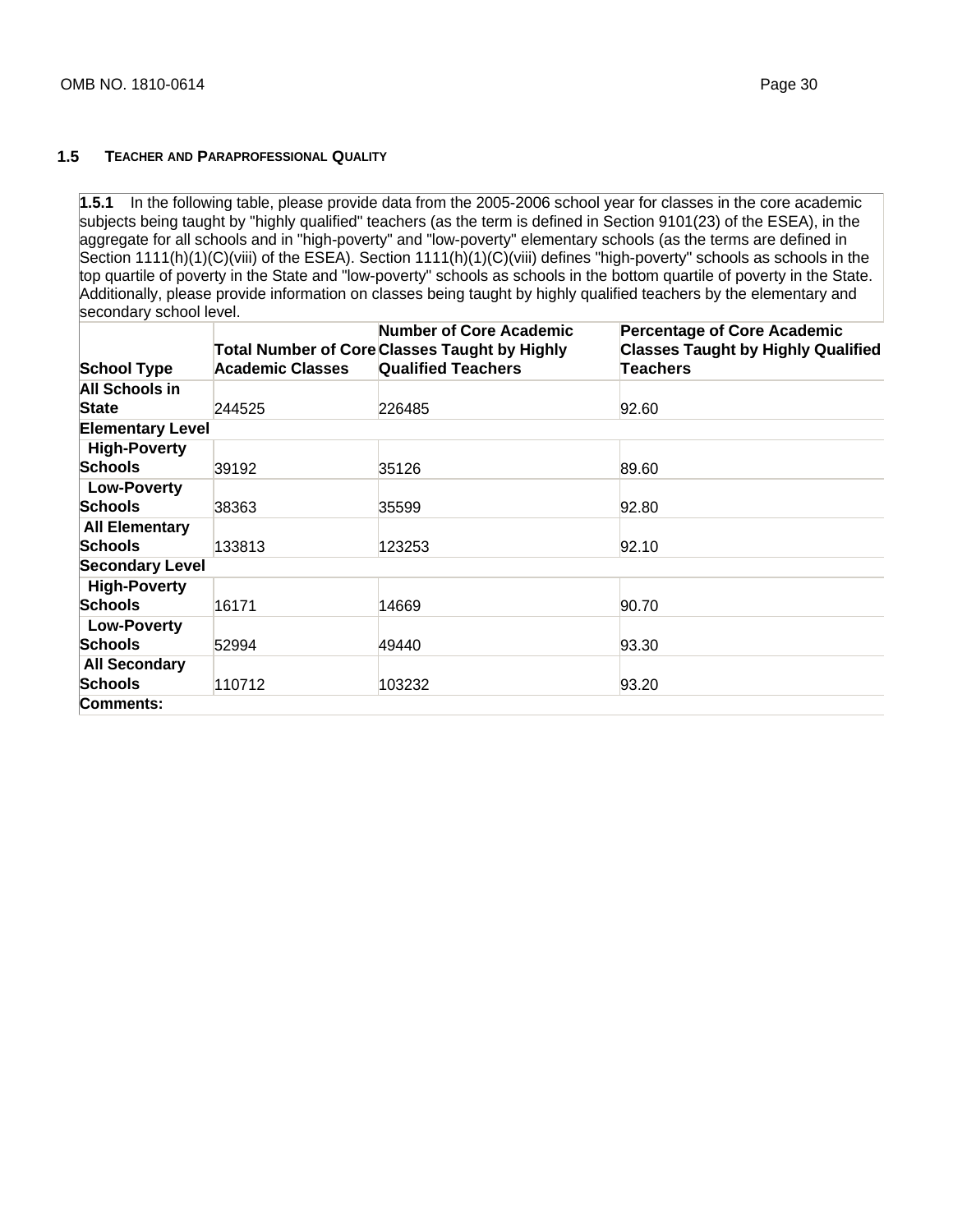# **Definitions and Instructions**

What are the core academic subjects?

**English, reading or language arts, mathematics, science, foreign languages, civics and government, economics, arts, history, and geography [Title IX, Section 9101(11)]. While the statute includes the arts in the core academic subjects, it does not specify which of the arts are core academic subjects; therefore, States must make this determination.**

# **How is a teacher defined?**

An individual who provides instruction in the core academic areas to kindergarten, grades 1 through 12, or un-graded classes, or individuals who teach in an environment other than a classroom setting (and who maintain daily student attendance records) [from NCES, CCD, 2001-02]

# How is a class defined?

A class is a setting in which organized instruction of core academic course content is provided to one or more students (including cross-age groupings) for a given period of time. (A course may be offered to more than one class). Instruction, provided by one or more teachers or other staff members, may be delivered in person or via a different medium. Classes that share space should be considered as separate classes if they function as separate units for more than 50 percent of the time [from NCES Non-fiscal Data Handbook for Early Childhood, Elementary, and Secondary Education, 2003].

# Should 6th, 7th, and 8th grade classes be reported in the elementary or secondary category?

States are responsible for determining whether the content taught at the middle school level meets the competency requirements for elementary or secondary instruction. See Question A-14 in the August 3, 2006, Non-Regulatory Guidance for additional information. Report classes in grade 6 though 8 consistent with how teachers have been classified to determine their highly qualified status, regardless if their schools are configured as elementary or middle schools.

# How should States count teachers (including specialists or resource teachers) in elementary classes?

States that count self-contained classrooms as one class should, to avoid overrepresentation, also count subject-area specialists (e.g., mathematics or music teachers) or resource teachers as teaching one class.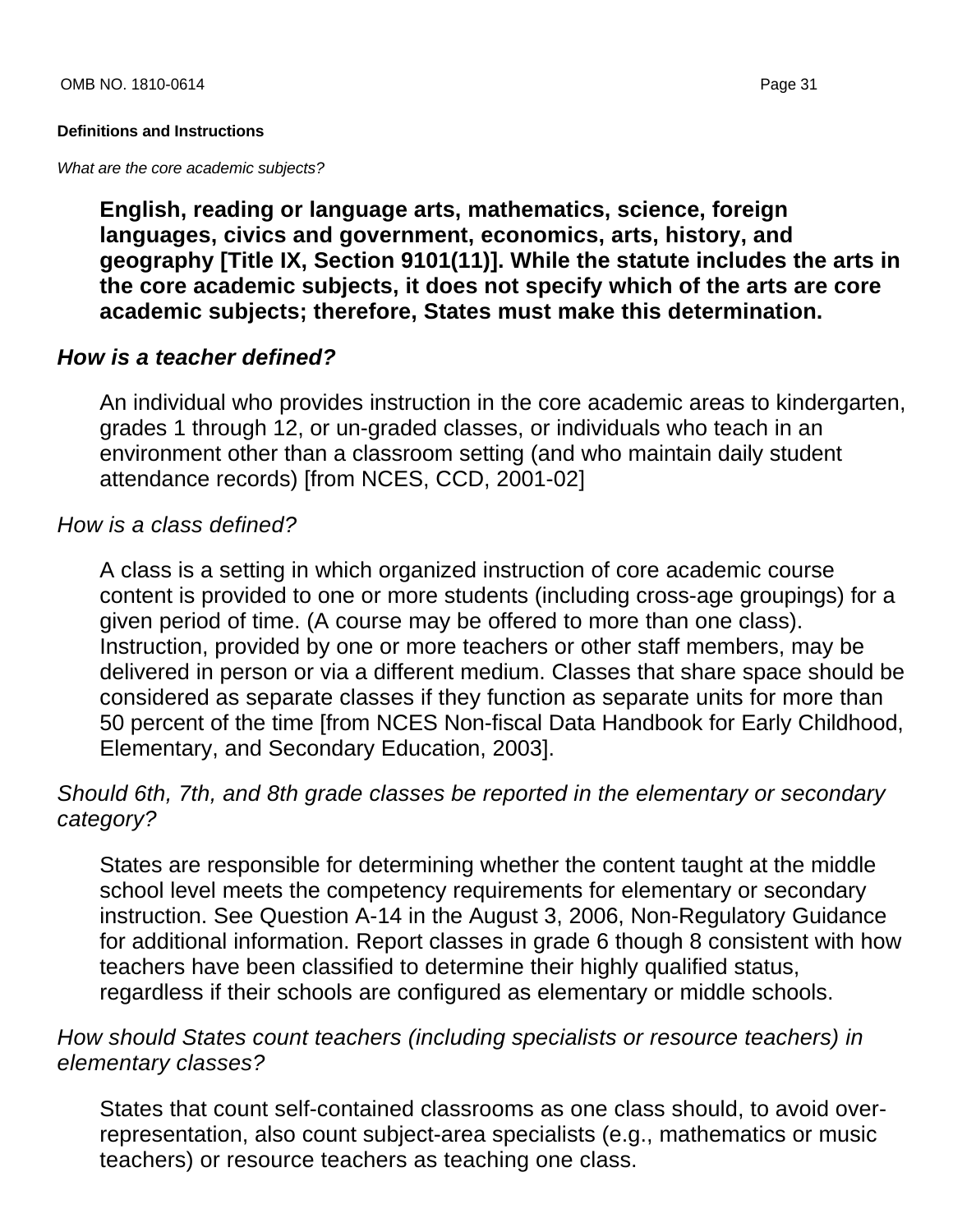On the other hand, States using a departmentalized approach to instruction where a self-contained classroom is counted multiple times (once for each subject taught) should also count subject-area specialists or resource teachers as teaching multiple classes.

How should States count teachers in self-contained multiple-subject secondary classes?

Each core academic subject taught for which students are receiving credit toward graduation should be counted in the numerator and the denominator. For example, if English, calculus, history, and science are taught in a self-contained classroom by the same teacher, count these as four classes in the denominator. If the teacher is Highly Qualified in English and history, he/she would be counted as Highly Qualified in two of the four subjects in the numerator.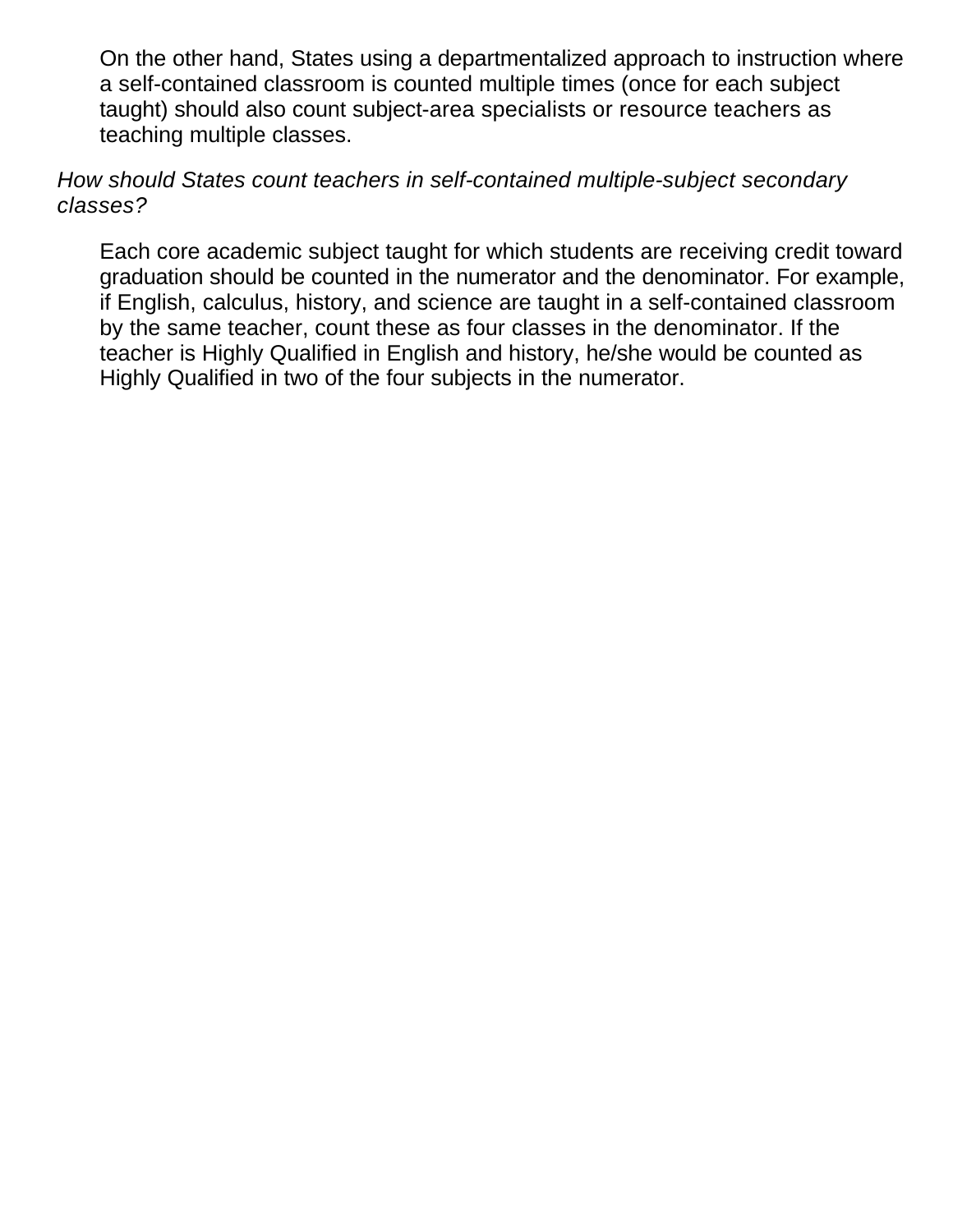| 1.5.2 For those classes in core academic subjects being taught by teachers who are not highly qualified as           |                   |
|----------------------------------------------------------------------------------------------------------------------|-------------------|
| reported in Question 1.5.1, estimate the percentages of those classes in the following categories (Note: Percentages |                   |
| should add to 100 percent of classes taught by not highly qualified teachers for each level).                        |                   |
| <b>Reason For Being Classified as Not Highly Qualified</b>                                                           | <b>Percentage</b> |
| <b>ELEMENTARY SCHOOL CLASSES</b>                                                                                     |                   |
| a) Elementary school classes taught by certified general education teachers who did not pass a                       |                   |
| subject-knowledge test or (if eligible) have not demonstrated subject-matter competency through                      |                   |
| <b>HOUSSE</b>                                                                                                        | 24.76             |
| b) Elementary school classes taught by certified special education teachers who did not pass a                       |                   |
| subject-knowledge test or have not demonstrated subject-matter competency through HOUSSE                             |                   |
| c) Elementary school classes taught by teachers who are not fully certified (and are not in an approved              |                   |
| alternative route program)                                                                                           | 75.24             |
| d) Other (please explain)                                                                                            |                   |
| <b>SECONDARY SCHOOL CLASSES</b>                                                                                      |                   |
| a) Secondary school classes taught by certified general education teachers who have not                              |                   |
| demonstrated subject-matter knowledge in those subjects (e.g., out-of-field teachers)                                | 44.76             |
| b) Secondary school classes taught by certified special education teachers who have not                              |                   |
| demonstrated subject-matter competency in those subjects                                                             |                   |
| c) Secondary school classes taught by teachers who are not fully certified (and are not in an approved               |                   |
| alternative route program)                                                                                           | 55.24             |
| d) Other (please explain)                                                                                            |                   |
| <b>Comments:</b> Special Education teachers are included in the other categories.                                    |                   |
|                                                                                                                      |                   |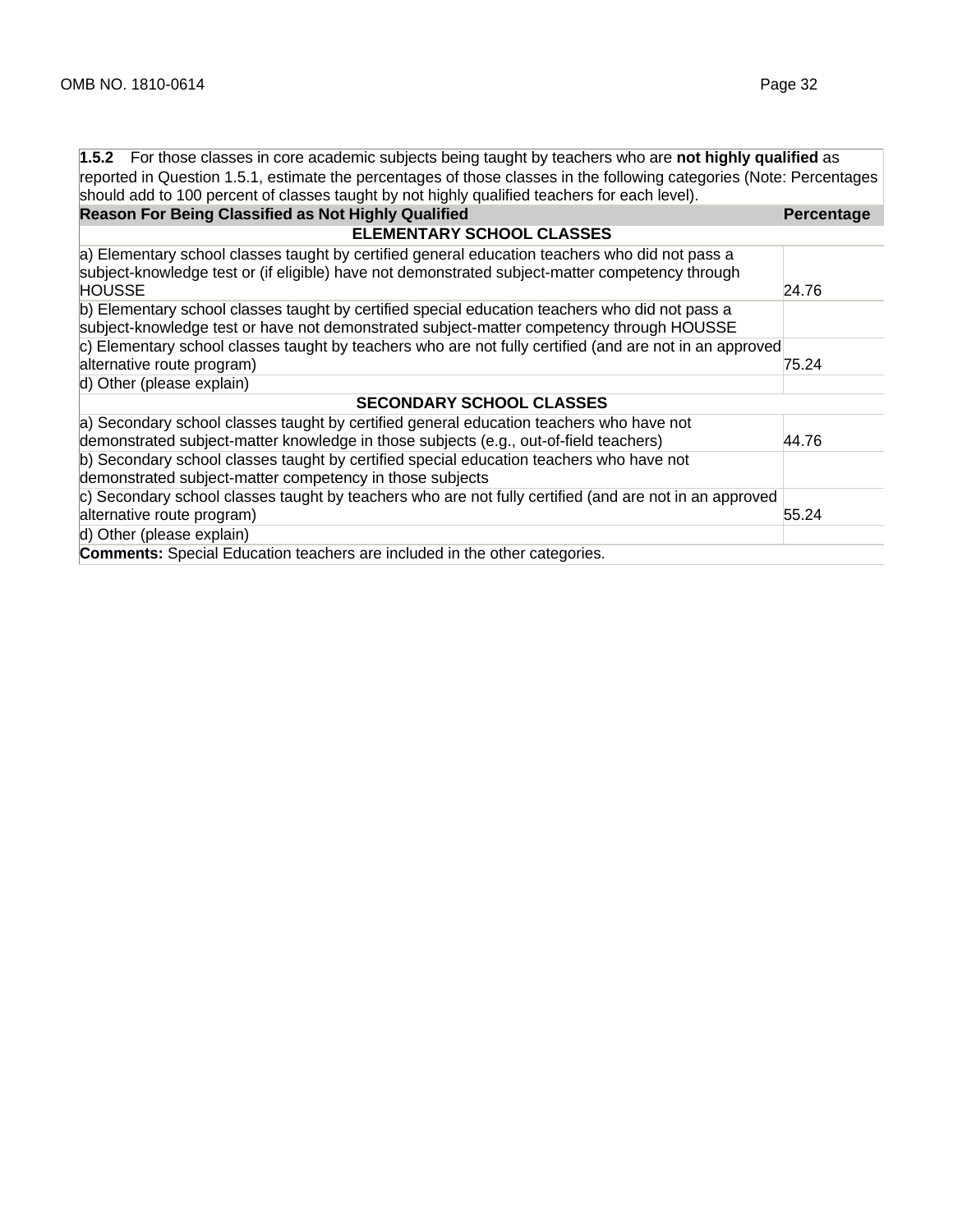| used in the table in Question 1.5.1. |                                                   |                                           |
|--------------------------------------|---------------------------------------------------|-------------------------------------------|
|                                      | <b>High-Poverty Schools</b><br>(more than what %) | Low-Poverty Schools<br>(less than what %) |
| <b>Elementary Schools</b>            | 58.10                                             | 15.90                                     |
| <b>Poverty Metric Used</b>           | Free or reduced lunch                             |                                           |
| <b>Secondary Schools</b>             | 58.10                                             | 15.90                                     |
| <b>Poverty Metric Used</b>           | Free or reduced lunch.                            |                                           |

**1.5.3** Please report the State poverty quartile breaks for high- and low-poverty elementary and secondary schools

**Comments:** We used the same percentiles for elementary and secondary in our State Equity plan for the USDE. We wanted to be consistent with what we have reported, so we continued to use the same methodology.

#### **Definitions and Instructions**

How are the poverty quartiles determined?

Separately rank order elementary and secondary schools from highest to lowest on your percent poverty measure. Divide the list into 4 equal groups. Schools in the first (highest group) are high-poverty schools. Schools in the last group (lowest group) are the low-poverty schools. Generally, states use the percentage of students who qualify for the free or reduced price lunch program for this calculation.

Since the poverty data are collected at the school and not classroom level, how do we classify schools as either elementary or secondary for this purpose?

States may include as elementary schools all schools that serve children in grades K-5 (including K-8 or K-12 schools) and would therefore include as secondary schools those that exclusively serve children in grades 6 and higher.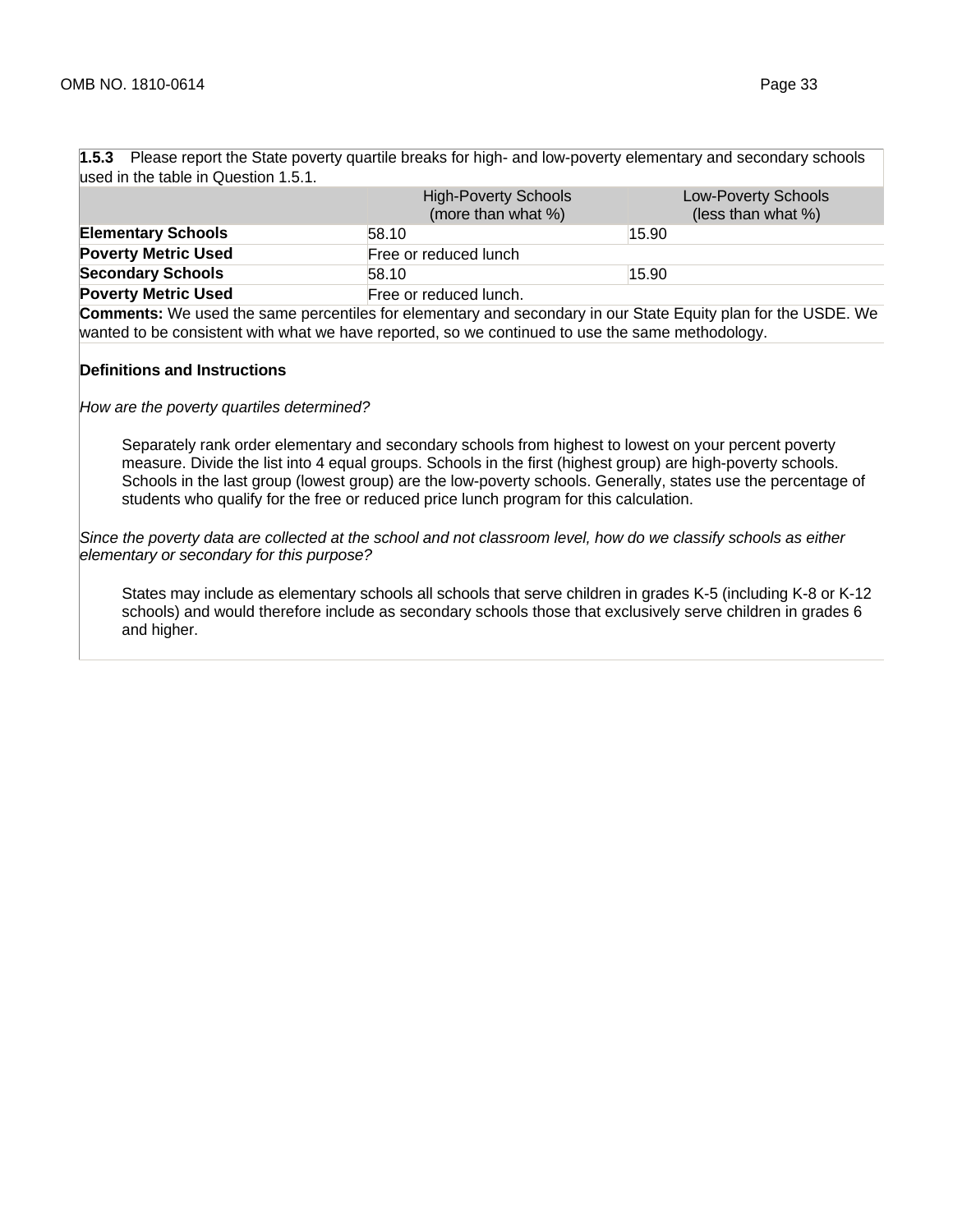**1.5.4 Paraprofessional Quality.** NCLB defines a qualified paraprofessional as an employee who provides instructional support in a program supported by Title I, Part A funds who has (1) completed two years of study at an institution of higher education; (2) obtained an associate's (or higher) degree; or (3) met a rigorous standard of quality and be able to demonstrate, through a formal State or local academic assessment, knowledge of and the ability to assist in instructing reading, writing, and mathematics (or, as appropriate, reading readiness, writing readiness, and mathematics readiness) (Section 1119(c) and (d).) For more information on qualified paraprofessionals, please refer to the Title I paraprofessionals Guidance, available at:

http://www.ed.gov/policy/elsec/guid/paraguidance.doc

In the following chart, please provide data from the 2005-2006 school year for the percentage of Title I paraprofessionals (excluding those with sole duties as translators and parental involvement assistants) who are qualified.

| School Year           | Percentage of Qualified Title I Paraprofessionals |
|-----------------------|---------------------------------------------------|
| 2005-2006 School Year | 88.50                                             |
| Comments:             |                                                   |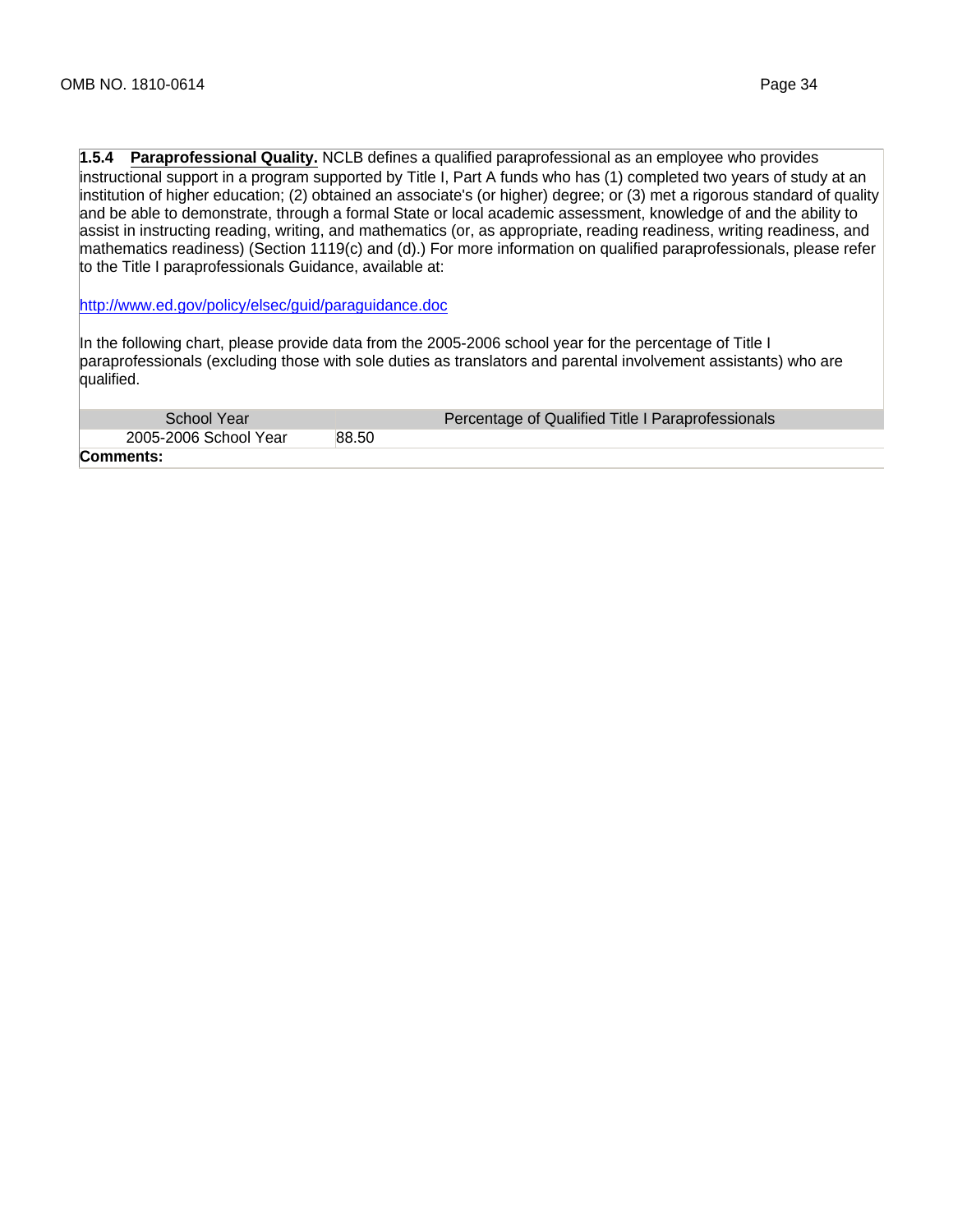#### **1.6 ENGLISH LANGUAGE PROFICIENCY**

#### **1.6.1.1 English Language Proficiency (ELP) Standards**

Has the State developed ELP standards (k-12) as required under Section 3113(b)(2) and are these ELP standards fully approved, adopted, or sanctioned by the State governing body? Developed Yes

Approved, adopted, sanctioned Yes

Operationalized (e.g., Are standards being used by district and school teachers?) Yes

Please provide a detailed description of the State's progress in establishing, implementing, and operationalizing English Language Proficiency (ELP) standards for raising the level of ELP, that are derived from the four domains of speaking, listening, reading, and writing, and that are aligned with achievement of the challenging State academic content and student academic achievement standards described in section 1111(b)(1).

# **STATE RESPONSE**

Colorado has set high linguistic and academic expectations for our English Language Learners (ELL). The department completed English Language Development (ELD) Standards in April 2004 and submitted to the Colorado State Board of Education for review and approval in September 2004. The ELD Standards were developed with the assistance of administrators, classroom teachers, highly qualified ESL/Bilingual educators, higher learning educators, and the Colorado Department of Education staff. Furthermore, external consultants with a strong and deep understanding of linguistic and academic expectations of ELL students provided a further review of the standards.

The ELD Standards are designed for K-12 students and target five domains, which include listening, reading, writing, speaking and comprehension. They outline a basic framework for the instruction of students who have been identified as eligible for linguistic and academic support in English and provide parameters for tracking student progress towards the acquisition of English.

The ELD Standards provide classroom teachers with benchmarks on which to focus instruction and allows teachers to establish a foundation for student achievement. The ELD Standards are linked and aligned to the Colorado Language Arts Content Standards and are research-based.

The ELD Standards are being utilized by districts and are currently available for view or download on the Colorado Department of Education website. The knowledge and use of the ELD Standards is questioned during Monitoring On-Site visits which are conducted by the SEA on a regular basis. The SEA also monitors the use and knowledge of the ELD Standards through desk review and phone audits.

The State observes classroom level implementation when providing technical assistance to School Districts or when conducting onsite monitoring reviews/audits.

Please review attached letter from the Deputy Commissioner at the Colorado Department of Education announcing the State's adoption and implementation of the State ELD Standards.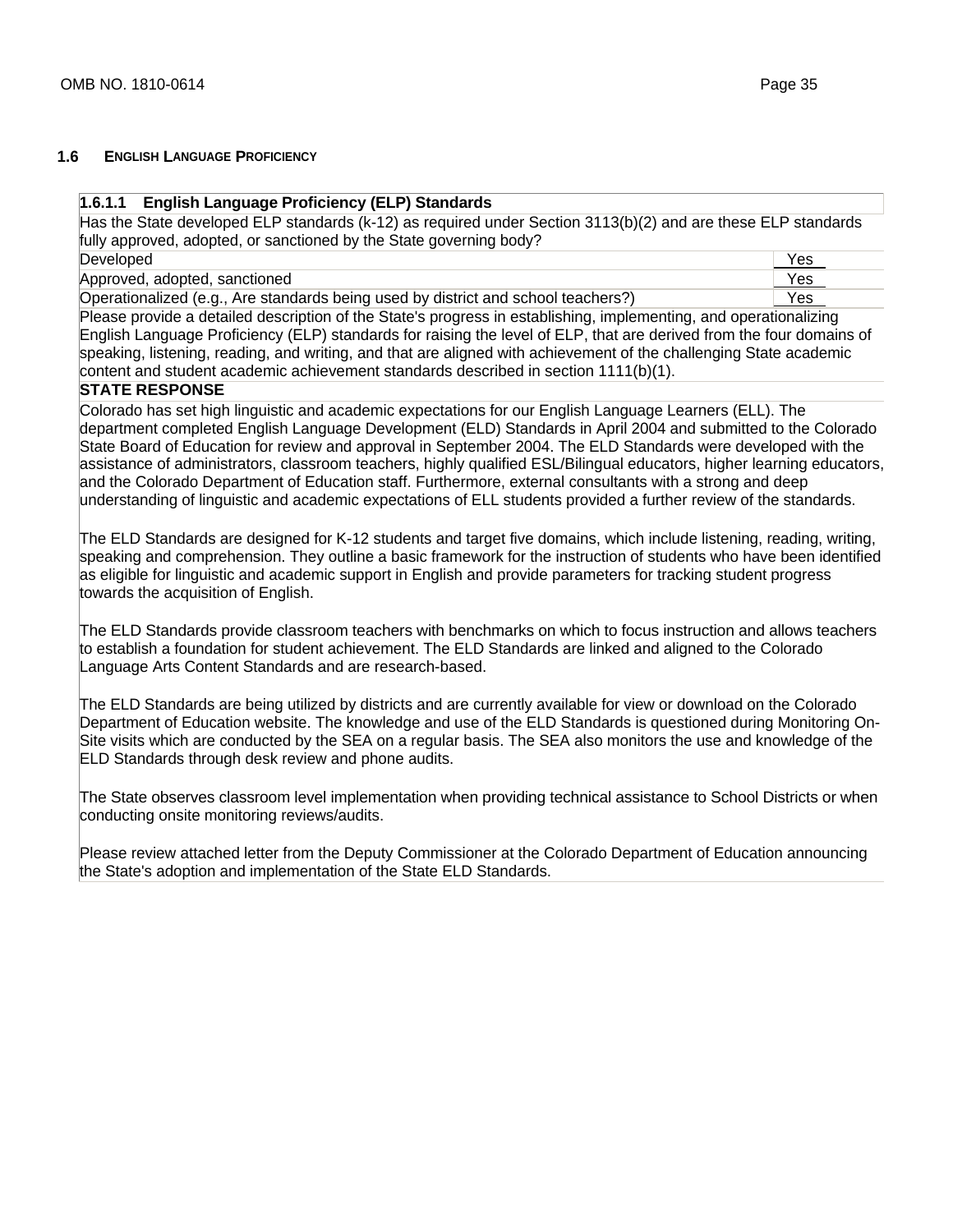## **1.6.1.2 Alignment of Standards**

Please provide a detailed description of the State's progress for linking/aligning the State English Proficiency Standards to the State academic content and student academic achievement standards in English language arts/reading and mathematics.

## **STATE RESPONSE**

Please see 1.6.1.1. The Colorado Department of Education will partner once again with McRel to link/align the State's Math Content Standards to the State's English Language Development Standards. This will be initiated in the year of 2007 and the State anticipates that the linking/aligning process will also be completed in the year 2007.

Please see McREl attachment describing the linking/aligning of State Language Arts Standards to the State's English Language Development Standards. A document similar to this one will be developed to show the linkage/alignment between Colorado Math content standards and the ELD Standards.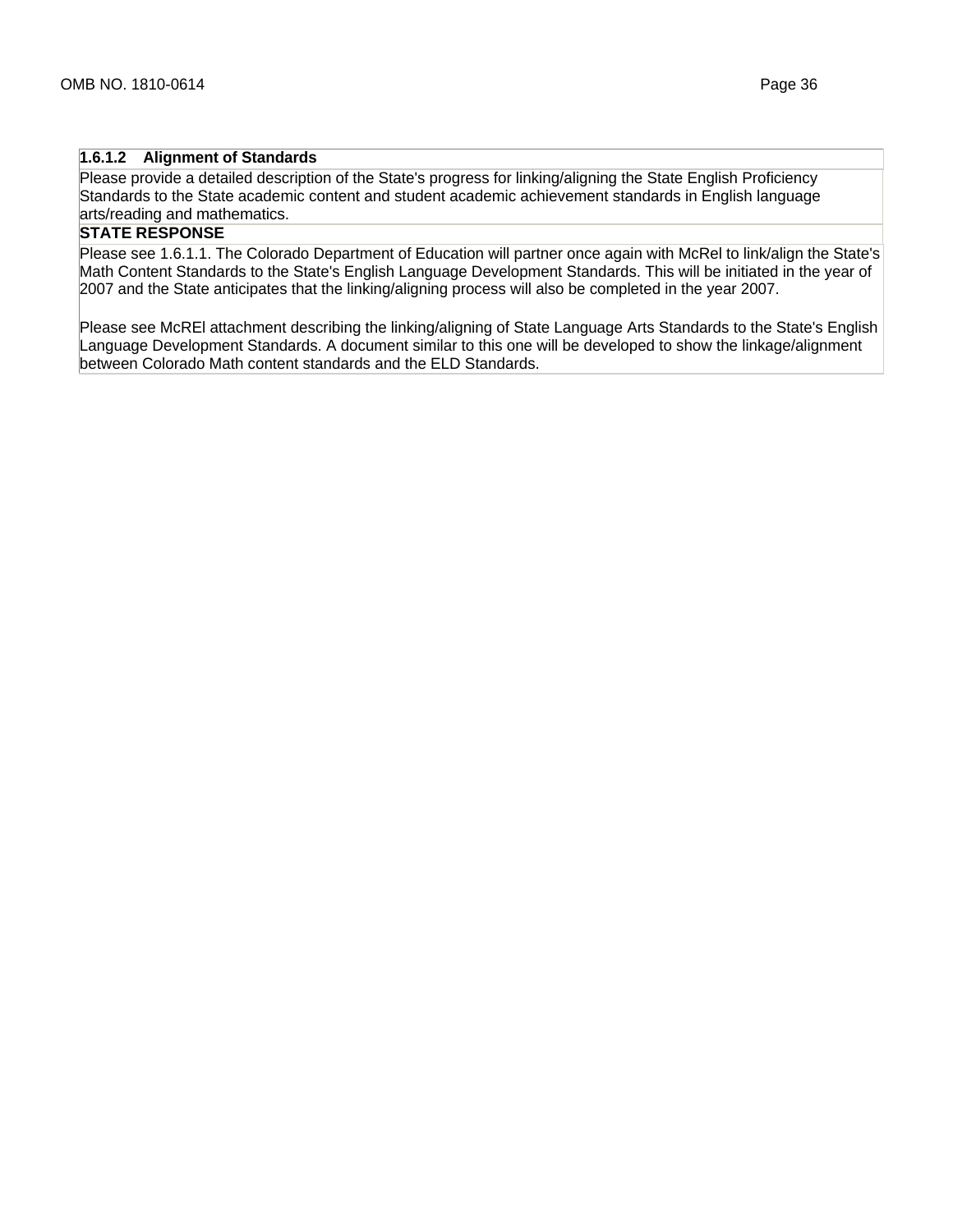#### **1.6.2 English Language Proficiency (ELP) Assessments**

- **1. The expectation for the full administration of the new or enhanced ELP assessment(s) that are aligned with the State's English language proficiency (ELP) standards as required under Section 3113 (b)(2) is spring 2007. Please indicate if the State has conducted any of the following:**
- An independent alignment study Yes
- Other evidence of alignment Yes
- **2. Provide an updated description of the State's progress in developing and implementing the new or enhanced ELP assessments. Specifically describe how the State ensures:**
- 1. The annual assessment of all LEP students in the State in grades k-12;
- 2. The ELP assessment(s) which address the five domains of listening, speaking, reading, writing, and comprehension;
- 3. ELP assessments are based on ELP standards;
- 4. Technical quality (validity, reliability, etc.)

# **STATE RESPONSE**

The Colorado Department of Education is in the process of developing a plan for an independent alignment study for the Colorado English Language Assessment (CELA).

CTB McGraw-Hill has documented that the CELA alignment to ELP standards is 85% complete.

1. Limited English proficient students were assessed for the first time in 2006 on the Colorado English Language Assessment (CELA). This English language proficiency assessment is given at all grade levels from kindergarten to grade 12. The data from the CELA are compared against enrollment records to assure that all appropriate students are assessed.

2. The CELA addresses the five domains of listening, speaking, reading, writing and comprehension. This is documented in the 2006 Performance Summary and Technical Addendum.

3. The CELA currently is 85% aligned to the Colorado ELP standards. We anticipate that 100% alignment will occur incrementally and be complete by 2011.

4. The reliability and validity statistics for the 2006 Colorado English Language Assessment are provided in the 2006 Performance Summary and Technical Addendum accompanying this document. The evidence provided includes item statistics, internal consistency reliability, standard errors of measurement, and coefficients of agreement.

Please review attached documentation on the CELA assessment.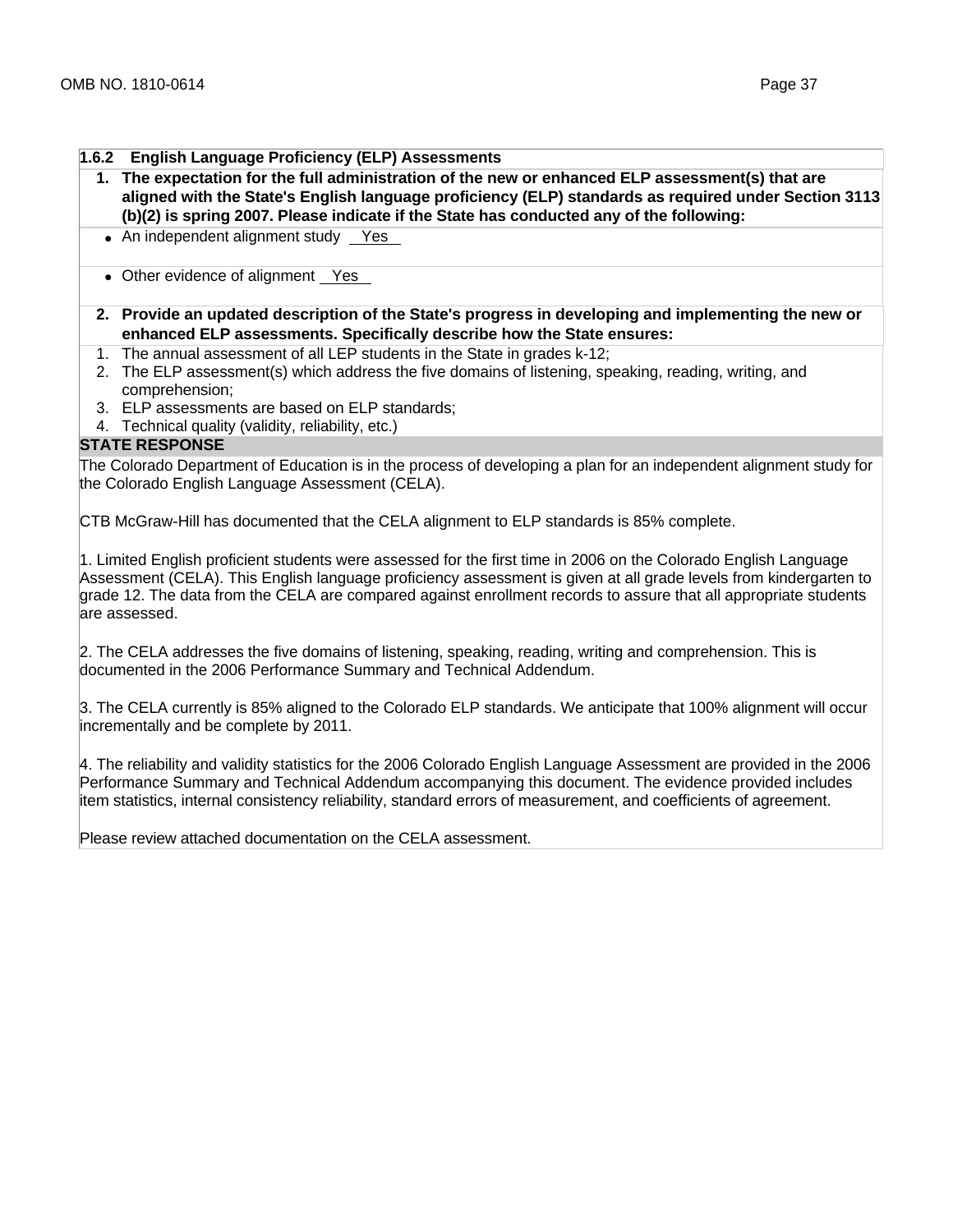## **1.6.3 English Language Proficiency Data**

In the following tables, please provide English language proficiency (ELP) data from the **2005-2006** school year test administration. The ELP data should be aggregated at the State level.

States may use the sample format below or another format to report the requested information. The information following the chart is meant to explain what is being requested under each column.

| 1.6.3.1                                                                                                               | English Language Proficiency (ELP) Assessment Data |       |                                                                                                                      |         |               |                                                                       |                                       |   |                                    |   |               |   |                                             |
|-----------------------------------------------------------------------------------------------------------------------|----------------------------------------------------|-------|----------------------------------------------------------------------------------------------------------------------|---------|---------------|-----------------------------------------------------------------------|---------------------------------------|---|------------------------------------|---|---------------|---|---------------------------------------------|
|                                                                                                                       |                                                    |       | 2005-2006 Data for ALL LEP Students in the State                                                                     |         |               |                                                                       |                                       |   |                                    |   |               |   |                                             |
|                                                                                                                       | Total                                              |       |                                                                                                                      |         |               | Total number and percentage of ALL students identified as LEP at each |                                       |   |                                    |   |               |   |                                             |
|                                                                                                                       | number of                                          |       | Total number                                                                                                         |         |               |                                                                       | level of English language proficiency |   |                                    |   |               |   | Number and Number and Number and Number and |
|                                                                                                                       | <b>ALL</b><br><b>Students</b>                      |       | and percentage   Number and<br>of ALL students Percentage at Percentage at Percentage at Percentage at Percentage at |         |               |                                                                       |                                       |   |                                    |   |               |   |                                             |
| Name of ELP                                                                                                           | assessed                                           |       | identified as                                                                                                        |         | Basic or      | Intermediate or Advanced or                                           |                                       |   |                                    |   | Proficient or |   | Proficient or                               |
| Assessment                                                                                                            | for ELP                                            |       | <b>LEP</b>                                                                                                           | Level 1 |               | Level 2                                                               |                                       |   | Level 3                            |   | Level 4       |   | Level 5                                     |
| (s)                                                                                                                   |                                                    |       |                                                                                                                      |         |               |                                                                       |                                       |   |                                    |   |               |   |                                             |
|                                                                                                                       | (2)                                                |       | (3)                                                                                                                  |         | (4)           | (5)                                                                   |                                       |   | (6)                                |   | (7)           |   | (8)                                         |
| (1)                                                                                                                   |                                                    |       |                                                                                                                      |         |               |                                                                       |                                       |   |                                    |   |               |   |                                             |
|                                                                                                                       | #                                                  | #     | $\frac{0}{2}$                                                                                                        | #       | $\frac{0}{2}$ | #                                                                     | $\%$                                  | # | $\frac{0}{2}$                      | # | $\frac{0}{6}$ | # | $\frac{0}{2}$                               |
| Colorado<br>English<br>Language<br>Assessment                                                                         |                                                    |       |                                                                                                                      |         | 13.80         |                                                                       |                                       |   |                                    |   |               |   |                                             |
| (CELA)                                                                                                                | 84049                                              | 84049 | 100.00                                                                                                               | 11600   |               | 13319                                                                 |                                       |   | 15.80 23418 27.90 29575 35.20 6137 |   |               |   | 7.30                                        |
|                                                                                                                       |                                                    |       |                                                                                                                      |         |               |                                                                       |                                       |   |                                    |   |               |   |                                             |
|                                                                                                                       |                                                    |       |                                                                                                                      |         |               |                                                                       |                                       |   |                                    |   |               |   |                                             |
|                                                                                                                       |                                                    |       |                                                                                                                      |         |               |                                                                       |                                       |   |                                    |   |               |   |                                             |
|                                                                                                                       |                                                    |       |                                                                                                                      |         |               |                                                                       |                                       |   |                                    |   |               |   |                                             |
|                                                                                                                       |                                                    |       |                                                                                                                      |         |               |                                                                       |                                       |   |                                    |   |               |   |                                             |
|                                                                                                                       |                                                    |       |                                                                                                                      |         |               |                                                                       |                                       |   |                                    |   |               |   |                                             |
|                                                                                                                       |                                                    |       |                                                                                                                      |         |               |                                                                       |                                       |   |                                    |   |               |   |                                             |
|                                                                                                                       |                                                    |       |                                                                                                                      |         |               |                                                                       |                                       |   |                                    |   |               |   |                                             |
|                                                                                                                       |                                                    |       |                                                                                                                      |         |               |                                                                       |                                       |   |                                    |   |               |   |                                             |
|                                                                                                                       |                                                    |       |                                                                                                                      |         |               |                                                                       |                                       |   |                                    |   |               |   |                                             |
|                                                                                                                       |                                                    |       |                                                                                                                      |         |               |                                                                       |                                       |   |                                    |   |               |   |                                             |
|                                                                                                                       |                                                    |       |                                                                                                                      |         |               |                                                                       |                                       |   |                                    |   |               |   |                                             |
| <b>Comments:</b> Note: There were 89,174 students assessed on the CELA 2006 in the final student data file. Of these, |                                                    |       |                                                                                                                      |         |               |                                                                       |                                       |   |                                    |   |               |   |                                             |

355 records were missing the state student ID numbers or were for students who were tested more than once. In addition, there were 4,770 students who had no test score because of invalidations, exemptions, absences, or failure to answer enough items to receive a score. There were a total of 5,125 records that were not counted and 84,049 that were included in the reporting.

(1) In column one, provide the name(s) of the English Language Proficiency Assessment(s) used by the State.

(2) In column two, provide the total number of **all** students assessed for limited English proficiency ("assessed" refers to the number of students evaluated using State-selected ELP assessment(s)).

(3) In column three, provide the total number and percentage of **all** students identified as LEP by each State-selected ELP assessment(s) ("identified" refers to the number of students determined to be LEP on State-selected ELP assessments). (4-8) In columns four-eight, provide the total number and percentage of **all** students identified as LEP at each level of English language proficiency as defined by State-selected ELP assessment(s). The number (#) and percentage (%) of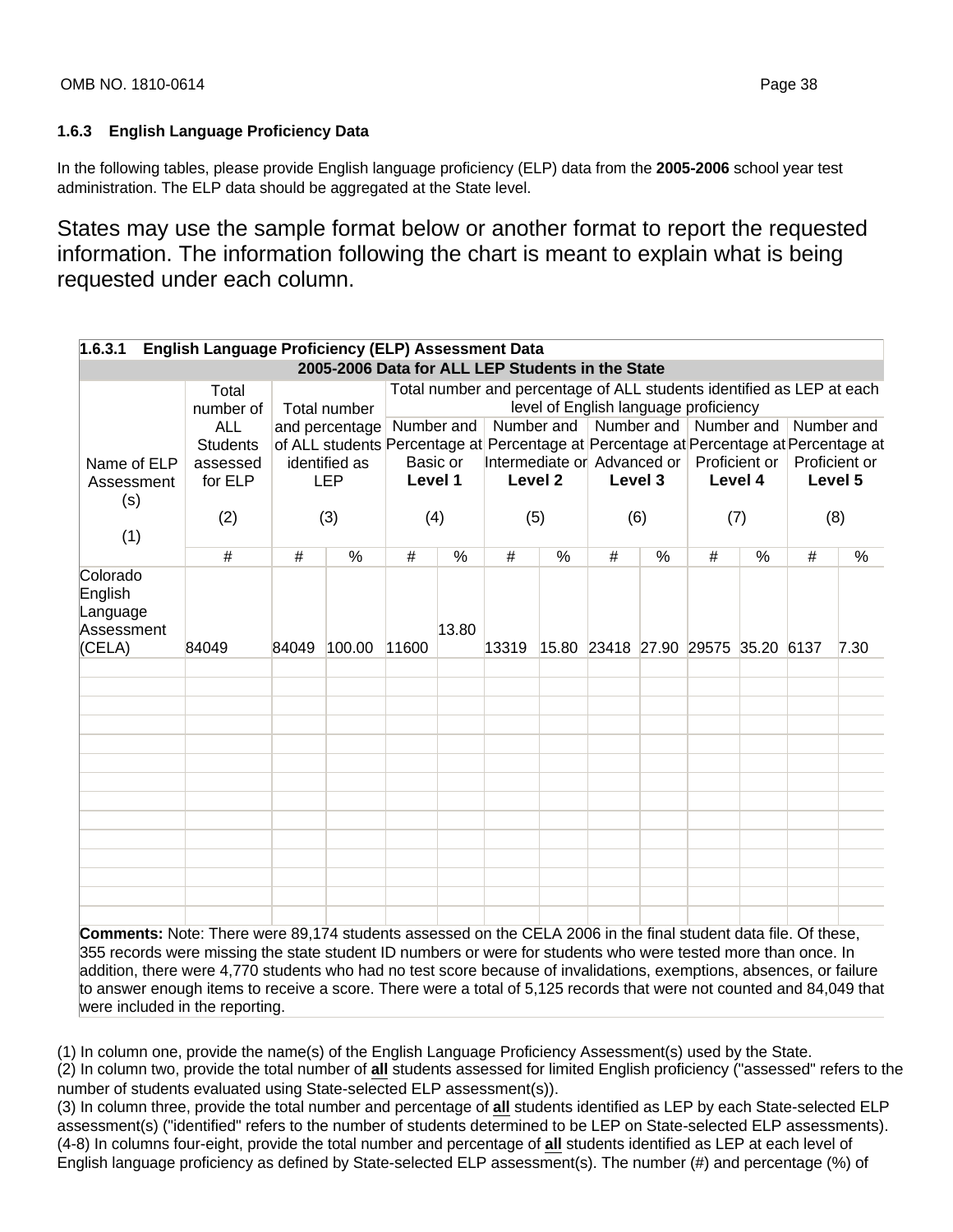columns 4-8 should equate to the number (#) and percentage (%) of **all** students identified as limited English proficient in column 3.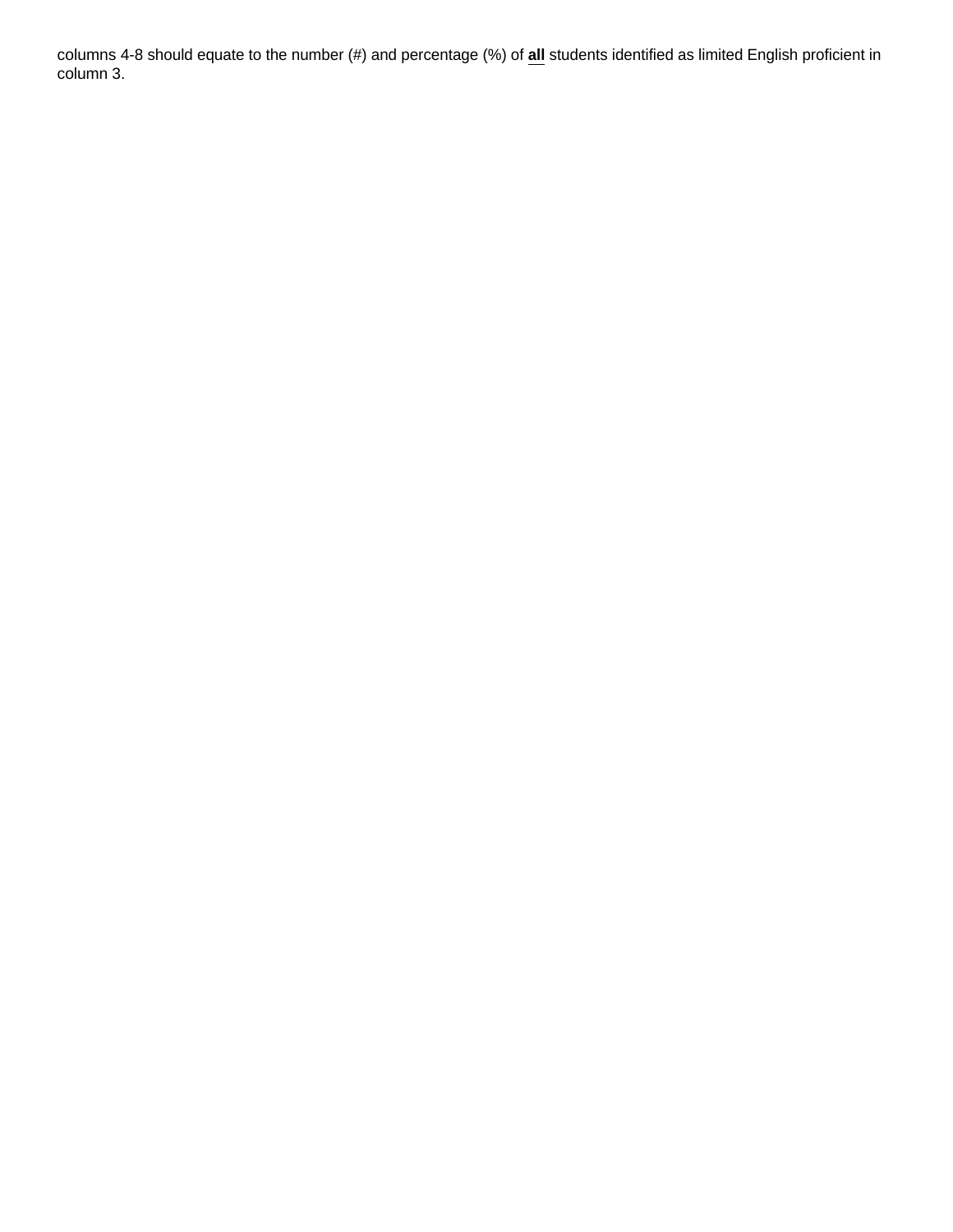| 1.6.3.2 Data Reflecting the Most Common Languages Spoken in the State |                                                          |                                                              |  |  |  |  |  |
|-----------------------------------------------------------------------|----------------------------------------------------------|--------------------------------------------------------------|--|--|--|--|--|
| 2005-2006 Data of the Most Common Languages Spoken by LEPs            |                                                          |                                                              |  |  |  |  |  |
| Language                                                              | <b>Number of ALL LEP</b><br><b>Students in the State</b> | <b>Percentage of ALL LEP</b><br><b>Students in the State</b> |  |  |  |  |  |
| 1. Spanish                                                            | 84019                                                    | 94.00                                                        |  |  |  |  |  |
| 2. Vietnamese                                                         | 1925                                                     | 2.10                                                         |  |  |  |  |  |
| 3. Russian                                                            | 1081                                                     | 1.20                                                         |  |  |  |  |  |
| 4. Korean                                                             | 1012                                                     | 1.10                                                         |  |  |  |  |  |
| $5.$ Hmong                                                            | 770                                                      | 0.10                                                         |  |  |  |  |  |
| 6. Chinese, Mandarin                                                  | 637                                                      | 0.10                                                         |  |  |  |  |  |
| 7. Arabic                                                             | 628                                                      | 0.10                                                         |  |  |  |  |  |
| 8. Navajo                                                             | 437                                                      | 0.10                                                         |  |  |  |  |  |
| 9. Chinese, Cantonese                                                 | 369                                                      | 0.00                                                         |  |  |  |  |  |
| 10. Amahric                                                           | 334                                                      | 0.00                                                         |  |  |  |  |  |
| Comments:                                                             |                                                          |                                                              |  |  |  |  |  |

• In the above chart, list the ten most commonly spoken languages in your State. Indicate the number and percentage of LEP students that speak each of the languages listed in table 1.6.3.2.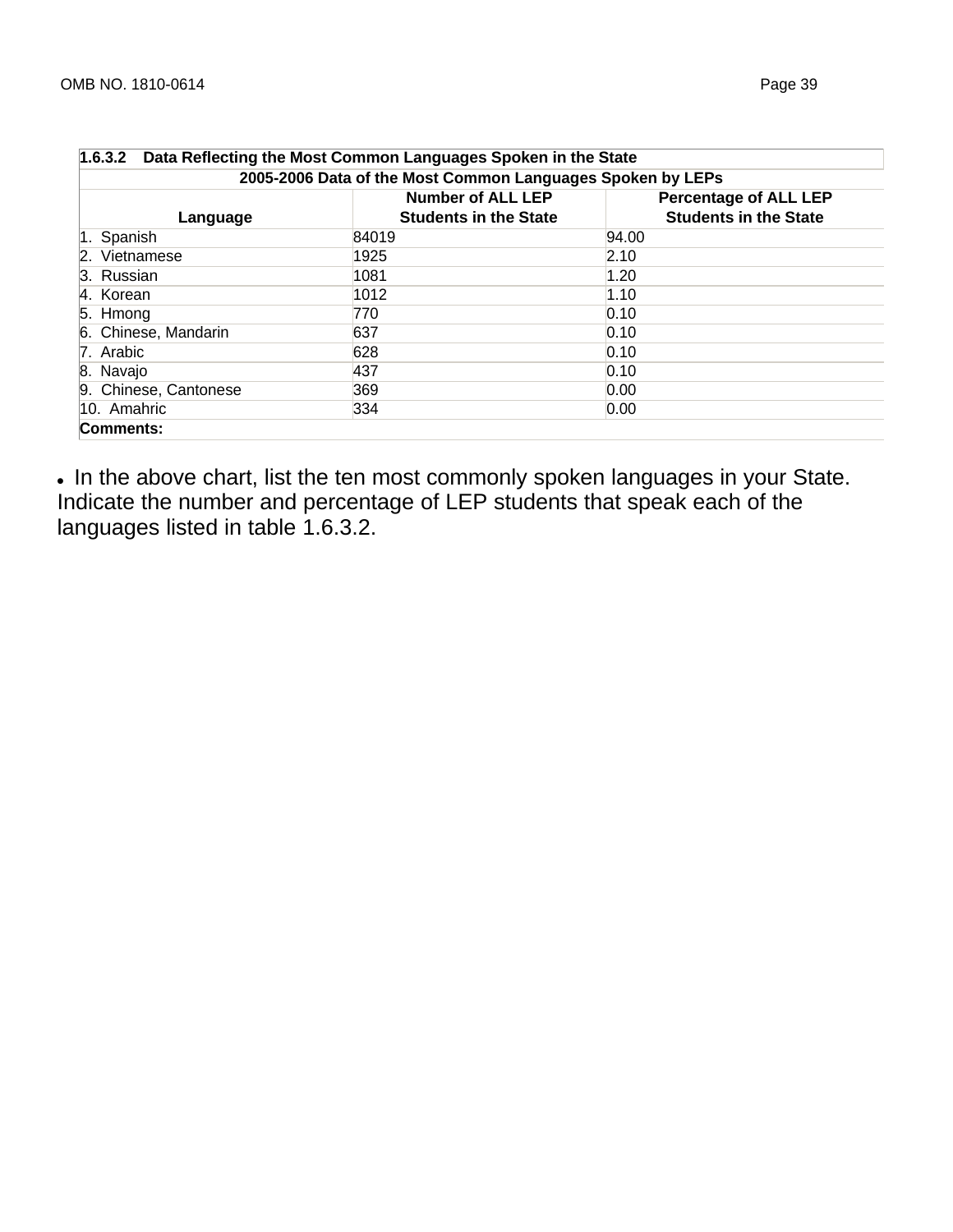| 1.6.3.3                                                 |       | <b>English Language Proficiency (ELP) Assessment Data</b>                                                    |                                   |               |                                                                      |               |            |                                         |                                       |               |      |                                                      |      |                                                                                                          |
|---------------------------------------------------------|-------|--------------------------------------------------------------------------------------------------------------|-----------------------------------|---------------|----------------------------------------------------------------------|---------------|------------|-----------------------------------------|---------------------------------------|---------------|------|------------------------------------------------------|------|----------------------------------------------------------------------------------------------------------|
|                                                         |       | 2005-2006 Data for LEP Students in the State Served under Title III                                          |                                   |               |                                                                      |               |            |                                         |                                       |               |      |                                                      |      |                                                                                                          |
|                                                         |       | Total number<br>and percentage                                                                               |                                   |               | Total number and percentage of Title III students identified at each |               |            |                                         | level of English language proficiency |               |      |                                                      |      | Total number<br>and                                                                                      |
| Name of ELP<br>Assessment                               |       | of students<br>identified as LEP<br>who participated Percentage at Percentage at<br>in Title III<br>programs | Number and<br>Basic or<br>Level 1 |               | Number and<br>or Level 2                                             | Intermediate  | Percentage | Number and<br>at Advanced<br>or Level 3 | Percentage<br>or Level 4              | at Proficient |      | Number and Number and<br>at Proficient<br>or Level 5 |      | percentage of<br><b>Title III LEP</b><br>students<br>Percentage transitioned for<br>2 year<br>monitoring |
| (s)<br>(1)                                              |       | (2)                                                                                                          | (3)                               |               | (4)                                                                  |               |            | (5)                                     | (6)                                   |               |      | (7)                                                  |      | (8)                                                                                                      |
|                                                         | #     | $\frac{0}{2}$                                                                                                | #                                 | $\frac{0}{2}$ | #                                                                    | $\frac{0}{2}$ | #          | $\frac{0}{2}$                           | #                                     | $\frac{0}{6}$ | #    | $\frac{0}{2}$                                        | #    | $\frac{0}{6}$                                                                                            |
| Colorado<br>English<br>Language<br>Assessment<br>(CELA) | 83709 | 100.00                                                                                                       |                                   |               | 11568 13.80 13284 15.90 23335 27.90 29449 35.20                      |               |            |                                         |                                       |               | 6073 | 7.30                                                 | 7081 | 8.50                                                                                                     |
|                                                         |       |                                                                                                              |                                   |               |                                                                      |               |            |                                         |                                       |               |      |                                                      |      |                                                                                                          |
| Comments:                                               |       |                                                                                                              |                                   |               |                                                                      |               |            |                                         |                                       |               |      |                                                      |      |                                                                                                          |

(1) In column one, provide the name of the English Language Proficiency Assessment used by the State.

(2) In column two, provide the total number and percentage of LEP students who participated in a Title III language instruction educational program during the 2005-2006 school year.

(3-7) In columns three-seven, provide the total number and percentage of LEP students at each level of English language proficiency who received Title III services during the 2005-2006 school year. The number (#) and percentage (%) of columns 3-7 should equate to the number (#) and percentage (%) of **all** students identified as limited English proficient in column 2. (8) In column eight, provide the total number and percentage of LEP students who participated in a Title III language instruction educational program during the 2005-2006 school year and who were transitioned into a classroom not tailored for LEP children and are no longer receiving services under Title III.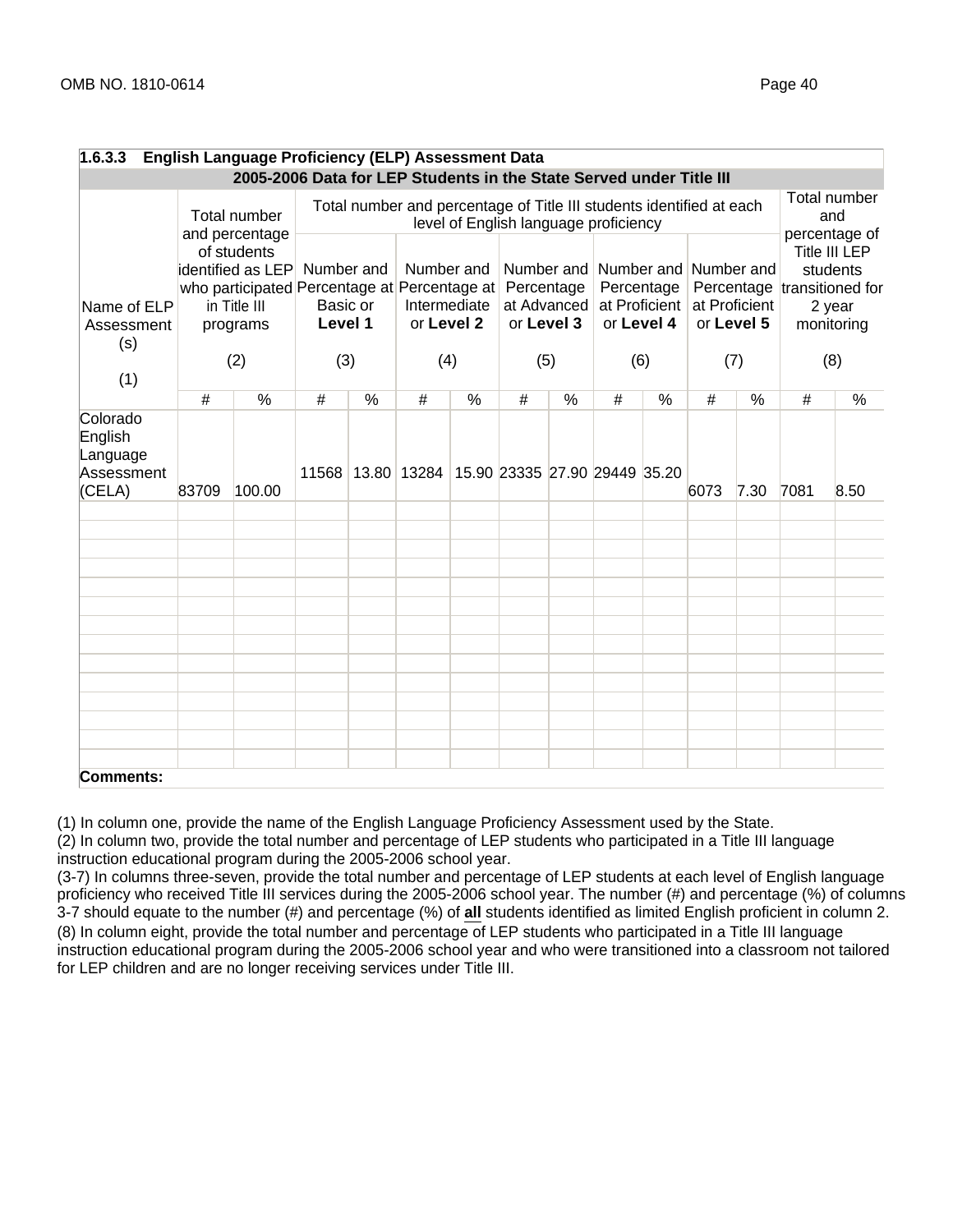# **1.6.4 Immigrant Children and Youth Data**

#### **Programs and activities for immigrant children and youth**

**Definitions:** 

- **# immigrants enrolled in the State =** number of students, who meet the definition of immigrant children and youth in Section 3301(6), enrolled in the elementary or secondary schools in the State
- **# immigrants served by Title III =** number of immigrant students who participated in programs for immigrant children and youth funded under Section 3114(d)(1), using the funds reserved for immigrant education programs/activities
- **# of immigrants subgrants =** number of subgrants made in the State under Section 3114(d)(1), with the funds reserved for immigrant education programs/activities

| Table 1.6.4 Education Programs for Immigrant Students<br>2005-2006                                                                                                                                                                                                                                                                                    |                                  |                       |  |  |  |  |
|-------------------------------------------------------------------------------------------------------------------------------------------------------------------------------------------------------------------------------------------------------------------------------------------------------------------------------------------------------|----------------------------------|-----------------------|--|--|--|--|
| # Immigrants enrolled in the State                                                                                                                                                                                                                                                                                                                    | # Immigrants served by Title III | # Immigrant subgrants |  |  |  |  |
| 14587                                                                                                                                                                                                                                                                                                                                                 | 3988                             | 47                    |  |  |  |  |
| Comments:                                                                                                                                                                                                                                                                                                                                             |                                  |                       |  |  |  |  |
| STATE RESPONSE: (Provide information on what has changed, e.g., sudden influx of large number of<br>immigrant children and youth, increase/change of minority language groups, sudden population change in<br>school districts that are less experienced with education services for immigrant students in the State<br>during the 2 previous years.) |                                  |                       |  |  |  |  |

Colorado has witnessed increased immigration from Mexico, Somalia, former Russian states, Chinese territories and Latin America. Because Colorado is close to border states and boasts a healthy tourism business, plentiful agricultural work and a generally steady job market, the state has become a destination state for many immigrant groups. The largest population of immigrants lives in the Denver metro area where jobs are plentiful and wages are competitive.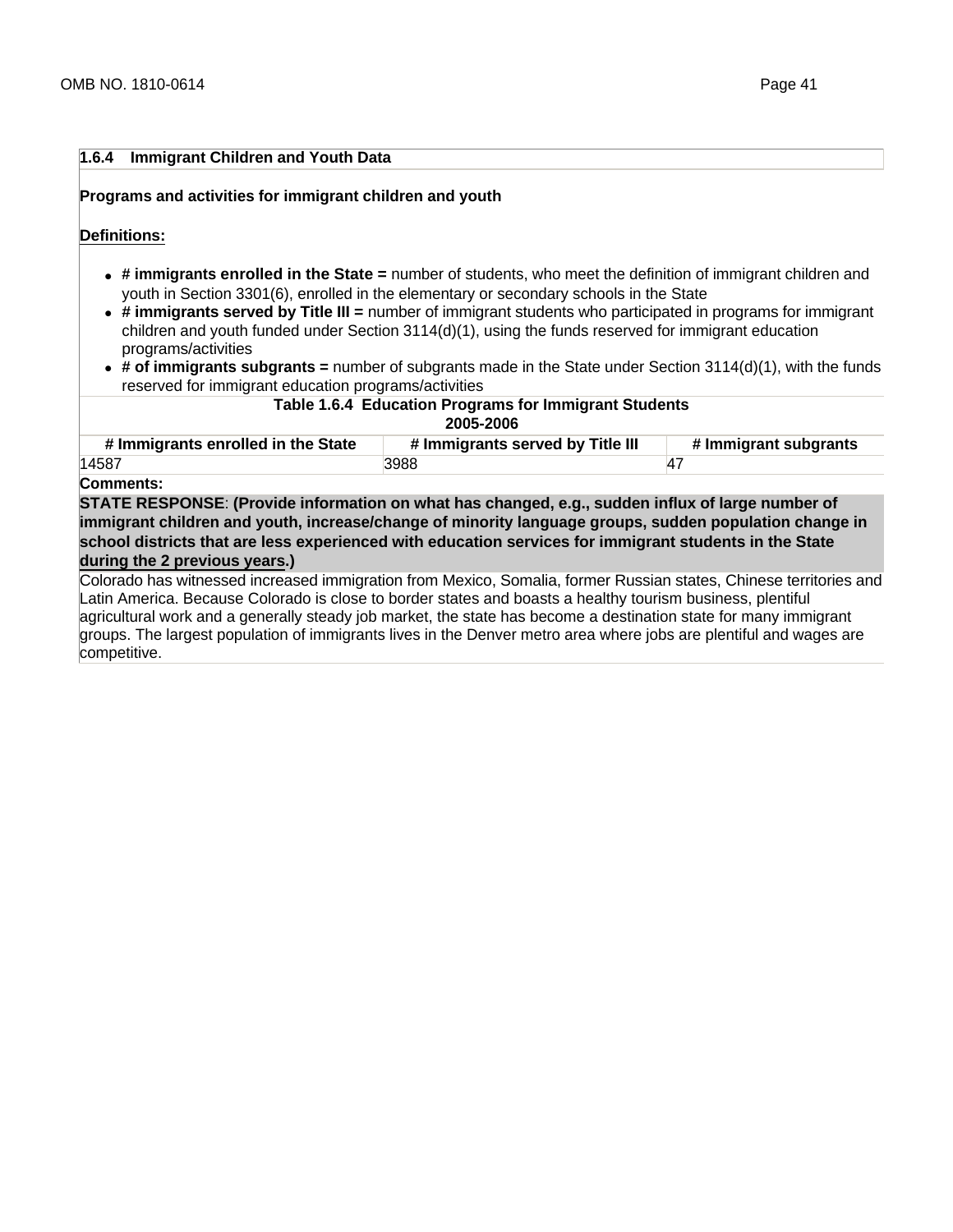### **1.6.5 Definition of Proficient**

**If the State has made changes since the last Consolidated State Performance Report submission (for school year 2004-2005), please provide the State's definition of "proficient" in English as defined by the State's English language proficiency standards and assessments under Section 3122(a)(3). Please include the following in your response:**

- **1. The test score range or cut scores for each of the State's ELP assessments;**
- **2. A description of how the five domains of listening, speaking, reading, writing, and comprehension are incorporated or weighted in the State's definition of "proficient" in English;**
- **3. Other criteria used to determine attaining proficiency in English.**

#### **STATE RESPONSE**

A student is reclassified as proficient when the following criteria have been met:

a. Has reached a "fluent" level of proficiency on a valid, reliable language proficiency assessment (CELA) in the areas of reading, comprehension, writing, speaking and listening.

b. Has achieved a level of partially proficient or proficient on the Colorado State Assessment Program (CSAP) test in the areas of reading, comprehension, writing, listening and speaking.

The following outlines the Scale Scores of CELA as they pertain to Colorado Definitions of Proficiency.

Colorado English Language Fluency Level: Non-English Proficient

CELA Proficiency Level: Beginning and Early Intermediate levels (CELA Levels 1 and 2)

Definition of Fluency for Colorado: This level includes students who are just beginning to understand and respond to simple routine communication through those who can respond with more ease to a variety of social communication tasks.

Colorado English Language Fluency Level: Limited English Proficient

CELA Proficiency Level: Covers the CELA Intermediate through mid-Proficient (CELA Level 3 and lower portion of LAS Links Level 4)

Definition of Fluency for Colorado: Students at this level are able to understand and be understood in many to most social communication situations. They are gaining increasing competence in the more cognitively demanding requirements of content areas; however, they are not yet ready to fully participate in academic content areas without linguistic support.

Colorado English Language Fluency Level: Fluent English Proficient

CELA Proficiency Level: Covers from mid-Proficient to Above Proficient (Upper portion of CELA Level 4 and CELA Level 5)

Definition of Fluency for Colorado: Students at this level are able to understand and communicate effectively with various audiences on a wide range of familiar and new topics to meet social and academic demands. They are able to achieve in content areas comparable to native speakers, but may still need limited linguistic support.

Grade CELA FEP

Cut Score

K 503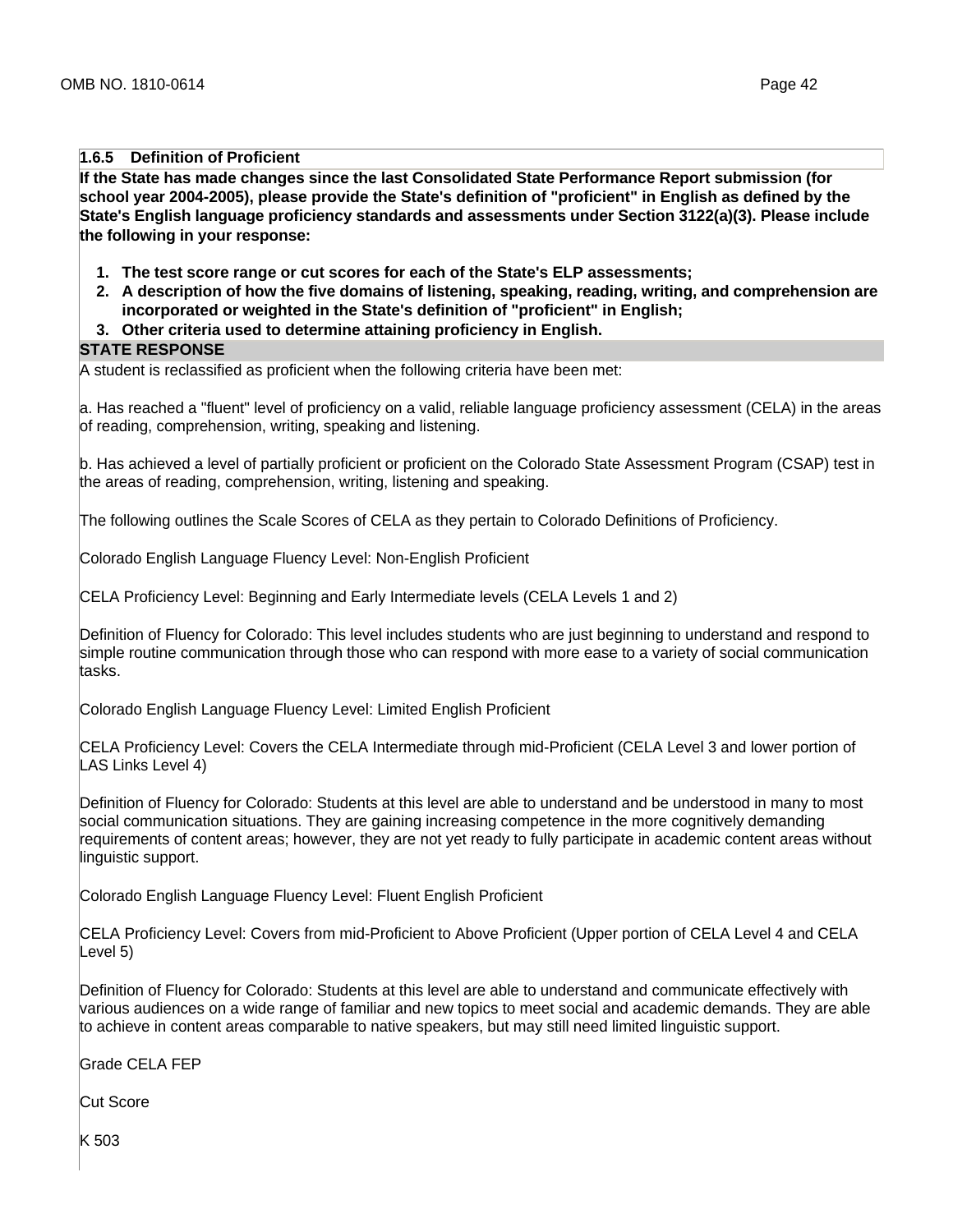| 1508    |
|---------|
| 2534    |
| 3539    |
| 4 5 64  |
| 5 5 6 6 |
| 6 573   |
| 7574    |
| 8 5 7 5 |
| 9588    |
| 10, 589 |
| 11590   |
| 12 5 92 |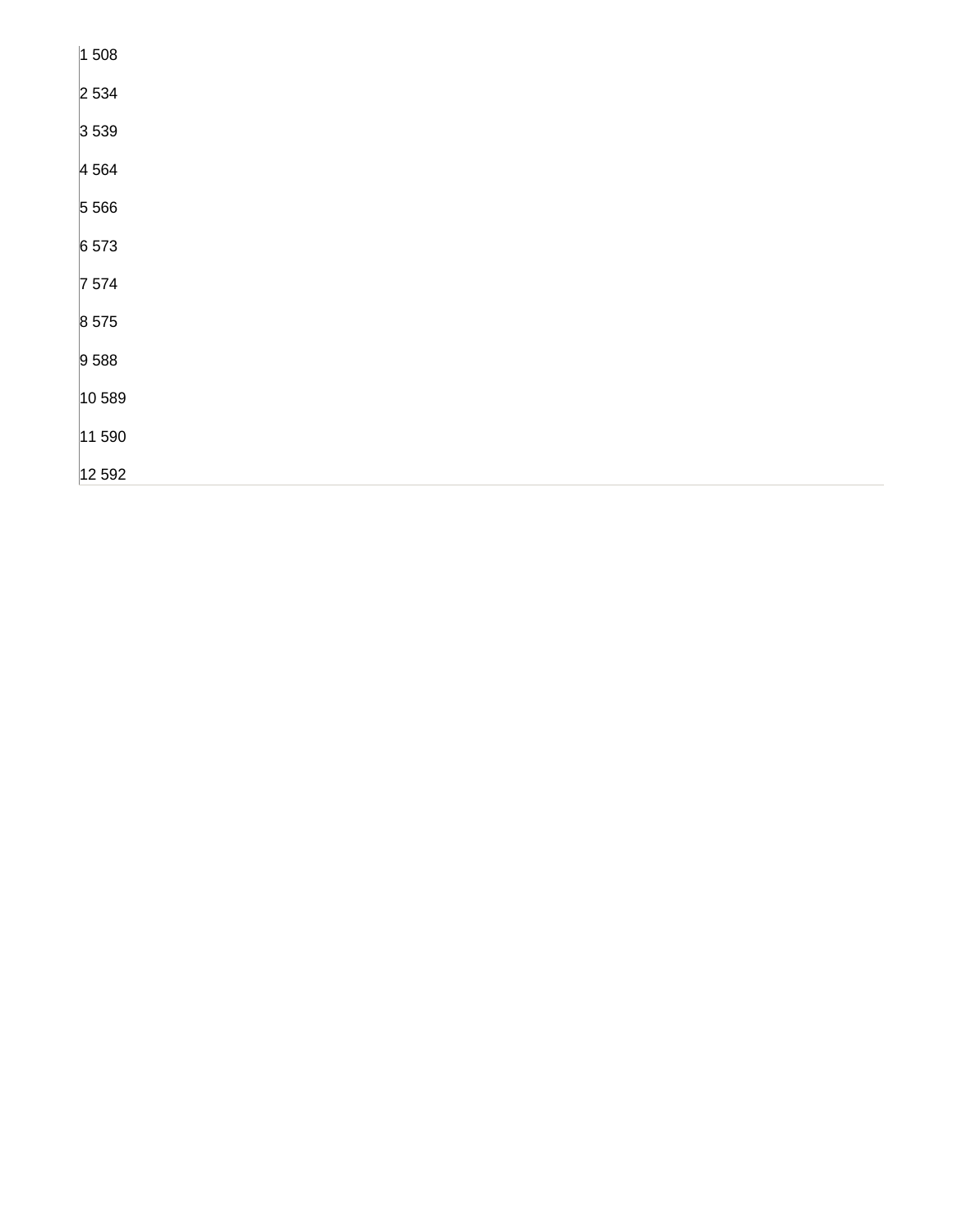#### **1.6.6 Definition of Making Progress**

**If the State has made changes since the last Consolidated State Performance Report submission (for school year 2004-2005), please provide the State's definition of "making progress" in learning English as defined by the State's English language proficiency standards and assessment(s) in Section 3122(a)(3). Please include the following in your response:**

- **1. A description of the English language proficiency levels and any sub-levels as defined by the State's English language proficiency standards and assessments;**
- **2. A description of the criteria students must meet to progress from one proficiency level to the next (e.g., narrative descriptions, cut scores, formula, data from multiple sources).**

#### **STATE RESPONSE**

Limited English proficient students will make adequate progress if they:

Successfully participate in a standards-based Language Instruction Educational Program that provides an on-going opportunity to develop comprehensive language skills.

Consistently move from one level of proficiency to another as outlined in our Annual Measurable Achievement Objectives.

Consistently meet the benchmarks and skills described in the English Language Development and Language Arts Content Standards and make significant progress from the emergent levels of proficiency through Fluent, Redesignation and Formal Exit.

The State of Colorado will map the movement of students from one proficiency level to another through a seven year continuum.

Levels of Proficiency:

NEP - Non English Proficient: A student that speaks a language other than English and does not comprehend or speak English

LEP - Limited English Proficient: A student who comprehends or speaks some English; but whose predominant comprehension or speech is in a language other than English

FEP - Fluent English Proficient,

Redesignated: Monitored year 1 and year 2: Students in a language acquisition program my be ready to be redesignated into a two-year monitoring period (Monitored Year 1 and Monitored Year 2) as outlined by Office of Civil Rights criteria and Title III, Section 3121(a)4

Students can be redesignated when they have achieved a "fluent" category on a reliable or valid language proficiency assessment or has achieved grade and age level academic achievement standards and proficiencies commensurate to the achievement of mainstream students at a partially proficient level.

\*After one year of monitoring, it is the district's decision to place the student back into a language acquisition program or to monitor for a second year.

Each spring, students given the state language proficiency assessment become the cohort for the upcoming year and the base for all calculations. In year two of the assessment program the progress of these students will be compared to the targets designated by our annual measurable objectives designed in the enclosed chart. Each year students will be assessed and a year added to their academic history.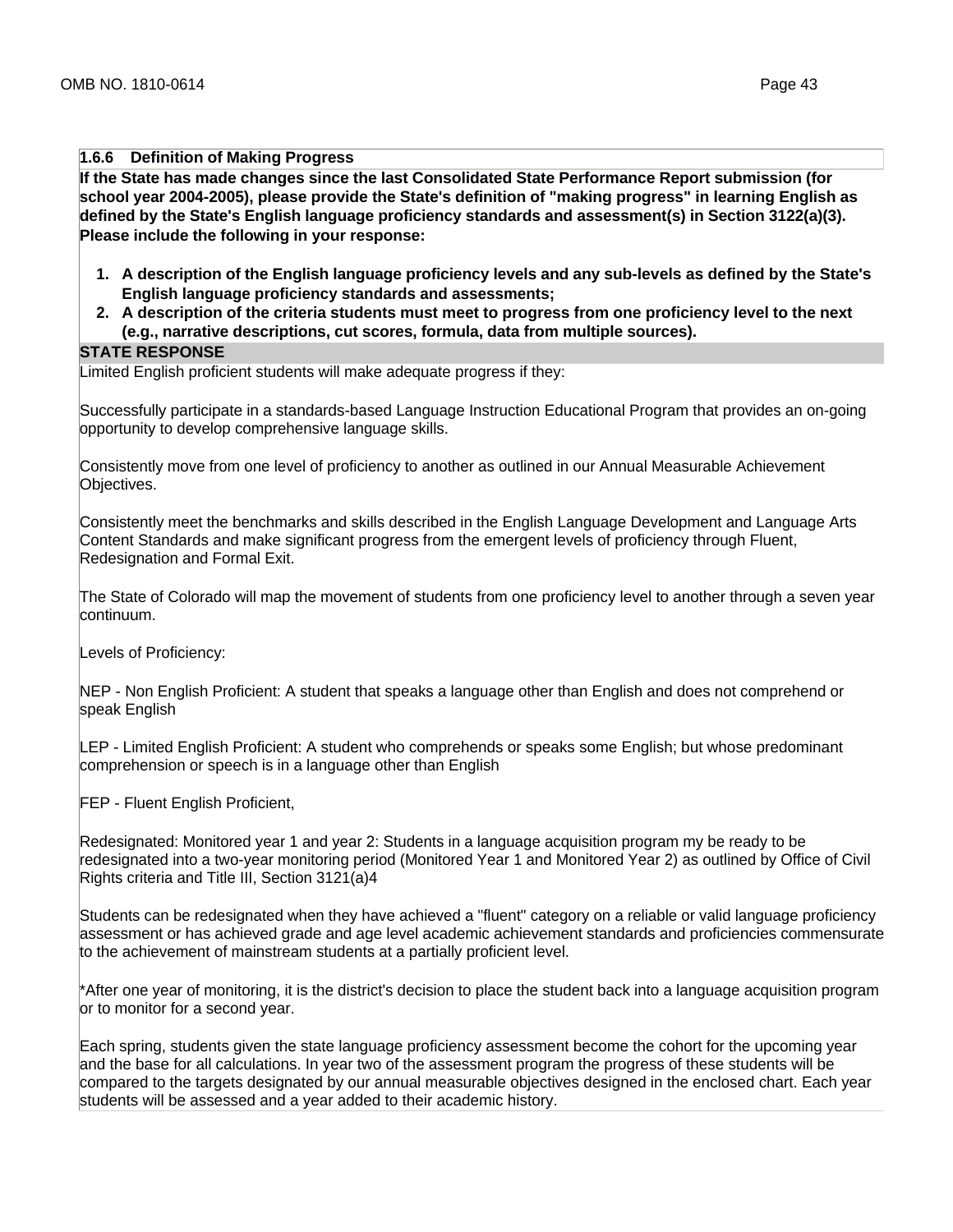# **1.6.7 Definition of Cohort**

If the State has made changes since the last Consolidated State Performance Report submission (for school year 2004-2005), please provide the State's definition of "cohort." Include a description of the specific characteristics of the cohort(s) in the State, e.g., grade/grade span or other characteristics.

# **STATE RESPONSE**

Cohorts are determined by looking at students enrolled in the district from one October count to the next (using SASID) AND coded as "Continuously enrolled in the district" the second year.

 $\hat{a} \in \mathcal{C}$  There are three cohorts established each year: NEP, LEP and FEP.

 $|\hat{\mathbf{a}} \in \mathcal{C}$  The cohorts contain all students K-12 who fit the above requirements.

 $\hat{a} \in \mathcal{C}$  Each year the cohorts are adjusted for students graduating or moving out of the district.

 $a \in \mathcal{C}$  Students who move from NEP to LEP, or LEP to FEP, become part of a new

cohort the next year.

 $|\hat{\mathbf{a}} \in \mathcal{C}$  A cohort must contain (and maintain over time) a minimum of 16 students.

The State will use data from the new Colorado English Language Assessment (CELA) after the second year of administration. The State will convene a work/task force to determine the validity of the data as it pertains to present AMAO targets. The State will evaluate if the targets should be rewritten to justify current data and the new CELA assessment. This taskforce will meet in December 2006 to examine new options for AMAO targets, then look at the second year's Data from CELA to determine the appropriate measure of AMAOs.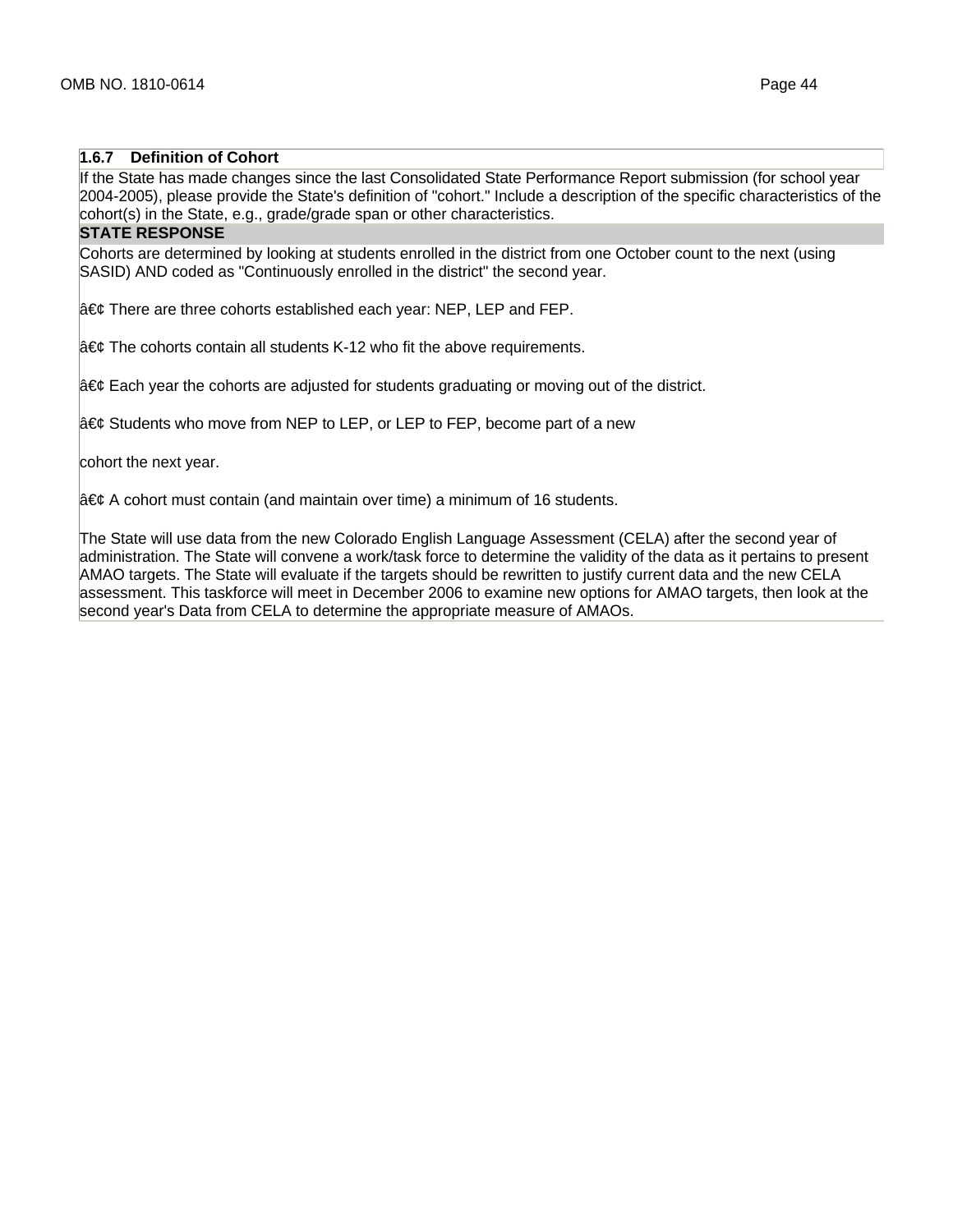**1.6.8** Information on the Acquisition of English Language Proficiency for ALL Limited English Proficient Students in the State.

Please provide information on the progress made by **ALL LEP students in your State** in learning English and attaining English language proficiency.

Did your State apply the Title III English language proficiency annual measurable achievement objectives (AMAOs) to **ALL LEP** students in the State? Yes

**If yes**, you may use the format provided below to report the requested information.

| English Language<br>Proficiency |            |                       | <b>English</b> | the State Who Made Progress in Learning |            | in the State Who Attained English | <b>Proficiency</b> | Percent and Number of ALL LEP Students in Percent and Number of ALL LEP Students |
|---------------------------------|------------|-----------------------|----------------|-----------------------------------------|------------|-----------------------------------|--------------------|----------------------------------------------------------------------------------|
| 2005-2006 School                |            | Projected AMAO Target |                | Actual                                  |            | Projected AMAO<br>Target          |                    | Actual                                                                           |
| Year                            | $\%$ 42.00 | #11972                | $\%$ 58.00     | #16609                                  | $\%$ 25.00 | #8319                             | $\%$ 38.00         | #12609                                                                           |

**If no**, please describe the different evaluation mechanism used by the State to measure both the progress of ALL LEP students in learning English and in attaining English language proficiency and provide the data from that evaluation.

Please note: These numbers reflect only those students who were continuously enrolled in one district from one data point to the next. Students that have moved from district to district are not reflected in these targets, as they do not meet the definition of being a part of a cohort.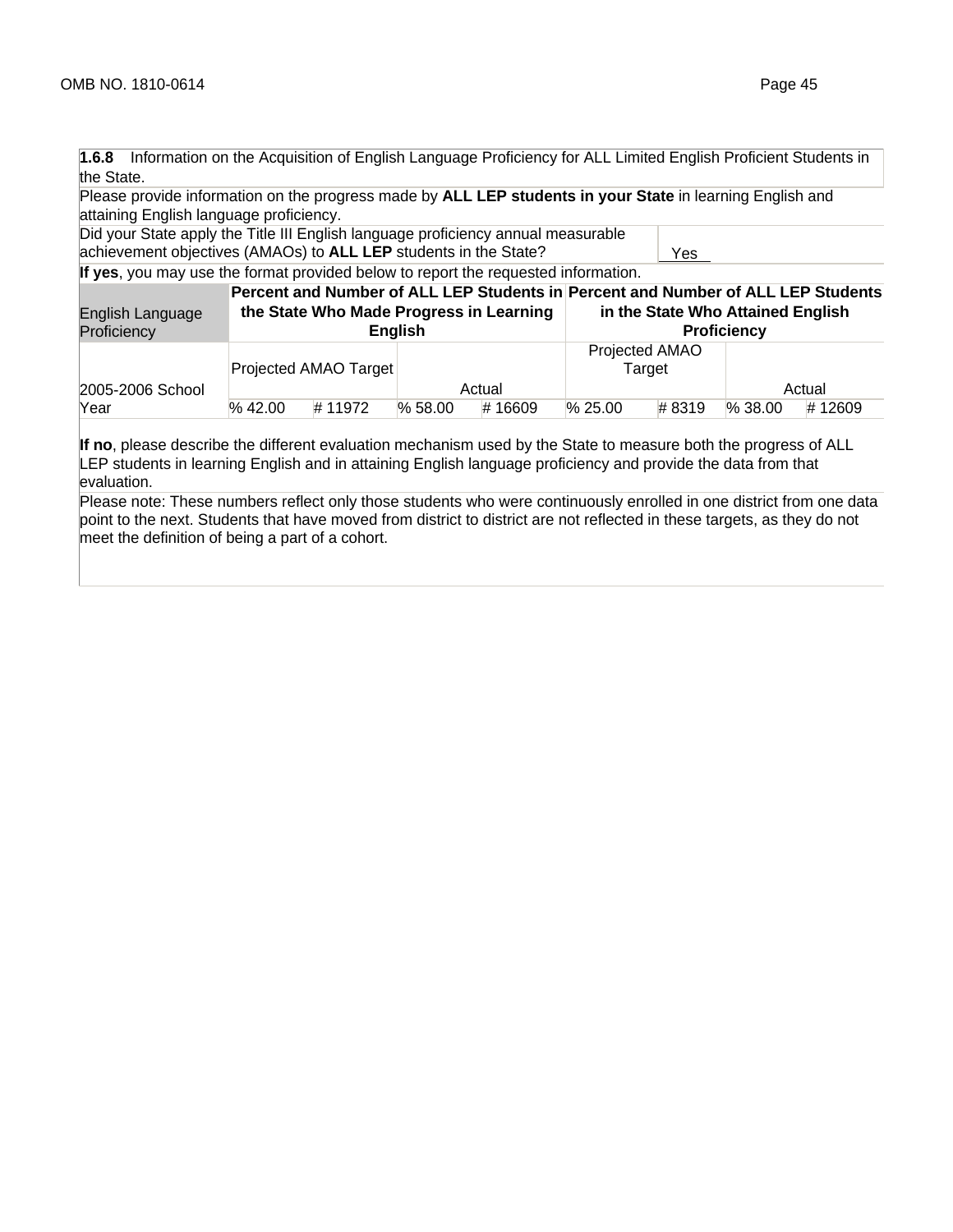**1.6.9 Annual Measurable Achievement Objectives (AMAOs) for English Language Proficiency for Title III Participants**

# **Critical synthesis of data reported by Title III subgrantees**

[SEC. 3121(a) p. 1701, 3123(b)(1, 3) p.1704]

Provide the results of Title III LEP students in meeting the State English language proficiency (ELP) annual measurable achievement objectives (AMAOs) for making progress and attainment of English language proficiency as required in Table 1.6.9.

# **TABLE 1.6.9 INSTRUCTIONS:**

Report **ONLY** the results from State English language proficiency assessment(s) for LEP students who participate in Title III English language instruction educational programs in grades K-12.

**Blackened cells in this form indicate information which, each SEA should collect and maintain, but which is not being collected at this time.**

# **Definitions:**

- **1. MAKING PROGRESS =** as defined by the State and submitted to OELA in the State Consolidated Application (CSA), or as amended.
- **2. DID NOT MAKE PROGRESS =** The number and percentage of Title III LEP students who did not meet the State definition of "Making Progress."
- **3. ATTAINED ENGLISH PROFICIENCY =** as defined by the State and submitted to OELA in the State Consolidated Application (CSA), or as amended.
- **4. TOTAL =** the total number of students from **making progress**, **not making progress**, and **attainment**, for each year in the table. The figure reported in this cell should be an unduplicated count of LEP students who participate in Title III English language instruction educational programs in grades K-12.
- **5. AMAO TARGET =** the AMAO target for the year as established by State and submitted to OELA in the CSA (September 2003 submission), or as amended and approved, for each objective for "Making progress" and "Attainment" of English language proficiency.
- **6. ACHIEVEMENT RESULTS =** The number and percentage of Title III LEP students who met/did not meet the State definitions of "Making Progress" and the number and percentage of Title III LEP students who met the definition for "Attainment" of English language proficiency.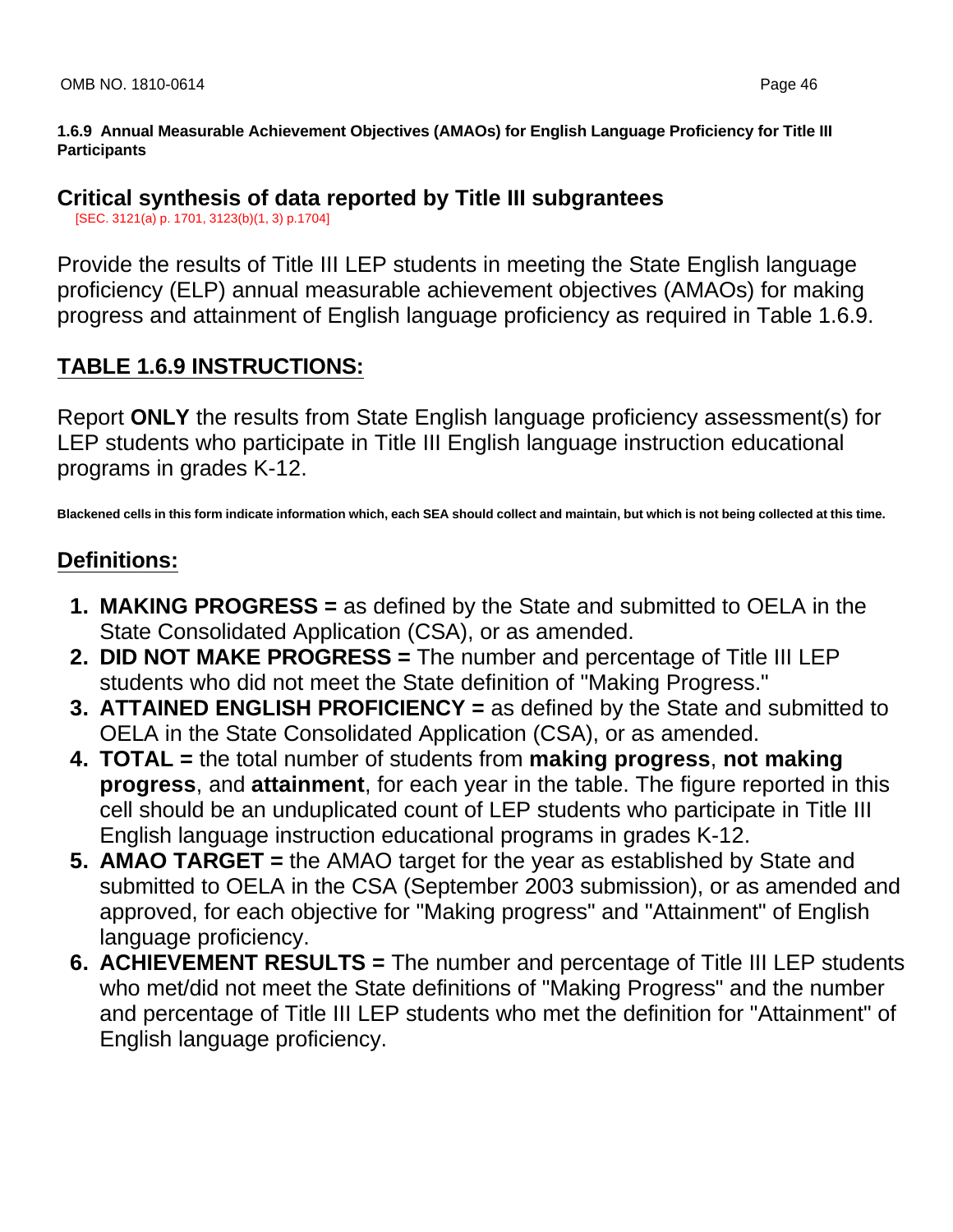| 1.6.9<br>Annual Measurable Achievement Objectives (AMAOs) for English Language Proficiency for Title III Participants |                    |       |                                      |  |  |
|-----------------------------------------------------------------------------------------------------------------------|--------------------|-------|--------------------------------------|--|--|
|                                                                                                                       | 2005-2006          |       |                                      |  |  |
|                                                                                                                       | <b>AMAO TARGET</b> |       | <b>ACHIEVEMENT</b><br><b>RESULTS</b> |  |  |
|                                                                                                                       | %                  | #     | %                                    |  |  |
| <b>MAKING PROGRESS</b>                                                                                                | 42.00              | 29218 | 47.00                                |  |  |
| <b>DID NOT MAKE PROGRESS</b>                                                                                          |                    | 32567 |                                      |  |  |
| <b>ATTAINED ENGLISH PROFICIENCY</b>                                                                                   | 25.00              | 12609 | 38.00                                |  |  |
| <b>TOTAL</b>                                                                                                          |                    | 74394 |                                      |  |  |

# **Explanation of data for Table**

# **Check the answer to the following question.**

Are monitored\* LEP students reflected in the Table "Attainment" "Achievement Results"? | Yes

**\* Monitored LEP students are those who** 

● **have achieved "proficient" on the State ELP assessment**

● **have transitioned into classrooms that are not designed for LEP students**

● **are no longer receiving Title III services, and who are being monitored for academic content achievement for 2 years after transition**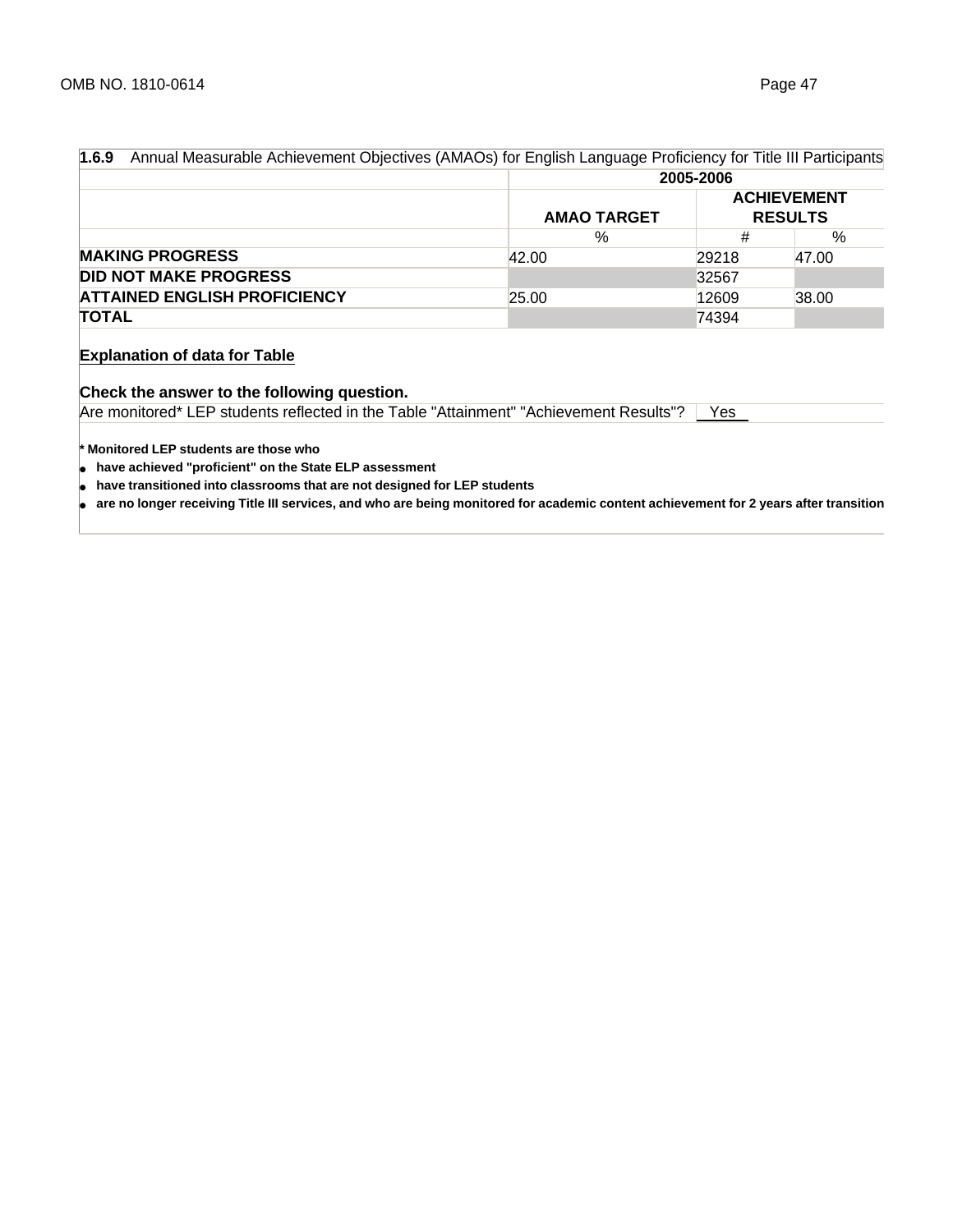| 1.6.10 Title III program effectiveness in assisting LEP students to meet State English language proficiency<br>and student academic achievement standards                                                                              |                   |
|----------------------------------------------------------------------------------------------------------------------------------------------------------------------------------------------------------------------------------------|-------------------|
| [SEC. 3122(b)(2) p. 1703, 3123(b)(1, 4) p.1704-5, 3121(b)(2) p. 1701,]                                                                                                                                                                 |                   |
| Provide the count for each year.                                                                                                                                                                                                       |                   |
| It is not necessary to respond to the items in this form, which reference other collections. The information provided by<br>each SEA to those other collections will be collected by OELA and utilized to produce the Biennial Report. |                   |
| <b>Title III Subgrantee Information</b>                                                                                                                                                                                                |                   |
|                                                                                                                                                                                                                                        | 2005-2006         |
| Total number of Title III subgrantees for each year                                                                                                                                                                                    | 112               |
|                                                                                                                                                                                                                                        |                   |
| Total number of Title III subgrantees that met the AMAO target for <b>making progress</b>                                                                                                                                              | 110               |
| Total number of Title III subgrantees that met the AMAO target for <b>attaining</b> English proficiency                                                                                                                                | 76                |
| Total number of Title III subgrantees that met the AMAO target for AYP                                                                                                                                                                 | 80                |
| Total number of Title III subgrantees that met all three Title III AMAOs*                                                                                                                                                              | 79                |
|                                                                                                                                                                                                                                        |                   |
| Total number of Title III subgrantees that met 2 AMAOs                                                                                                                                                                                 | 103               |
| Total number of Title III subgrantees that met 1 AMAO                                                                                                                                                                                  | 112               |
| Total number of Title III subgrantees that did not meet any AMAO                                                                                                                                                                       | $\overline{0}$    |
|                                                                                                                                                                                                                                        |                   |
| Total number of Title III subgrantees that did not meet AMAOs for two consecutive years                                                                                                                                                | 29                |
| Total number of Title III subgrantees with an improvement plan for not meeting Title III AMAOs                                                                                                                                         | $\Omega$          |
| Total number of Title III subgrantees who have not met Title III AMAOs for four consecutive years                                                                                                                                      |                   |
| (beginning in 2007-08)                                                                                                                                                                                                                 | $\mathbf{\Omega}$ |
| Did the State meet all three Title III AMAOs? *                                                                                                                                                                                        | No                |
| <b>Comments:</b> Note: 112 districts accepted Title III dollars, or signed over to a LEA or BOCES if they did not meet the                                                                                                             |                   |
| \$10,000 threshold amount.                                                                                                                                                                                                             |                   |
| 67 School Districts sign over their T3 monies to 8 Board of Cooperative Educational Services (BOCES) or a Lead<br>Consortium Agent.                                                                                                    |                   |

45 School Districts accept T3 monies on their own.

\* Meeting all three Title III AMAOs means meeting each State set target for each objective: Making Progress, Attaining Proficiency and making AYP.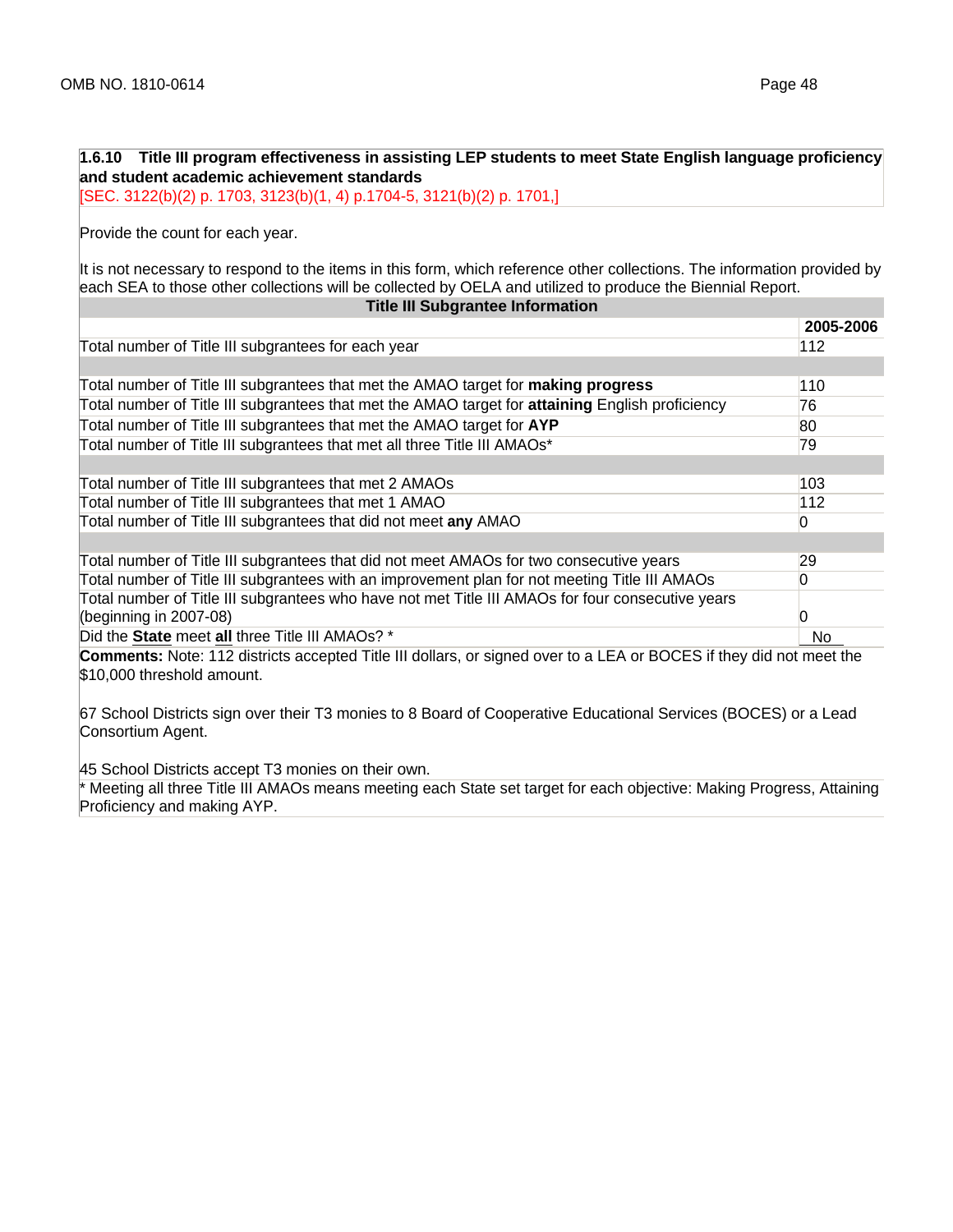**1.6.11** On the following tables for 2005-2006, please provide data regarding the academic achievement of monitored LEP students who transitioned into classrooms not designated for LEP students and who are no longer receiving services under Title III. Please provide data only for those students who transitioned in 2005-2006 school year.

| <b>Grade/Grade Span</b> |      | <b>Students Proficient &amp; Advanced</b> |  |  |  |  |  |
|-------------------------|------|-------------------------------------------|--|--|--|--|--|
|                         | #    | $\%$                                      |  |  |  |  |  |
| 3                       | 1198 | 96.40                                     |  |  |  |  |  |
| 4                       | 1389 | 97.10                                     |  |  |  |  |  |
| 5                       | 1301 | 93.80                                     |  |  |  |  |  |
| 6                       | 1226 | 93.30                                     |  |  |  |  |  |
|                         | 1099 | 88.80                                     |  |  |  |  |  |
| 8                       | 937  | 88.60                                     |  |  |  |  |  |
| H.S.                    | 1348 | 89.40                                     |  |  |  |  |  |

### **Comments:**

**1.6.11.2** Number and percent of former Title III served, monitored LEP students scoring at the proficient and advanced levels on the State mathematics assessments

| <b>Grade/Grade Span</b> | <b>Students Proficient &amp; Advanced</b> |       |
|-------------------------|-------------------------------------------|-------|
|                         | #                                         | $\%$  |
| 3                       | 1202                                      | 98.00 |
| 4                       | 1364                                      | 95.70 |
| 5                       | 1314                                      | 94.70 |
| 6                       | 1137                                      | 86.50 |
|                         | 952                                       | 76.80 |
| 8                       | 708                                       | 66.90 |
| H.S.                    | 784                                       | 52.20 |
| Comments:               |                                           |       |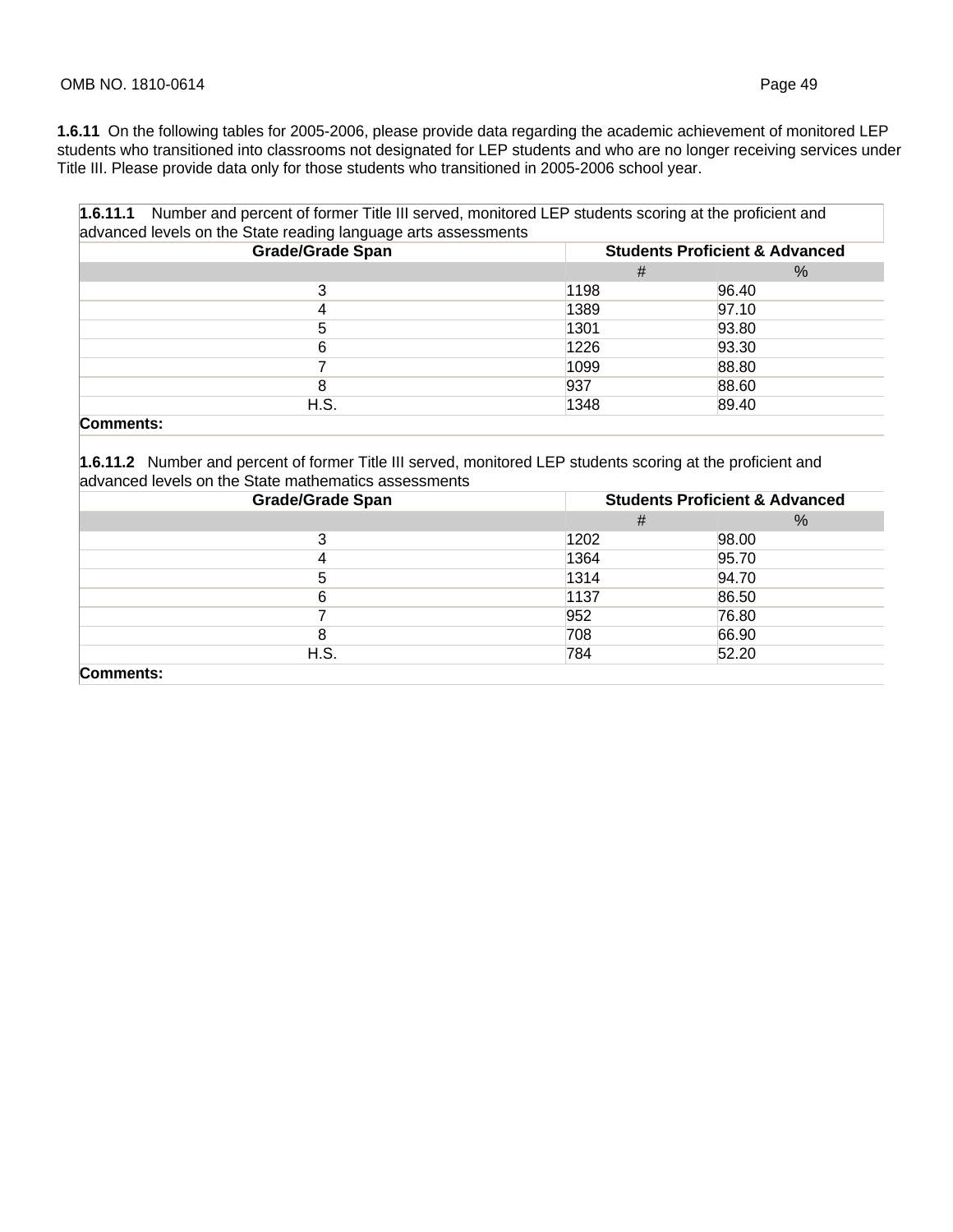#### **1.7 PERSISTENTLY DANGEROUS SCHOOLS**

**1.7.1** In the following chart, please provide data for the number of schools identified as persistently dangerous as determined by the State by the start of the 2006-2007 school year. For further guidance on persistently dangerous schools, please refer to the Unsafe School Choice Option Non-Regulatory Guidance, available at: Number of Persistently Dangerous Schools 2006-2007 School Year 0 **Comments:**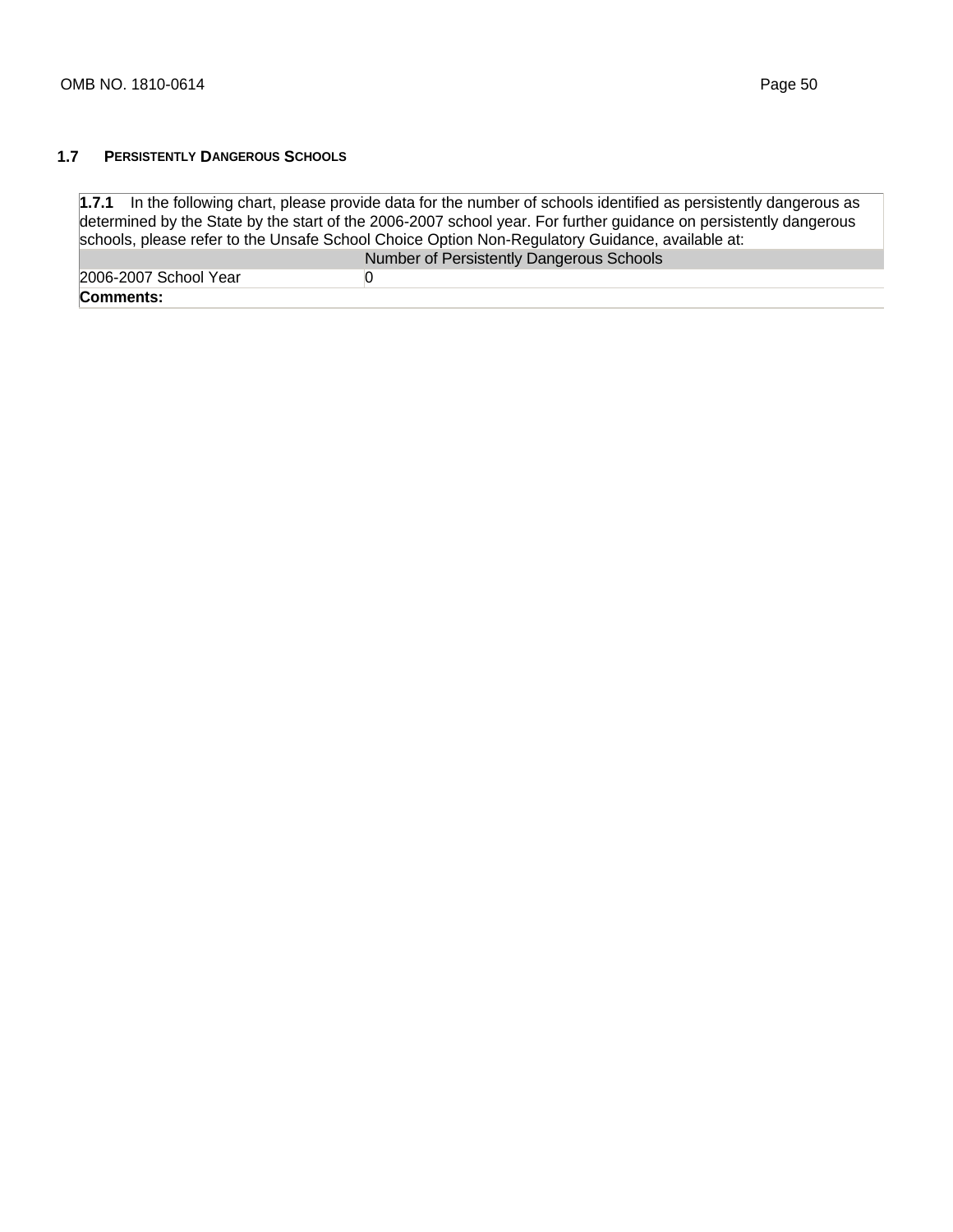#### **1.8 GRADUATION AND DROPOUT RATES**

### **1.8.1 Graduation Rates**

Section 200.19 of the Title I regulations issued under the No Child Left Behind Act on December 2, 2002, defines graduation rate to mean:

- The percentage of students, measured from the beginning of high school, who graduate from public high school with a regular diploma (not including a GED or any other diploma not fully aligned with the State's academic standards) in the standard number of years; or,
- Another more accurate definition developed by the State and approved by the Secretary in the State plan that more accurately measures the rate of students who graduate from high school with a regular diploma; and
- Avoids counting a dropout as a transfer.

1. The Secretary approved each State's definition of the graduation rate, consistent with section 200.19 of the Title I regulations, as part of each State's accountability plan. Using the definition of the graduation rate that was approved as part of your State's accountability plan, in the following chart please provide graduation rate data for the 2004-2005 school year.

2. For those States that are reporting transitional graduation rate data and are working to put into place data collection systems that will allow the State to calculate the graduation rate in accordance with Section 200.19 for all the required subgroups, please provide a detailed progress report on the status of those efforts.

| <b>Graduation Rates</b><br>1.8.1  |                        |
|-----------------------------------|------------------------|
| <b>High School Graduates</b>      | <b>Graduation Rate</b> |
| <b>Student Group</b>              | 2004-2005 School Year  |
| All Students                      | 80.10                  |
| American Indian or Alaska Native  | 62.60                  |
| Asian or Pacific Islander         | 86.10                  |
| Black, non-Hispanic               | 74.00                  |
| <b>Hispanic</b>                   | 63.70                  |
| White, non-Hispanic               | 85.50                  |
| <b>Students with Disabilities</b> | 76.50                  |
| Limited English Proficient        | 79.70                  |
| Economically Disadvantaged        | 81.60                  |
| Migrant                           | 82.70                  |
| Male                              | 77.50                  |
| Female                            | 82.70                  |
| Commente:                         |                        |

#### **Comments:**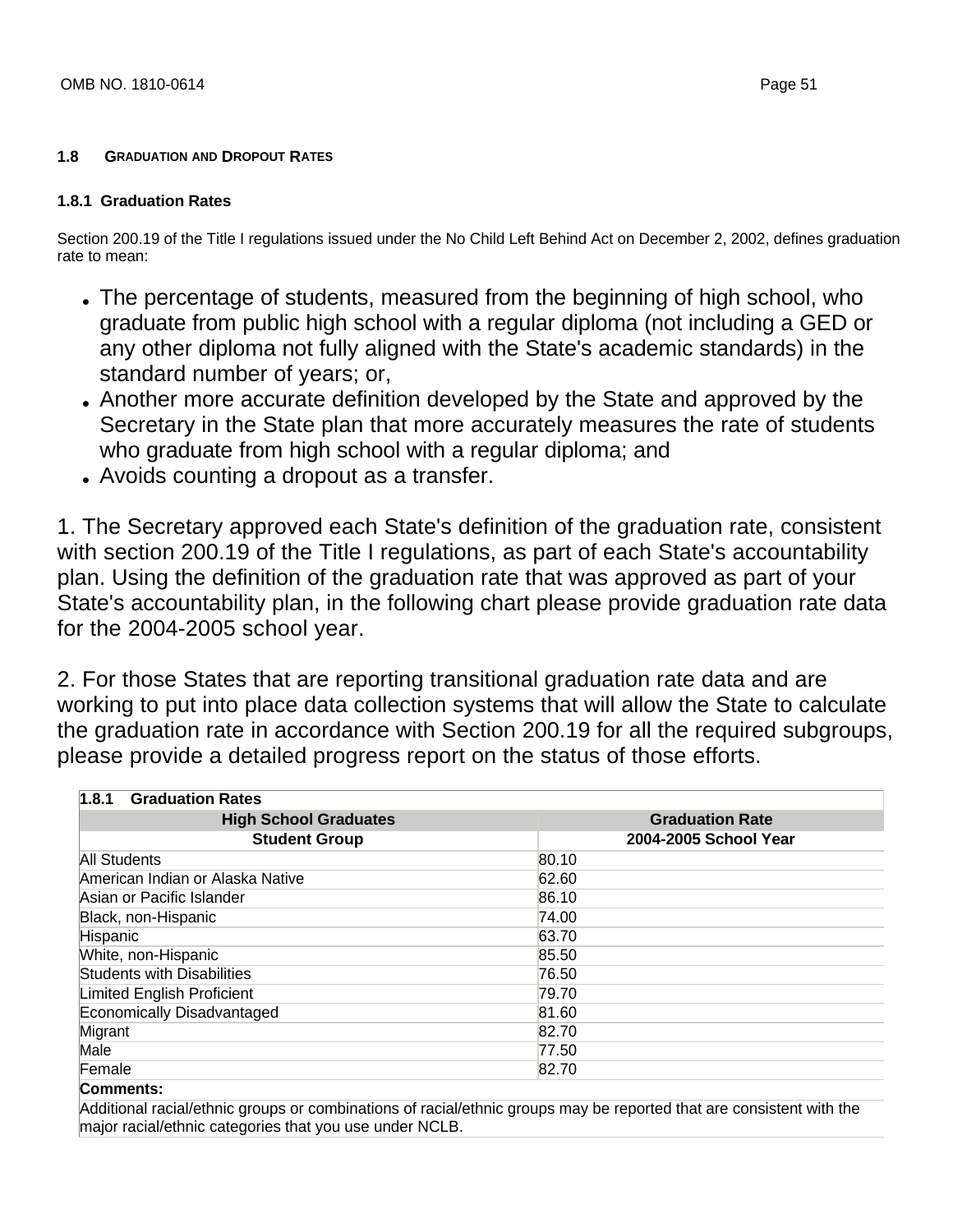# **1.8.2 Dropout Rate**

For purposes of calculating and reporting a dropout rate for this performance indicator, States should use the annual event school dropout rate for students leaving a school in a single year determined in accordance with the National Center for Education Statistics' (NCES) Common Core of Data

Consistent with this requirement, States must use NCES' definition of "high school dropout," An individual who: 1) was enrolled in school at some time during the previous school year; and 2) was not enrolled at the beginning of the current school year; and 3) has not graduated from high school or completed a state- or districtapproved educational program; and 4) does not meet any of the following exclusionary conditions: a) transfer to another public school district, private school, or state- or district approved educational program (including correctional or health facility programs); b) temporary absence due to suspension or school-excused illness; or c) death.

In the following chart, please provide data for the 2004-2005 school year for the percentage of students who drop out of high school, disaggregated by race, ethnicity, gender, disability status, migrant status, English proficiency, and status as economically disadvantaged.

| 1.8.2<br><b>Dropout Rate</b>                                                                                      |                       |
|-------------------------------------------------------------------------------------------------------------------|-----------------------|
| <b>Dropouts</b>                                                                                                   | <b>Dropout Rate</b>   |
|                                                                                                                   | 2004-2005 School Year |
| <b>Student Group</b>                                                                                              |                       |
| All Students                                                                                                      | 4.20                  |
| American Indian or Alaska Native                                                                                  | 6.70                  |
| Asian or Pacific Islander                                                                                         | 2.90                  |
| Black, non-Hispanic                                                                                               | 5.40                  |
| Hispanic                                                                                                          | 7.50                  |
| White, non-Hispanic                                                                                               | 2.90                  |
| <b>Students with Disabilities</b>                                                                                 | 4.40                  |
| Limited English Proficient                                                                                        | 7.00                  |
| Economically Disadvantaged                                                                                        | 4.40                  |
| Migrant                                                                                                           | 4.80                  |
| Male                                                                                                              | 4.60                  |
| Female                                                                                                            | 3.80                  |
| Commenter Colorado io hotter able to coloulate an accurate drep out rate with the institutionalization of student |                       |

**Comments:** Colorado is better able to calculate an accurate drop out rate with the insitutionalization of student identifiers.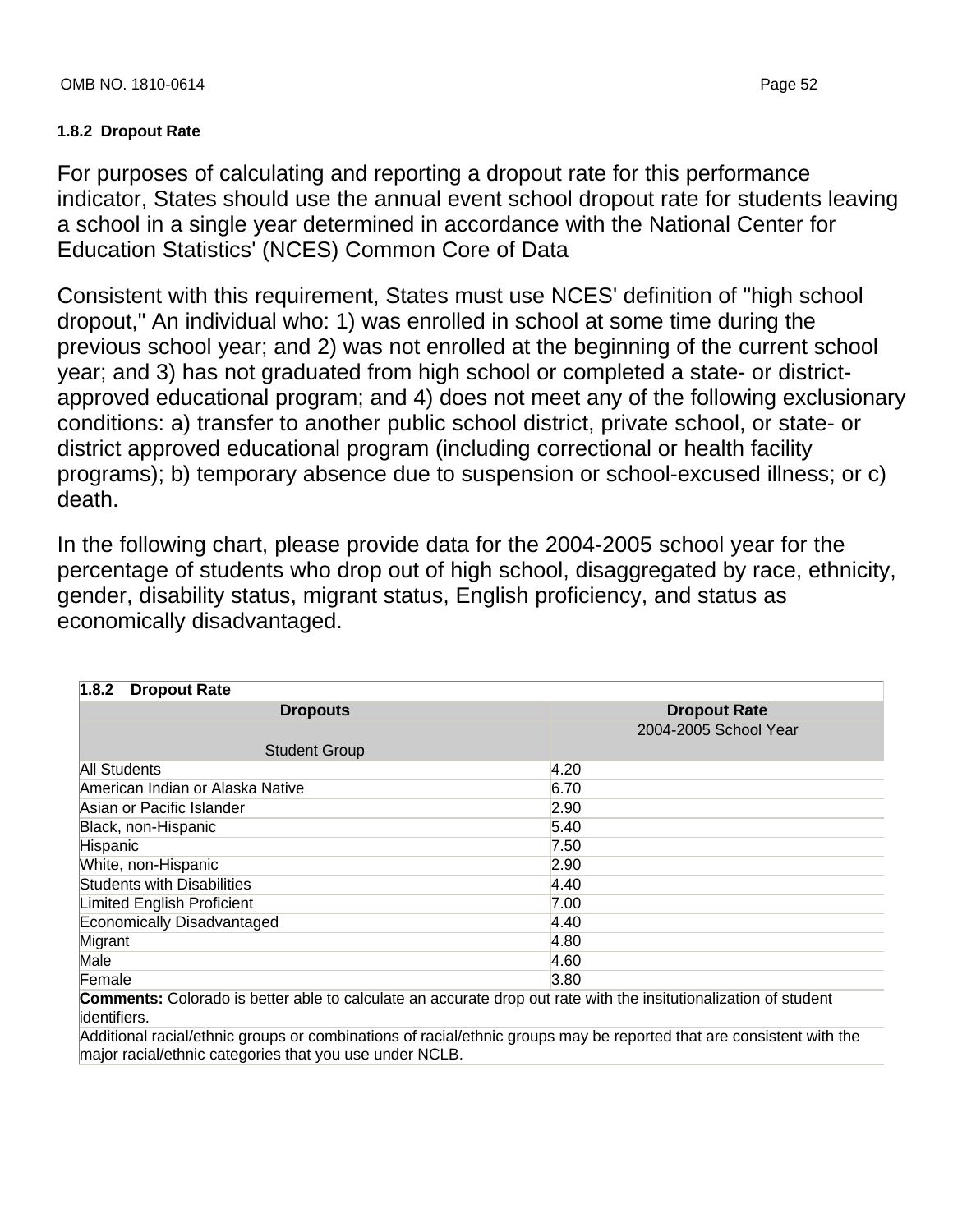Provide the following information for homeless children and youth in your State for the 2005-2006 school year (as defined by your State). To complete this form, compile data for LEAs with and without subgrants.

#### **1.9.1 DATA FROM ALL LEAs WITH AND WITHOUT MCKINNEY-VENTO SUBGRANTS**

#### **1.9 EDUCATION FOR HOMELESS CHILDREN AND YOUTH PROGRAM**

**1.9.1.1 How does your State define the period that constitutes a school year? (e.g., "The school year shall begin on the first day of July and end on the thirtieth day of June" or "A total of 175 instructional days").**  STATE RESPONSE

"The school year shall begin on the first day of July and end on the thirtieth day of June."

Colorado School Laws, Title 22 C.R.S. 22-1-112

| 1.9.1.2 What are the totals in your State as follows: |                              |                                    |  |
|-------------------------------------------------------|------------------------------|------------------------------------|--|
|                                                       | <b>Total Number in State</b> | <b>Total Number LEAs Reporting</b> |  |
| LEAs without Subgrants                                | 152                          | 151                                |  |
| <b>LEAs with Subgrants</b>                            | 26                           | 26                                 |  |
| Comments:                                             |                              |                                    |  |

#### **1.9.1.3 Number of Homeless Children And Youth In The State**

Provide the number of homeless children and youth in your State enrolled in public school (compulsory grades- excluding pre-school) during the 2005-2006 school year according to grade level groups below:

| <b>Grade</b><br>Level | Number of homeless children/youth enrolled in<br>public school in LEAs without subgrants | Number of homeless children/youth enrolled in<br>public school in LEAs with subgrants |
|-----------------------|------------------------------------------------------------------------------------------|---------------------------------------------------------------------------------------|
| K                     | 257                                                                                      | 1120                                                                                  |
|                       | 264                                                                                      | 1061                                                                                  |
| 2                     | 232                                                                                      | 926                                                                                   |
| 3                     | 226                                                                                      | 803                                                                                   |
| 4                     | 228                                                                                      | 829                                                                                   |
| 5                     | 198                                                                                      | 718                                                                                   |
| 6                     | 190                                                                                      | 802                                                                                   |
| 17                    | 193                                                                                      | 766                                                                                   |
| 18                    | 189                                                                                      | 728                                                                                   |
| 9                     | 194                                                                                      | 678                                                                                   |
| 10                    | 141                                                                                      | 548                                                                                   |
| 11                    | 166                                                                                      | 489                                                                                   |
| 12                    | 164                                                                                      | 579                                                                                   |
| Comments:             |                                                                                          |                                                                                       |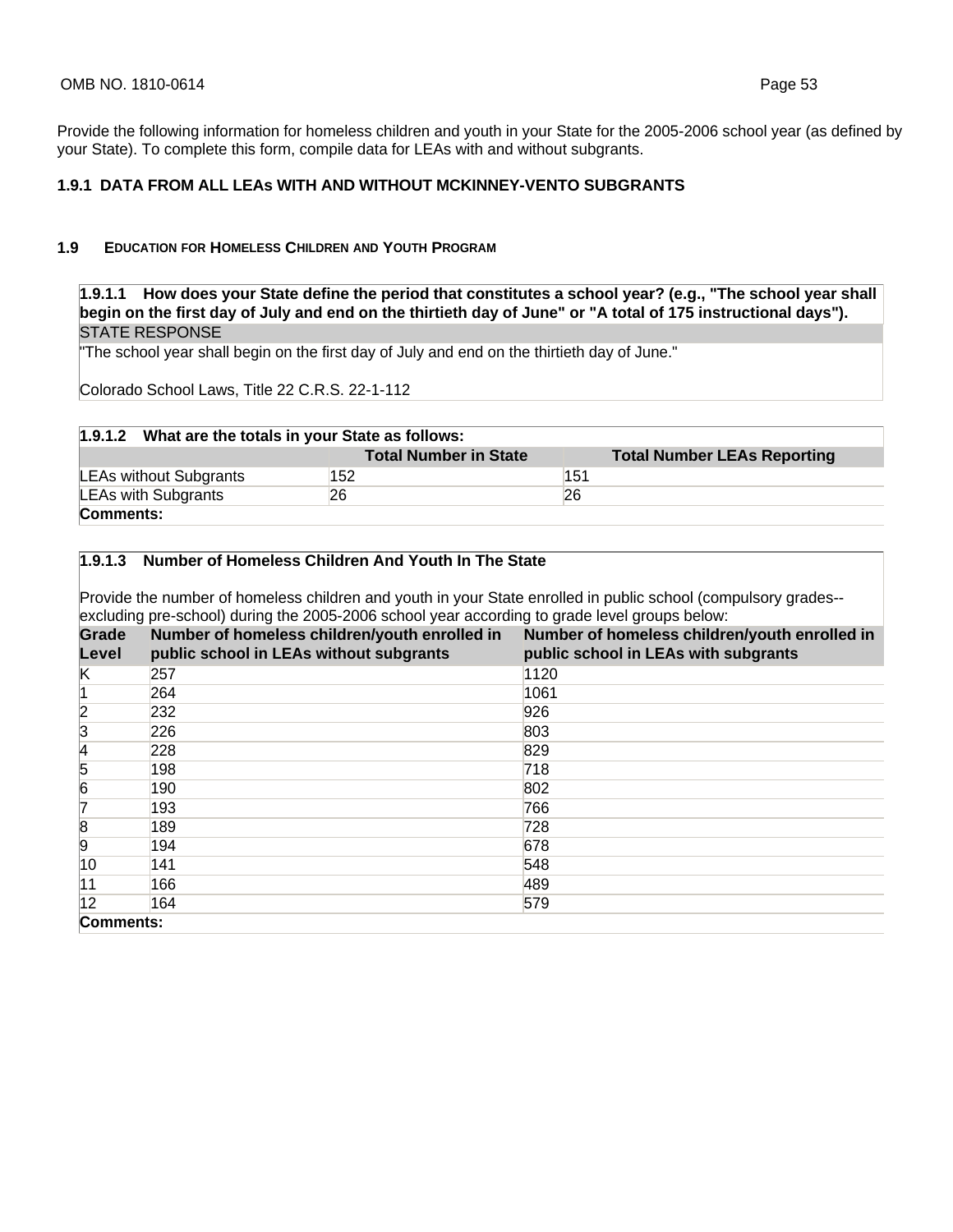#### **1.9.1.4 Primary Nighttime Residence Of Homeless Children And Youth**

Of the total number of homeless children and youth (excluding preschoolers), provide the numbers who had the following as their primary nighttime residence at the time of initial identification by LEAs.

|                                                       | * Number of homeless children/ youth--<br>excluding preschoolers LEAs without | * Number of homeless children/ youth--<br>excluding preschoolers LEAs with |
|-------------------------------------------------------|-------------------------------------------------------------------------------|----------------------------------------------------------------------------|
| Primary nighttime residence subgrants                 |                                                                               | subgrants                                                                  |
| Shelters                                              | 177                                                                           | 1552                                                                       |
| Doubled-up                                            | 1288                                                                          | 7533                                                                       |
| Unsheltered (e.g., cars,<br>parks, campgrounds, etc.) | 30                                                                            | 211                                                                        |
| Hotels/Motels                                         | 142                                                                           | 307                                                                        |
| Unknown<br>$\sim$ $\sim$                              | 1005                                                                          | 444                                                                        |

#### **Comments:**

\* The primary nighttime residence is the basis for identifying homeless children and youth. The totals should match the totals in item #3 above.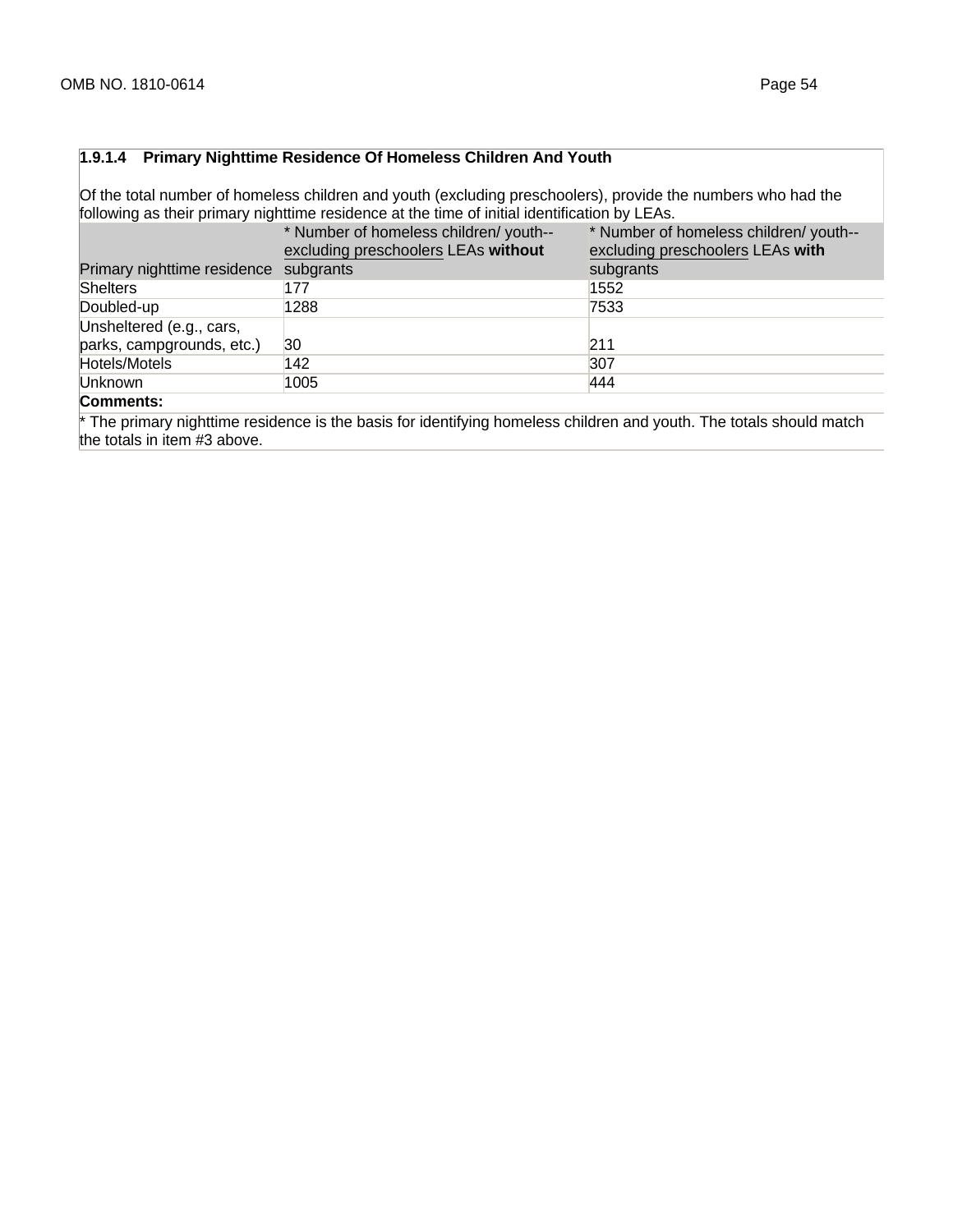#### **1.9.2 DATA FROM LEAs WITH MCKINNEY-VENTO SUBGRANTS**

#### **1.9.2.1 Number Of Homeless Children And Youths Served By McKinney-Vento Subgrants**

Provide the number of homeless children and youth that were served by McKinney-Vento subgrants in your State during the 2005-2006 academic school year disaggregated by grade level groups

| Grade levels of homeless children and youth<br>served by subgrants in 2005-2006 | Number of homeless children and youth served by<br>subgrants enrolled in school by grade level |
|---------------------------------------------------------------------------------|------------------------------------------------------------------------------------------------|
| κ                                                                               | 1120                                                                                           |
|                                                                                 | 1061                                                                                           |
| 2                                                                               | 926                                                                                            |
| 3                                                                               | 803                                                                                            |
| 14                                                                              | 829                                                                                            |
| 5                                                                               | 718                                                                                            |
| 6                                                                               | 802                                                                                            |
| 17                                                                              | 766                                                                                            |
| 8                                                                               | 728                                                                                            |
| 9                                                                               | 678                                                                                            |
| 10                                                                              | 548                                                                                            |
| 11                                                                              | 489                                                                                            |
| 12                                                                              | 579                                                                                            |
| Comments:                                                                       |                                                                                                |

#### **1.9.2.2 Number of homeless preschool-age children**

Provide the number of homeless preschool-age children in your State in districts with subgrants attending public preschool programs during the 2005-2006 school year (i.e., from birth through pre-K).

**Number of homeless preschool-age children enrolled in public preschool in LEAs with subgrants in 2005- 2006** 

314

**Comments:**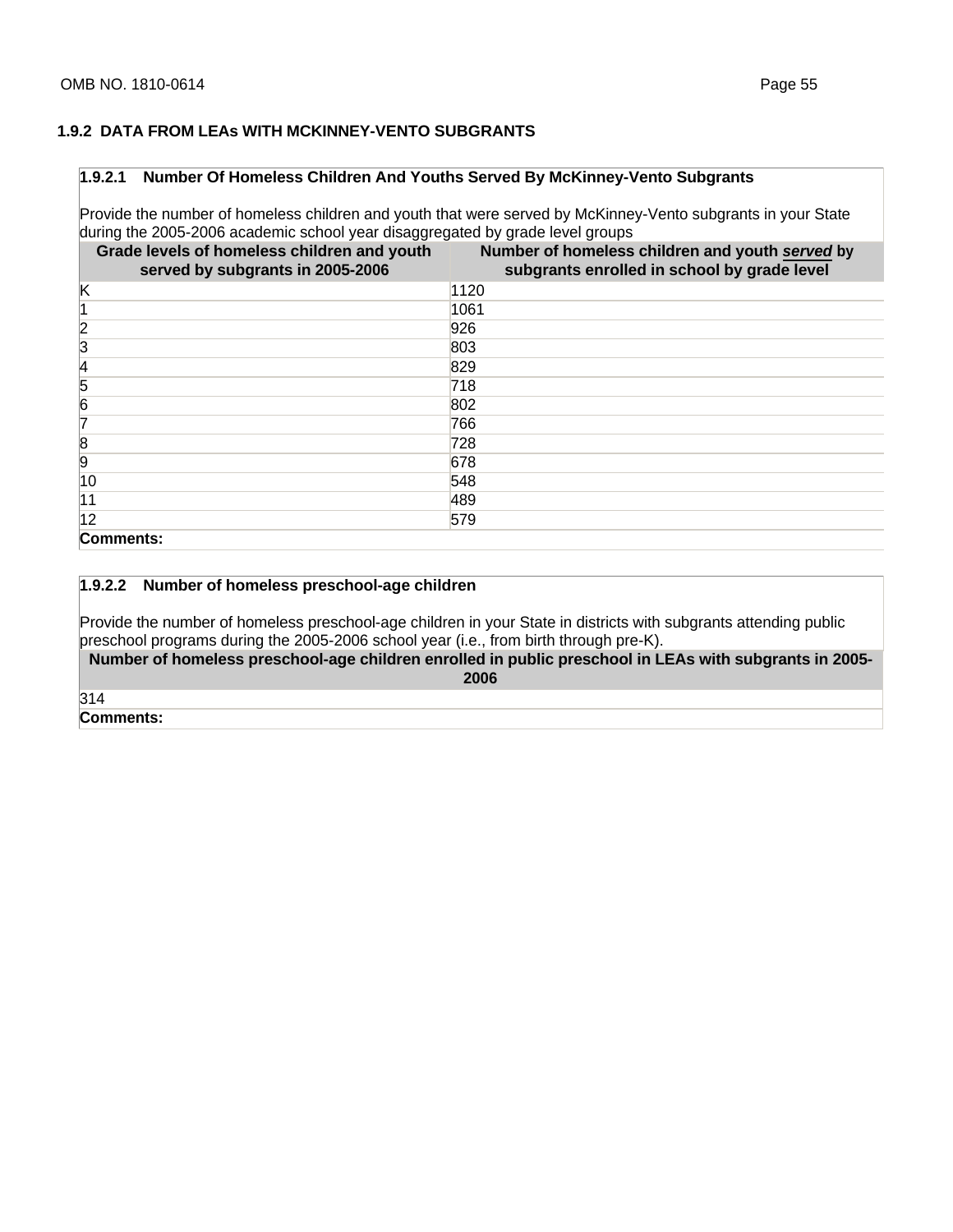## **1.9.2.3 Unaccompanied Youths**

Provide the number of unaccompanied youths served by subgrants during the 2005-2006 school year. **Number of homeless unaccompanied youths enrolled in public schools in LEAs with subgrants in 2005-2006**  513

**Comments:**

## **1.9.2.4 Migrant Children/Youth Served**

Provide the number of homeless migrant children/youth served by subgrants during the 2005-2006 school year. **Number of homeless migrant children/youth enrolled in public schools (Total for LEAs with subgrants)** 

518

**Comments:**

#### **1.9.2.5 Number of Children Receiving Educational and School Support Services**

Provide the number of homeless children and youth served by subgrants and enrolled in school during the 2005-2006 school year that received the following educational and school support services from the LEA

| <b>Educational and school related</b><br>activities and services | Number of homeless students in subgrantee programs that received<br>educational and support services |
|------------------------------------------------------------------|------------------------------------------------------------------------------------------------------|
| Special Education (IDEA)                                         | 1396                                                                                                 |
| English Language Learners (ELL)                                  | 2398                                                                                                 |
| Gifted and Talented                                              | 152                                                                                                  |
| Vocational Education                                             | 84                                                                                                   |
| Comments:                                                        |                                                                                                      |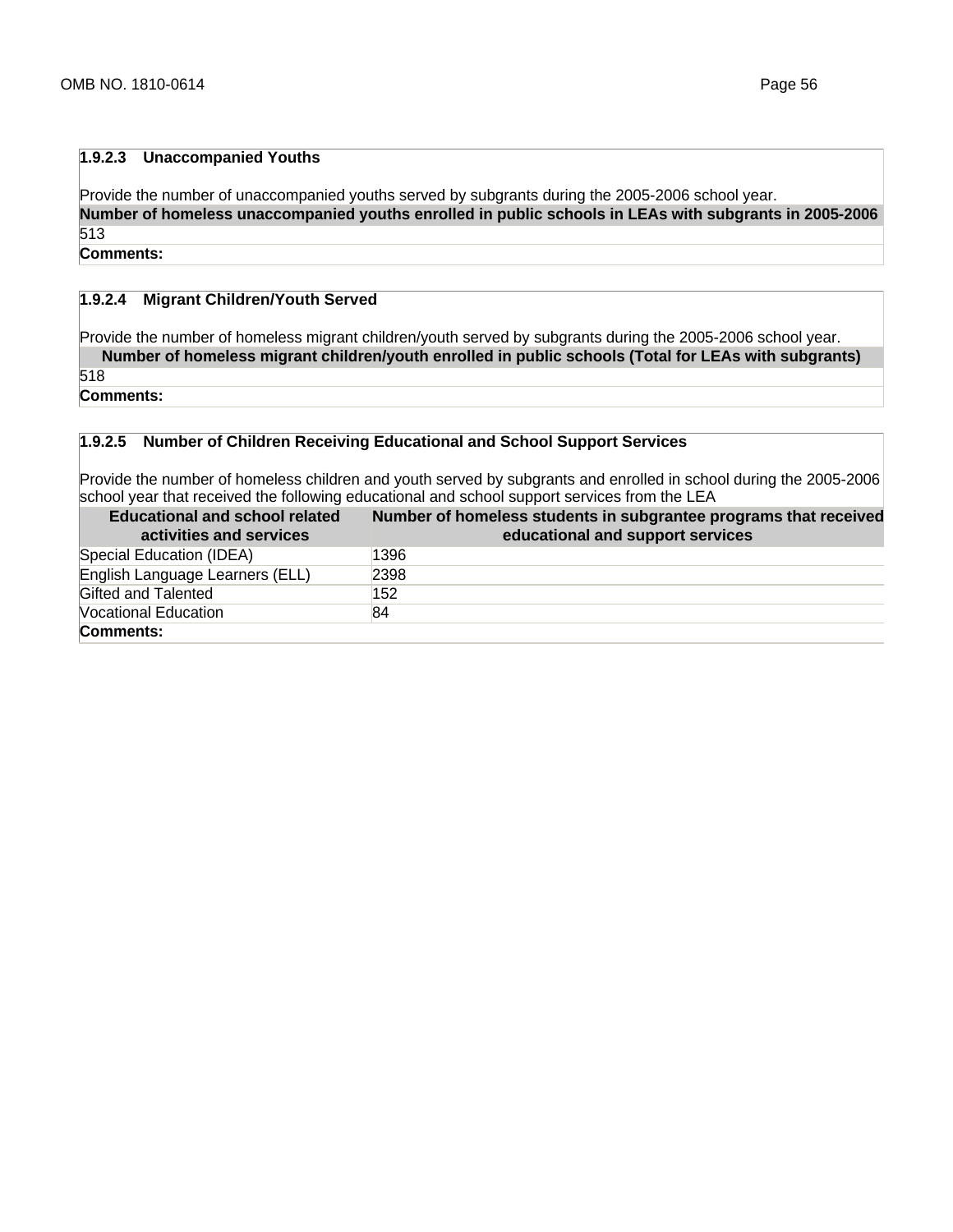## **1.9.2.6 Educational Support Services**

Provide the number of subgrantee programs that provided the following educational support services with McKinney-Vento funds.

| Services and Activities Provided by the McKinney-Vento<br>subgrant program | Number of your State's subgrantees that offer<br>these services |
|----------------------------------------------------------------------------|-----------------------------------------------------------------|
| Tutoring or other instructional support                                    | 13                                                              |
| <b>Expedited evaluations</b>                                               | 3                                                               |
| Staff professional development and awareness                               | 14                                                              |
| Referrals for medical, dental, and other health services                   | 12                                                              |
| Transportation                                                             | 14                                                              |
| Early childhood programs                                                   |                                                                 |
| Assistance with participation in school programs                           | 14                                                              |
| Before-, after-school, mentoring, summer programs                          | 13                                                              |
| Obtaining or transferring records necessary for enrollment                 | 10                                                              |
| Parent education related to rights and resources for children              | 13                                                              |
| Coordination between schools and agencies                                  | 15                                                              |
| Counseling                                                                 | 6                                                               |
| Addressing needs related to domestic violence                              | 8                                                               |
| Clothing to meet a school requirement                                      | 10                                                              |
| School supplies                                                            | 13                                                              |
| Referral to other programs and services                                    | 13                                                              |
| Emergency assistance related to school attendance                          | 10                                                              |
| Other (optional)                                                           | 4                                                               |
| Comments:                                                                  |                                                                 |

# **1.9.2.7 Barriers To The Education Of Homeless Children And Youth**

Provide the number of subgrantees that reported the following barriers to the enrollment and success of homeless children and youth during the 2005-2006 school year.

| <b>Barriers</b>                        | List number of subgrantees reporting each barrier |
|----------------------------------------|---------------------------------------------------|
| Eligibility for homeless services      |                                                   |
| School selection                       |                                                   |
| Transportation                         |                                                   |
| School records                         |                                                   |
| Immunizations or other medical records |                                                   |
| Other enrollment issues                |                                                   |
| Comments:                              |                                                   |

# **1.9.2.8 Additional Barriers (Optional)**

Note any other barriers not listed above that were frequently reported:

| <b>List other barriers</b>                                                                  | List number of subgrantees reporting<br>each barrier |
|---------------------------------------------------------------------------------------------|------------------------------------------------------|
| Lack of options for high school students mid-semester or with less than<br>a quarter left   |                                                      |
|                                                                                             |                                                      |
| Difficulty enrolling students during CSAP (week when standardized<br>assessments are given) |                                                      |
|                                                                                             | 5                                                    |
|                                                                                             |                                                      |
| Comments:                                                                                   |                                                      |